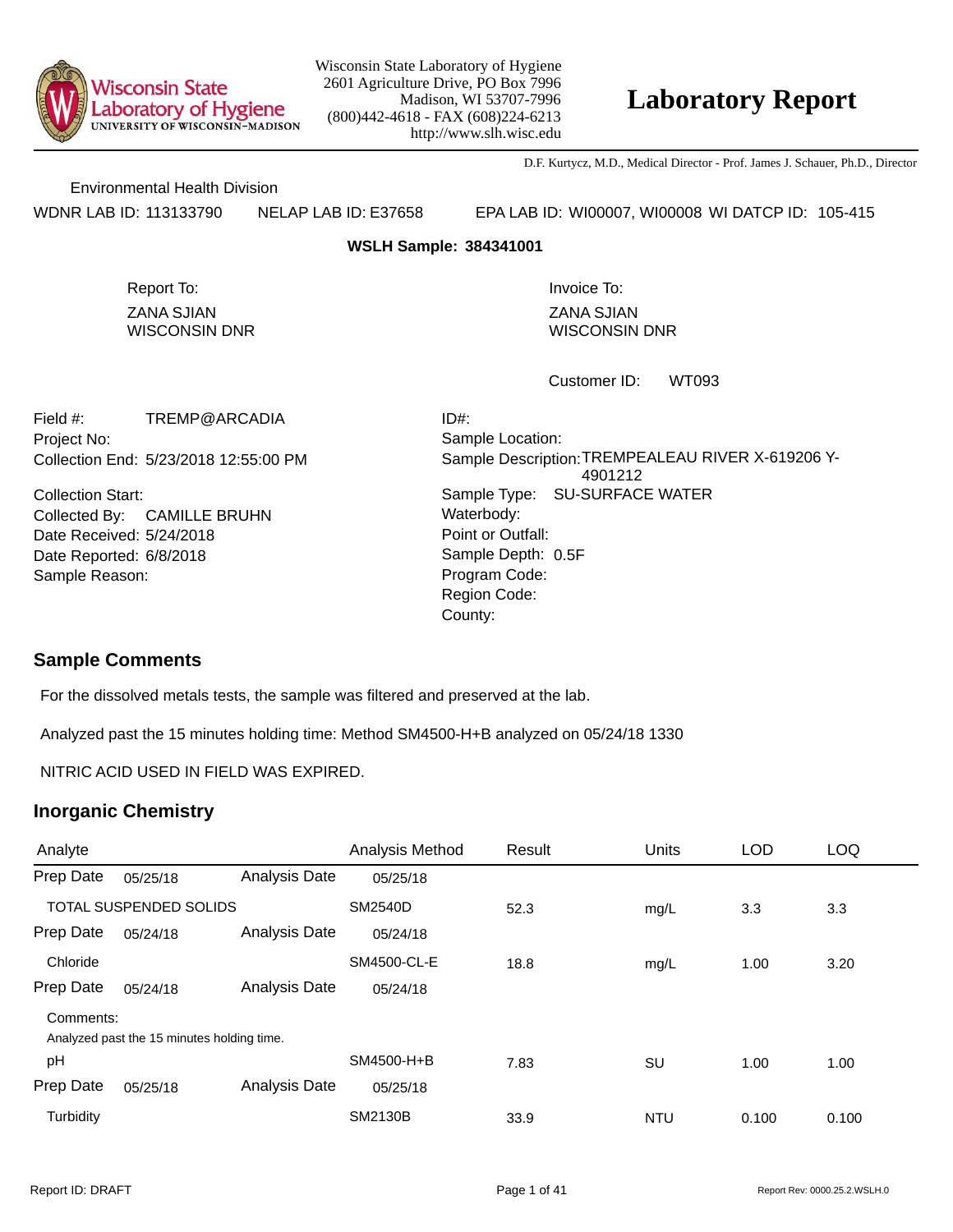

D.F. Kurtycz, M.D., Medical Director - Prof. James J. Schauer, Ph.D., Director

Environmental Health Division

WDNR LAB ID: 113133790 NELAP LAB ID: E37658 EPA LAB ID: WI00007, WI00008 WI DATCP ID: 105-415

**WSLH Sample: 384341001**

| Analyte                               |                                  |               | Analysis Method | Result    | Units | <b>LOD</b> | LOQ        |
|---------------------------------------|----------------------------------|---------------|-----------------|-----------|-------|------------|------------|
| Prep Date                             | 05/29/18                         | Analysis Date | 05/30/18        |           |       |            |            |
| Phosphorus                            |                                  |               | EPA 365.1       | 0.413     | mg/L  | 0.00500    | 0.0160     |
| <b>Inorganic Chemistry, Dissolved</b> |                                  |               |                 |           |       |            |            |
| Analyte                               |                                  |               | Analysis Method | Result    | Units | <b>LOD</b> | LOQ        |
| Prep Date                             | 05/24/18                         | Analysis Date | 05/25/18        |           |       |            |            |
| Ammonia                               |                                  |               | EPA 350.1       | 0.0412F   | mg/L  | 0.0150     | 0.0480     |
|                                       | <b>Metals, Total Recoverable</b> |               |                 |           |       |            |            |
| Analyte                               |                                  |               | Analysis Method | Result    | Units | <b>LOD</b> | <b>LOQ</b> |
| Prep Date                             | 05/25/18                         | Analysis Date | 05/29/18        |           |       |            |            |
| Aluminum                              |                                  |               | EPA 200.7       | 670       | ug/L  | 10.0       | 30.0       |
|                                       | MATRIX SPIKE QC EXCEEDED.        |               |                 |           |       |            |            |
| Antimony                              |                                  |               | EPA 200.7       | <b>ND</b> | ug/L  | 5.00       | 16.0       |
| Beryllium                             |                                  |               | EPA 200.7       | <b>ND</b> | ug/L  | 0.500      | 1.60       |
| Cadmium                               |                                  |               | EPA 200.7       | <b>ND</b> | ug/L  | 1.00       | 3.00       |
| Chromium                              |                                  |               | EPA 200.7       | 1.03F     | ug/L  | 1.00       | 3.00       |
| Copper                                |                                  |               | EPA 200.7       | <b>ND</b> | ug/L  | 5.00       | 15.0       |
| Iron                                  |                                  |               | EPA 200.7       | 3.15      | mg/L  | 0.100      | 0.300      |
| Lead                                  |                                  |               | EPA 200.7       | <b>ND</b> | ug/L  | 3.00       | 10.0       |
| Nickel                                |                                  |               | EPA 200.7       | 4.45F     | ug/L  | 2.00       | 6.00       |
| Selenium                              |                                  |               | EPA 200.7       | <b>ND</b> | ug/L  | 10.0       | 30.0       |
| Silver                                |                                  |               | EPA 200.7       | <b>ND</b> | ug/L  | 2.00       | 6.00       |
| Zinc                                  |                                  |               | EPA 200.7       | 5.94F     | ug/L  | 5.00       | 15.0       |
| Calcium                               |                                  |               | EPA 200.7       | 30.1      | mg/L  | 0.100      | 0.300      |
| Magnesium                             |                                  |               | EPA 200.7       | 12.3      | mg/L  | 0.100      | 0.300      |
|                                       | Hardness (SM 2340B)              |               | EPA 200.7       | 126       | mg/L  | 0.660      | 2.00       |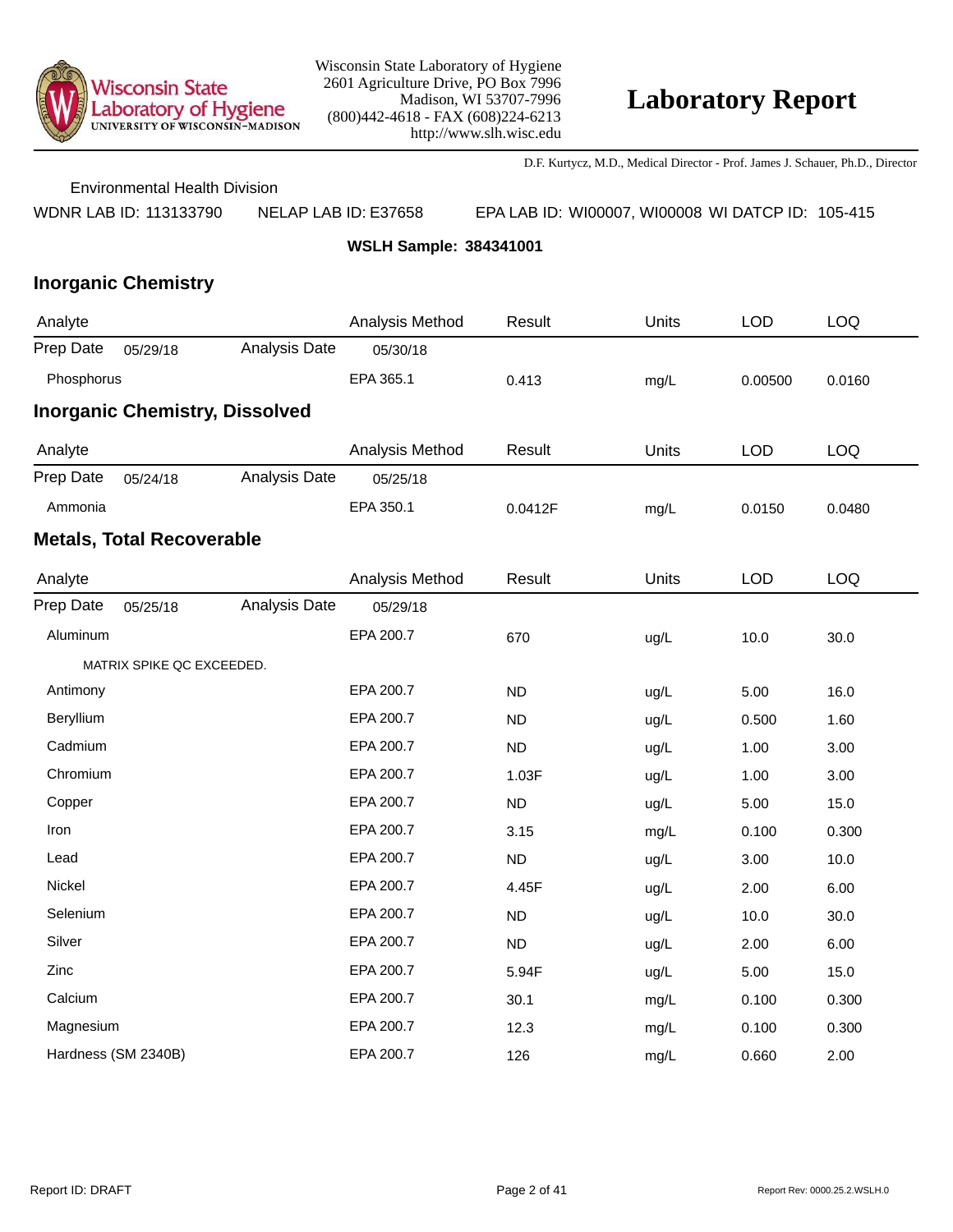

D.F. Kurtycz, M.D., Medical Director - Prof. James J. Schauer, Ph.D., Director

Environmental Health Division

WDNR LAB ID: 113133790 NELAP LAB ID: E37658 EPA LAB ID: WI00007, WI00008 WI DATCP ID: 105-415

**WSLH Sample: 384341001**

## **Metals, Total**

| Analyte                         |          |               | Analysis Method | Result    | Units | LOD   | LOQ   |  |  |
|---------------------------------|----------|---------------|-----------------|-----------|-------|-------|-------|--|--|
| Prep Date                       | 05/25/18 | Analysis Date | 05/25/18        |           |       |       |       |  |  |
| Mercury                         |          |               | EPA 245.1       | <b>ND</b> | ug/L  | 0.030 | 0.080 |  |  |
| <b>Metals, Total, Low Level</b> |          |               |                 |           |       |       |       |  |  |

| Analyte               |          |               | Analysis Method | Result | Units | LOD     | LOQ    |
|-----------------------|----------|---------------|-----------------|--------|-------|---------|--------|
| Prep Date             | 05/24/18 | Analysis Date | 05/24/18        |        |       |         |        |
| <b>Total Chromium</b> |          |               | Hi Res ICPMS    | 0.453  | ug/L  | 0.00150 | 0.0232 |
| Chromium (VI)         |          |               | Hi Res ICPMS    | 0.0914 | ug/L  | 0.0122  | 0.0232 |
| % Chromium (VI)       |          |               | Hi Res ICPMS    | 20.2   | %     |         |        |

| Analyte   |                           |               | Analysis Method | Result    | Units | <b>LOD</b> | <b>LOQ</b> |
|-----------|---------------------------|---------------|-----------------|-----------|-------|------------|------------|
| Prep Date | 05/25/18                  | Analysis Date | 05/29/18        |           |       |            |            |
| Aluminum  |                           |               | EPA 200.7       | 14.8F     | ug/L  | 10.0       | 30.0       |
|           | MATRIX SPIKE QC EXCEEDED. |               |                 |           |       |            |            |
| Antimony  |                           |               | EPA 200.7       | ND        | ug/L  | 5.00       | 16.0       |
| Beryllium |                           |               | EPA 200.7       | <b>ND</b> | ug/L  | 0.500      | 1.60       |
| Cadmium   |                           |               | EPA 200.7       | <b>ND</b> | ug/L  | 1.00       | 3.00       |
| Chromium  |                           |               | EPA 200.7       | <b>ND</b> | ug/L  | 1.00       | 3.00       |
| Copper    |                           |               | EPA 200.7       | <b>ND</b> | ug/L  | 5.00       | 15.0       |
| Iron      |                           |               | EPA 200.7       | <b>ND</b> | mg/L  | 0.100      | 0.300      |
| Lead      |                           |               | EPA 200.7       | ND        | ug/L  | 3.00       | 10.0       |
| Nickel    |                           |               | EPA 200.7       | 3.40F     | ug/L  | 2.00       | 6.00       |
| Selenium  |                           |               | EPA 200.7       | <b>ND</b> | ug/L  | 10.0       | 30.0       |
| Silver    |                           |               | EPA 200.7       | <b>ND</b> | ug/L  | 2.00       | 6.00       |
| Zinc      |                           |               | EPA 200.7       | <b>ND</b> | ug/L  | 5.00       | 15.0       |
| Calcium   |                           |               | EPA 200.7       | 29.3      | mg/L  | 0.100      | 0.300      |
| Magnesium |                           |               | EPA 200.7       | 12.4      | mg/L  | 0.100      | 0.300      |
|           | Hardness (SM 2340B)       |               | EPA 200.7       | 124       | mg/L  | 0.660      | 2.00       |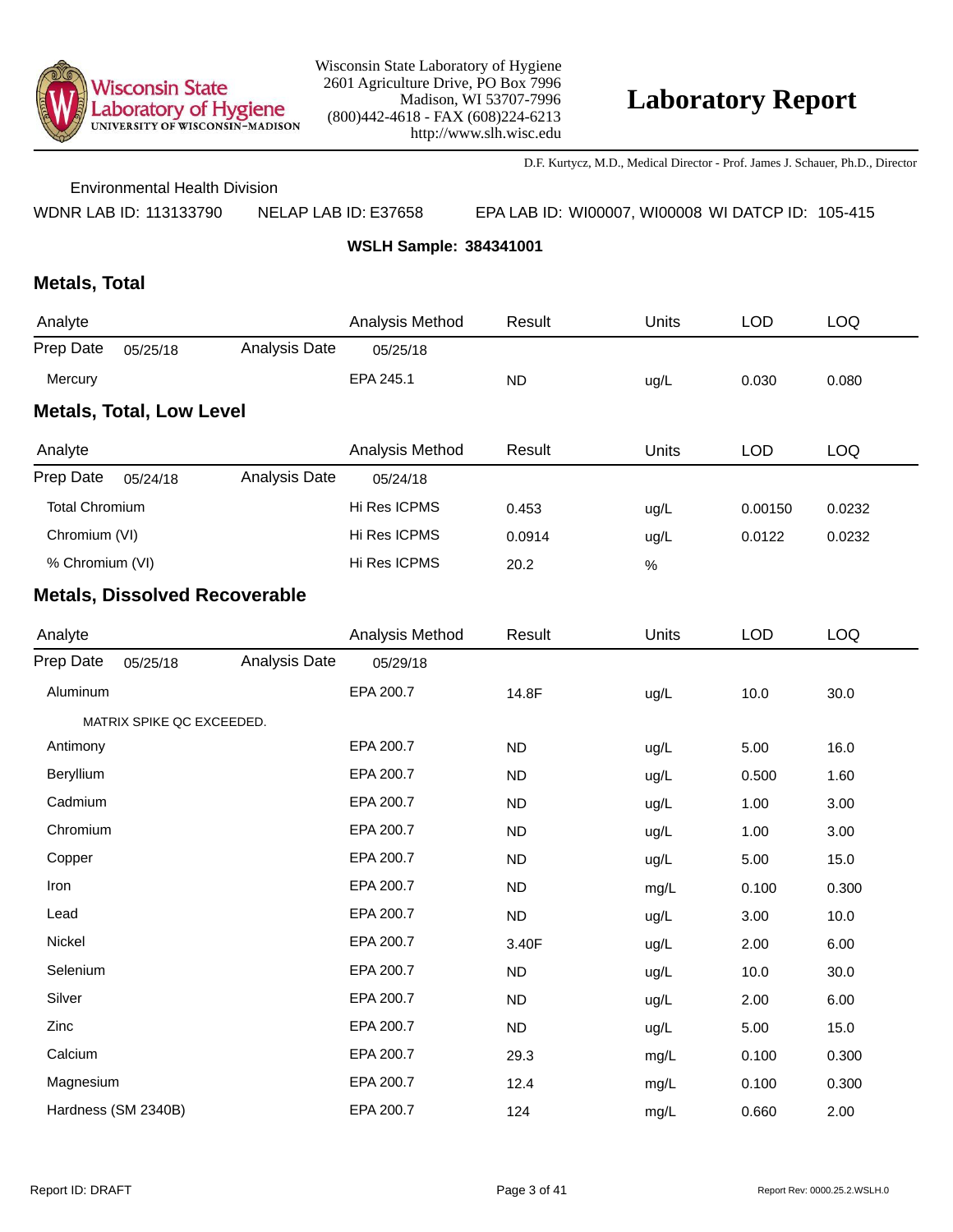

D.F. Kurtycz, M.D., Medical Director - Prof. James J. Schauer, Ph.D., Director

Environmental Health Division

WDNR LAB ID: 113133790 NELAP LAB ID: E37658 EPA LAB ID: WI00007, WI00008 WI DATCP ID: 105-415

**WSLH Sample: 384341001**

### **Metals, Dissolved**

| Analyte           |                        |               | Analysis Method   | Result    | <b>Units</b> | <b>LOD</b> | <b>LOQ</b> |
|-------------------|------------------------|---------------|-------------------|-----------|--------------|------------|------------|
| Prep Date         | 05/25/18               | Analysis Date | 05/25/18          |           |              |            |            |
| Mercury           |                        |               | EPA 245.1         | <b>ND</b> | ug/L         | 0.030      | 0.080      |
| <b>Field Data</b> |                        |               |                   |           |              |            |            |
| Analyte           |                        |               | Analysis Method   | Result    | <b>Units</b> |            |            |
|                   |                        |               |                   |           |              |            |            |
|                   | Sample Temp-field (C)  |               | <b>Field Data</b> | 15.72     | Centigrade   |            |            |
| DO field (mg/L)   |                        |               | <b>Field Data</b> | 9.29      | mg/L         |            |            |
| % Saturation      |                        |               | <b>Field Data</b> | 95.3      | %            |            |            |
| pH (SU) field     |                        |               | <b>Field Data</b> | 7.61      | SU           |            |            |
| Cloud Cover %     |                        |               | <b>Field Data</b> | 100       | $\%$         |            |            |
|                   | Cond-fld(uS/CM@25C)    |               | <b>Field Data</b> | 281       | UMHOS/CM     |            |            |
|                   | Transparency Tube (cm) |               | <b>Field Data</b> | 28        | <b>CM</b>    |            |            |

#### **List of Abbreviations:**

LOD = Level of detection LOQ = Level of quantification ND = None detected. Results are less than the LOD

F next to result = Result is between LOD and LOQ

 $Z$  next to result = Result is between 0 (zero) and LOD

if LOD=LOQ, Limits were not statistically derived

Test results for NELAP accredited tests are certified to meet the requirements of the NELAC standards. For a list of accredited analytes see http://www.slh.wisc.edu/about/compliance/nelac-laboratory-accreditation

Results, LOD and LOQ values have been adjusted for analytical dilutions and percent moisture where applicable.

Results relate only to the items tested.

This Laboratory Report shall not be reproduced except in full, without written approval of the laboratory.

The water microbiology unit analyzes samples as received and not all samples are tested for preservation before analysis is performed.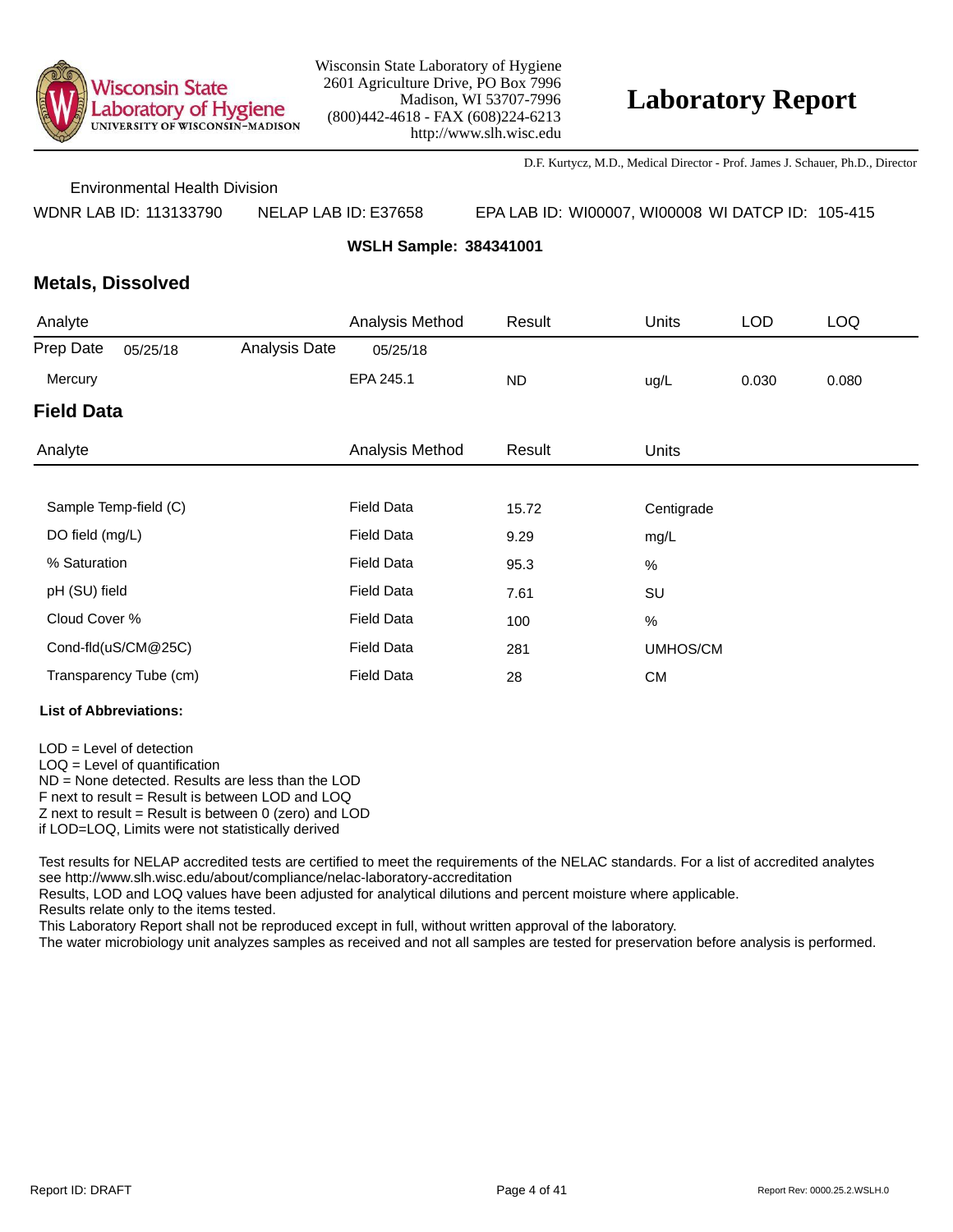

## **Laboratory Report**

D.F. Kurtycz, M.D., Medical Director - Prof. James J. Schauer, Ph.D., Director

Environmental Health Division

WDNR LAB ID: 113133790 NELAP LAB ID: E37658 EPA LAB ID: WI00007, WI00008 WI DATCP ID: 105-415

#### **WSLH Sample: 384341001**

### **Responsible Party**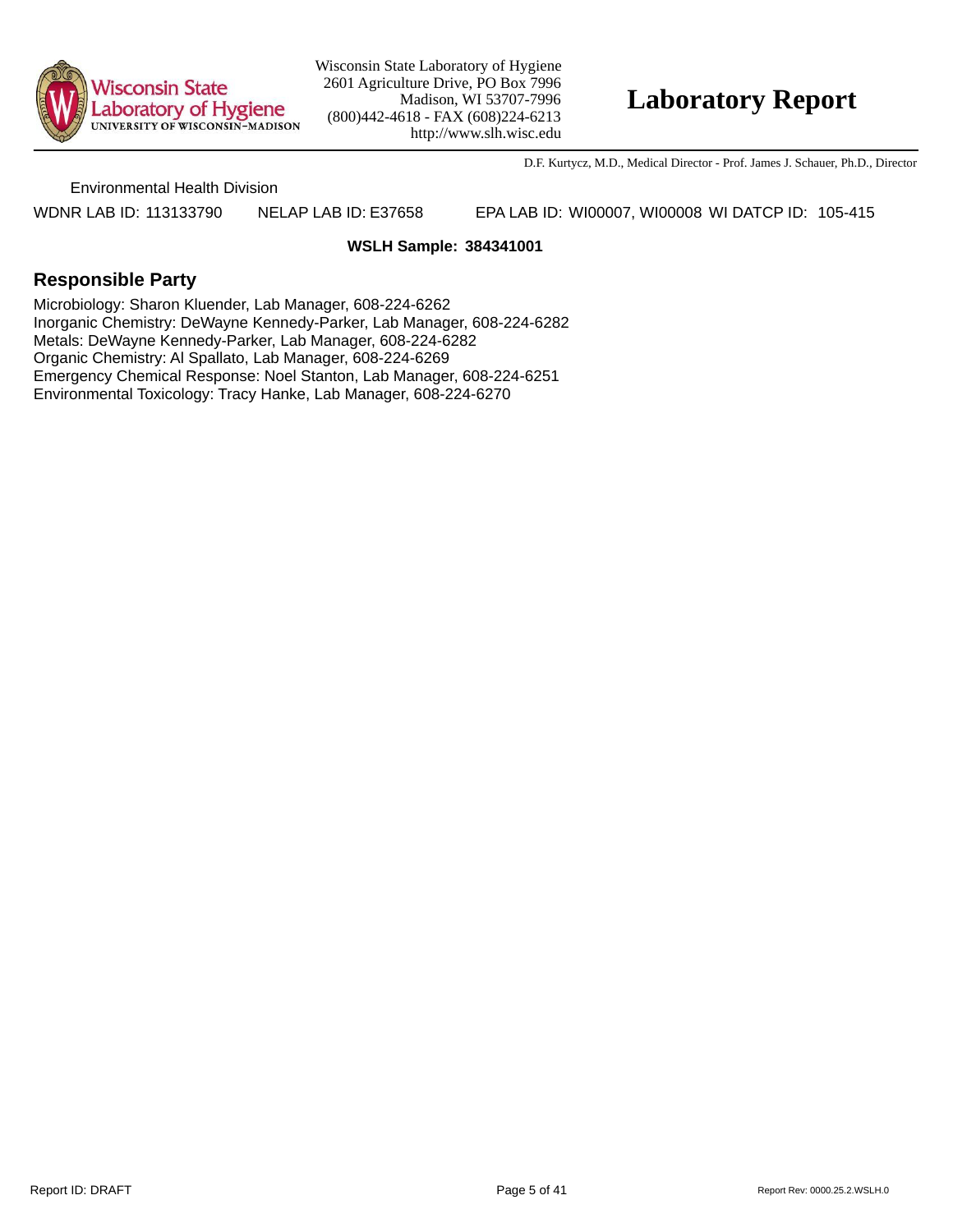

## **Laboratory Report**

D.F. Kurtycz, M.D., Medical Director - Prof. James J. Schauer, Ph.D., Director

Environmental Health Division

WDNR LAB ID: 113133790 NELAP LAB ID: E37658 EPA LAB ID: WI00007, WI00008 WI DATCP ID: 105-415

#### **WSLH Sample: 384341002**

ZANA SJIAN WISCONSIN DNR Report To: **Invoice To:** Invoice To:

ZANA SJIAN WISCONSIN DNR

WT093 Customer ID:

Collection End: 5/23/2018 12:26:00 PM Project No: Date Received: 5/24/2018 Date Reported: 6/8/2018 **Contact State Reported:** 6/8/2018 Field #: TREMP@DODGE Collection Start: Collected By: CAMILLE BRUHN Sample Reason:

Point or Outfall: County: Sample Type: SU-SURFACE WATER Sample Location: Sample Description: X-651729 Y-4887538 ID#: Waterbody: Program Code: Region Code: Sample Depth: 0.5F

### **Sample Comments**

NITRIC ACID USED IN FIELD WAS EXPIRED.

For the dissolved metals tests, the sample was filtered and preserved at the lab.

Analyzed past the 15 minutes holding time: Method SM4500-H+B analyzed on 05/24/18 1330

| Analyte          |                                            |                      | Analysis Method | Result       | <b>Units</b> | <b>LOD</b> | <b>LOQ</b>                   |
|------------------|--------------------------------------------|----------------------|-----------------|--------------|--------------|------------|------------------------------|
| Prep Date        | 05/25/18                                   | Analysis Date        | 05/25/18        |              |              |            |                              |
|                  | TOTAL SUSPENDED SOLIDS                     |                      | <b>SM2540D</b>  | 86.0         | mg/L         | 5.0        | 5.0                          |
| Prep Date        | 05/24/18                                   | Analysis Date        | 05/24/18        |              |              |            |                              |
| Chloride         |                                            |                      | SM4500-CL-E     | 20.5         | mg/L         | 1.00       | 3.20                         |
| Prep Date        | 05/24/18                                   | <b>Analysis Date</b> | 05/24/18        |              |              |            |                              |
| Comments:        | Analyzed past the 15 minutes holding time. |                      |                 |              |              |            |                              |
| pH               |                                            |                      | SM4500-H+B      | 7.96         | SU           | 1.00       | 1.00                         |
| Prep Date        | 05/25/18                                   | Analysis Date        | 05/25/18        |              |              |            |                              |
| Turbidity        |                                            |                      | <b>SM2130B</b>  | 64.1         | <b>NTU</b>   | 0.100      | 0.100                        |
| Prep Date        | 05/29/18                                   | Analysis Date        | 05/30/18        |              |              |            |                              |
| Phosphorus       |                                            |                      | EPA 365.1       | 0.547        | mg/L         | 0.00500    | 0.0160                       |
| Report ID: DRAFT |                                            |                      |                 | Page 6 of 41 |              |            | Report Rev: 0000.25.2.WSLH.0 |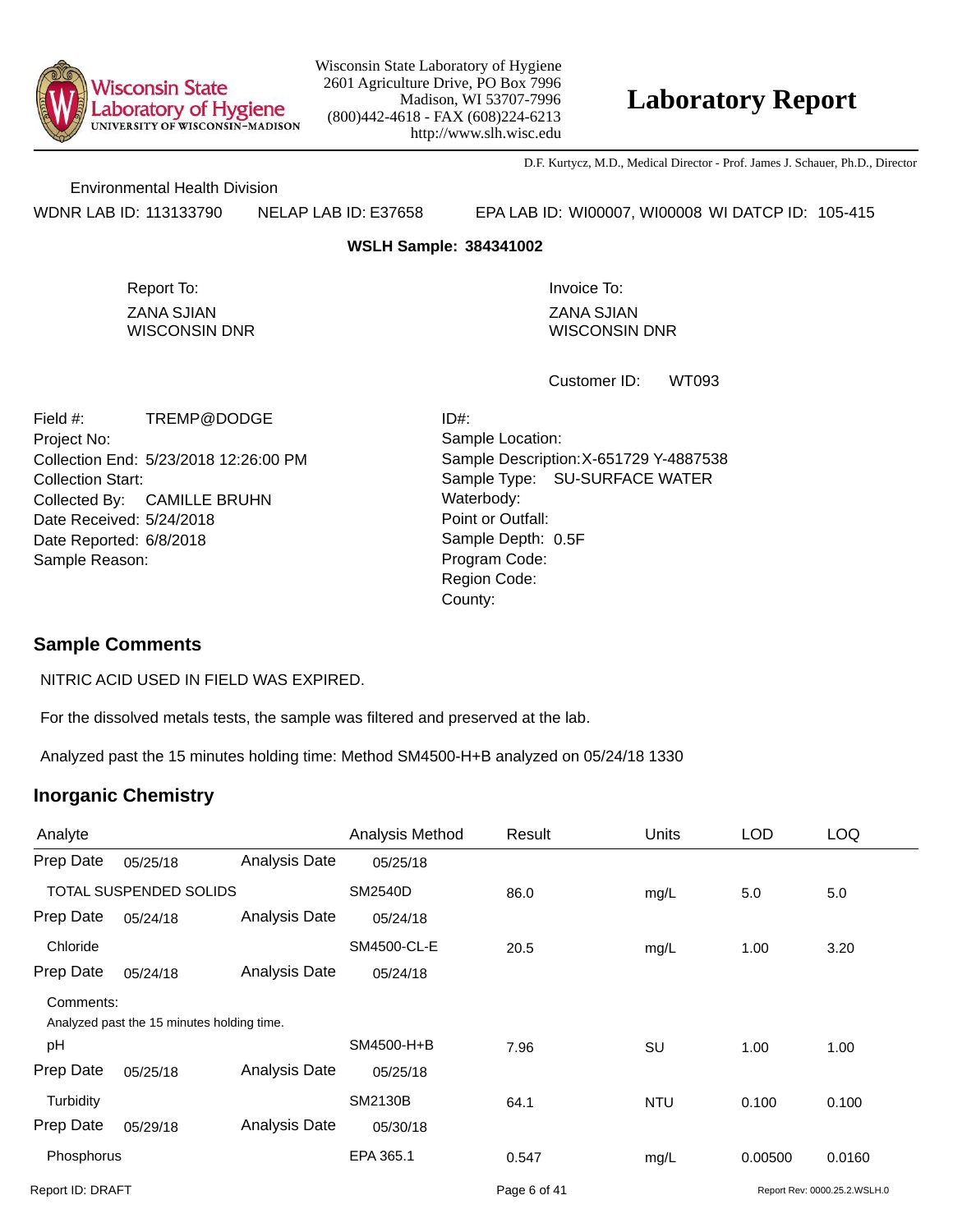

D.F. Kurtycz, M.D., Medical Director - Prof. James J. Schauer, Ph.D., Director

Environmental Health Division

WDNR LAB ID: 113133790 NELAP LAB ID: E37658 EPA LAB ID: WI00007, WI00008 WI DATCP ID: 105-415

**WSLH Sample: 384341002**

## **Inorganic Chemistry, Dissolved**

| Analyte   |                                  |               | Analysis Method | Result  | Units | LOD    | LOQ    |
|-----------|----------------------------------|---------------|-----------------|---------|-------|--------|--------|
| Prep Date | 05/24/18                         | Analysis Date | 05/25/18        |         |       |        |        |
| Ammonia   |                                  |               | EPA 350.1       | 0.0213F | mq/L  | 0.0150 | 0.0480 |
|           | <b>Metals, Total Recoverable</b> |               |                 |         |       |        |        |
| Analyte   |                                  |               | Analysis Method | Result  | Units | LOD    | LOQ.   |
| Prep Date | 05/25/18                         | Analysis Date | 0.5/29/18       |         |       |        |        |

| Prep Date            | 05/25/18                  | Analysis Date | 05/29/18        |           |       |            |            |
|----------------------|---------------------------|---------------|-----------------|-----------|-------|------------|------------|
| Aluminum             |                           |               | EPA 200.7       | 1380      | ug/L  | 10.0       | 30.0       |
|                      | MATRIX SPIKE QC EXCEEDED. |               |                 |           |       |            |            |
| Antimony             |                           |               | EPA 200.7       | <b>ND</b> | ug/L  | 5.00       | 16.0       |
| Beryllium            |                           |               | EPA 200.7       | <b>ND</b> | ug/L  | 0.500      | 1.60       |
| Cadmium              |                           |               | EPA 200.7       | <b>ND</b> | ug/L  | 1.00       | 3.00       |
| Chromium             |                           |               | EPA 200.7       | 2.02F     | ug/L  | 1.00       | 3.00       |
| Copper               |                           |               | EPA 200.7       | 7.48F     | ug/L  | 5.00       | 15.0       |
| Iron                 |                           |               | EPA 200.7       | 5.57      | mg/L  | 0.100      | 0.300      |
| Lead                 |                           |               | EPA 200.7       | 4.63F     | ug/L  | 3.00       | 10.0       |
| Nickel               |                           |               | EPA 200.7       | 5.79F     | ug/L  | 2.00       | 6.00       |
| Selenium             |                           |               | EPA 200.7       | <b>ND</b> | ug/L  | 10.0       | 30.0       |
| Silver               |                           |               | EPA 200.7       | <b>ND</b> | ug/L  | 2.00       | 6.00       |
| Zinc                 |                           |               | EPA 200.7       | 7.63F     | ug/L  | 5.00       | 15.0       |
| Calcium              |                           |               | EPA 200.7       | 36.9      | mg/L  | 0.100      | 0.300      |
| Magnesium            |                           |               | EPA 200.7       | 15.9      | mg/L  | 0.100      | 0.300      |
| Hardness (SM 2340B)  |                           |               | EPA 200.7       | 157       | mg/L  | 0.660      | 2.00       |
| <b>Metals, Total</b> |                           |               |                 |           |       |            |            |
| Analyte              |                           |               | Analysis Method | Result    | Units | <b>LOD</b> | <b>LOQ</b> |
| Prep Date            | 05/25/18                  | Analysis Date | 05/25/18        |           |       |            |            |
| Mercury              |                           |               | EPA 245.1       | <b>ND</b> | ug/L  | 0.030      | 0.080      |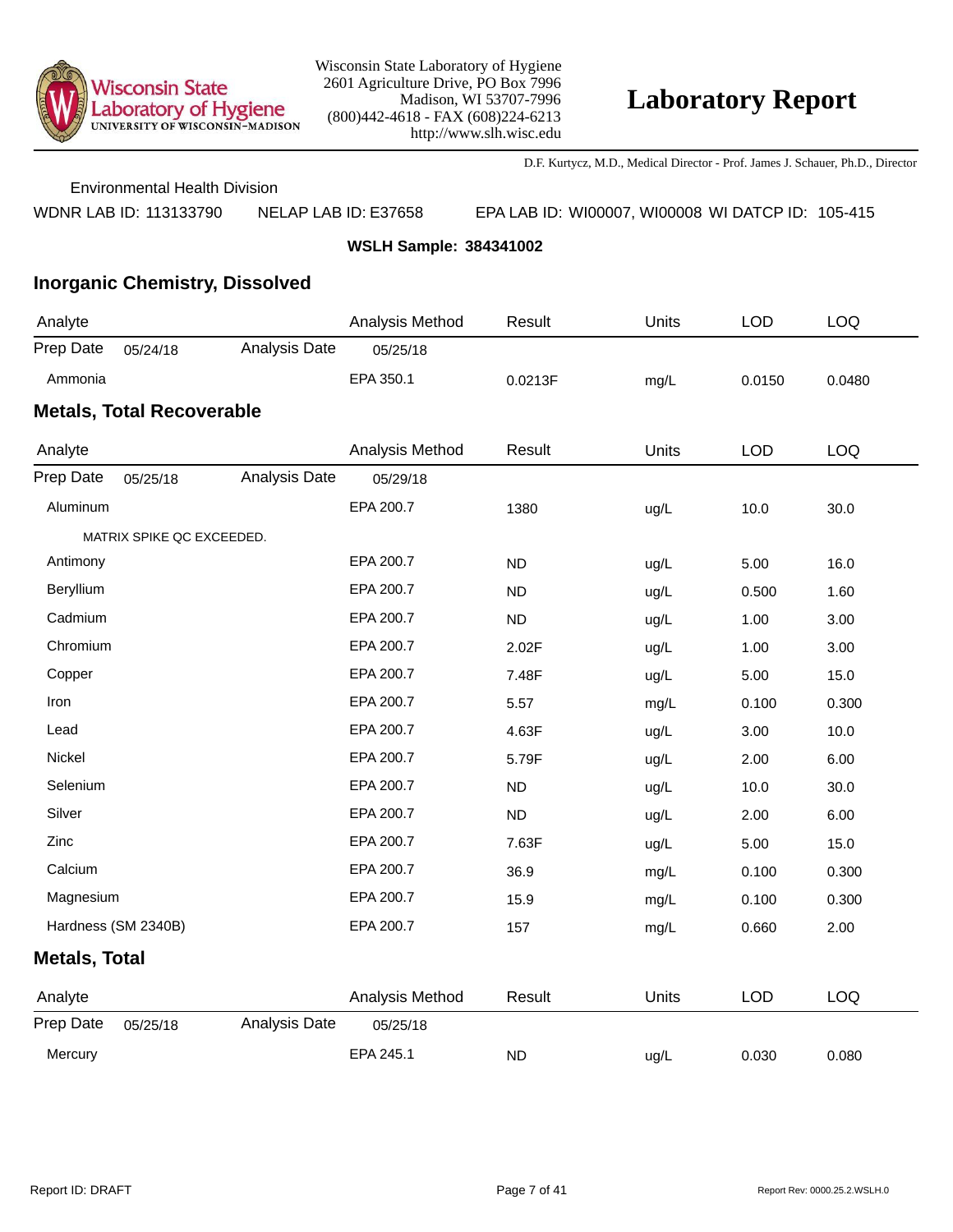

D.F. Kurtycz, M.D., Medical Director - Prof. James J. Schauer, Ph.D., Director

Environmental Health Division

WDNR LAB ID: 113133790 NELAP LAB ID: E37658 EPA LAB ID: WI00007, WI00008 WI DATCP ID: 105-415

**WSLH Sample: 384341002**

### **Metals, Total, Low Level**

| Analyte               |          |               | Analysis Method | Result | Units | LOD     | LOQ    |
|-----------------------|----------|---------------|-----------------|--------|-------|---------|--------|
| Prep Date             | 05/24/18 | Analysis Date | 05/24/18        |        |       |         |        |
| <b>Total Chromium</b> |          |               | Hi Res ICPMS    | 1.44   | uq/L  | 0.00150 | 0.0232 |
| Chromium (VI)         |          |               | Hi Res ICPMS    | 0.0939 | ug/L  | 0.0122  | 0.0232 |
| % Chromium (VI)       |          |               | Hi Res ICPMS    | 6.52   | %     |         |        |
|                       |          |               |                 |        |       |         |        |

| Analyte                  |                           |               | Analysis Method | Result    | Units | <b>LOD</b> | <b>LOQ</b> |
|--------------------------|---------------------------|---------------|-----------------|-----------|-------|------------|------------|
| Prep Date                | 05/25/18                  | Analysis Date | 05/29/18        |           |       |            |            |
| Aluminum                 |                           |               | EPA 200.7       | 12.4F     | ug/L  | 10.0       | 30.0       |
|                          | MATRIX SPIKE QC EXCEEDED. |               |                 |           |       |            |            |
| Antimony                 |                           |               | EPA 200.7       | <b>ND</b> | ug/L  | 5.00       | 16.0       |
| Beryllium                |                           |               | EPA 200.7       | <b>ND</b> | ug/L  | 0.500      | 1.60       |
| Cadmium                  |                           |               | EPA 200.7       | <b>ND</b> | ug/L  | 1.00       | 3.00       |
| Chromium                 |                           |               | EPA 200.7       | <b>ND</b> | ug/L  | 1.00       | 3.00       |
| Copper                   |                           |               | EPA 200.7       | <b>ND</b> | ug/L  | 5.00       | 15.0       |
| Iron                     |                           |               | EPA 200.7       | <b>ND</b> | mg/L  | 0.100      | 0.300      |
| Lead                     |                           |               | EPA 200.7       | <b>ND</b> | ug/L  | 3.00       | 10.0       |
| Nickel                   |                           |               | EPA 200.7       | 2.29F     | ug/L  | 2.00       | 6.00       |
| Selenium                 |                           |               | EPA 200.7       | <b>ND</b> | ug/L  | 10.0       | 30.0       |
| Silver                   |                           |               | EPA 200.7       | <b>ND</b> | ug/L  | 2.00       | 6.00       |
| Zinc                     |                           |               | EPA 200.7       | <b>ND</b> | ug/L  | 5.00       | 15.0       |
| Calcium                  |                           |               | EPA 200.7       | 37.6      | mg/L  | 0.100      | 0.300      |
| Magnesium                |                           |               | EPA 200.7       | 16.1      | mg/L  | 0.100      | 0.300      |
| Hardness (SM 2340B)      |                           |               | EPA 200.7       | 160       | mg/L  | 0.660      | 2.00       |
| <b>Metals, Dissolved</b> |                           |               |                 |           |       |            |            |
| Analyte                  |                           |               | Analysis Method | Result    | Units | <b>LOD</b> | <b>LOQ</b> |
| Prep Date                | 05/25/18                  | Analysis Date | 05/25/18        |           |       |            |            |
| Mercury                  |                           |               | EPA 245.1       | <b>ND</b> | ug/L  | 0.030      | 0.080      |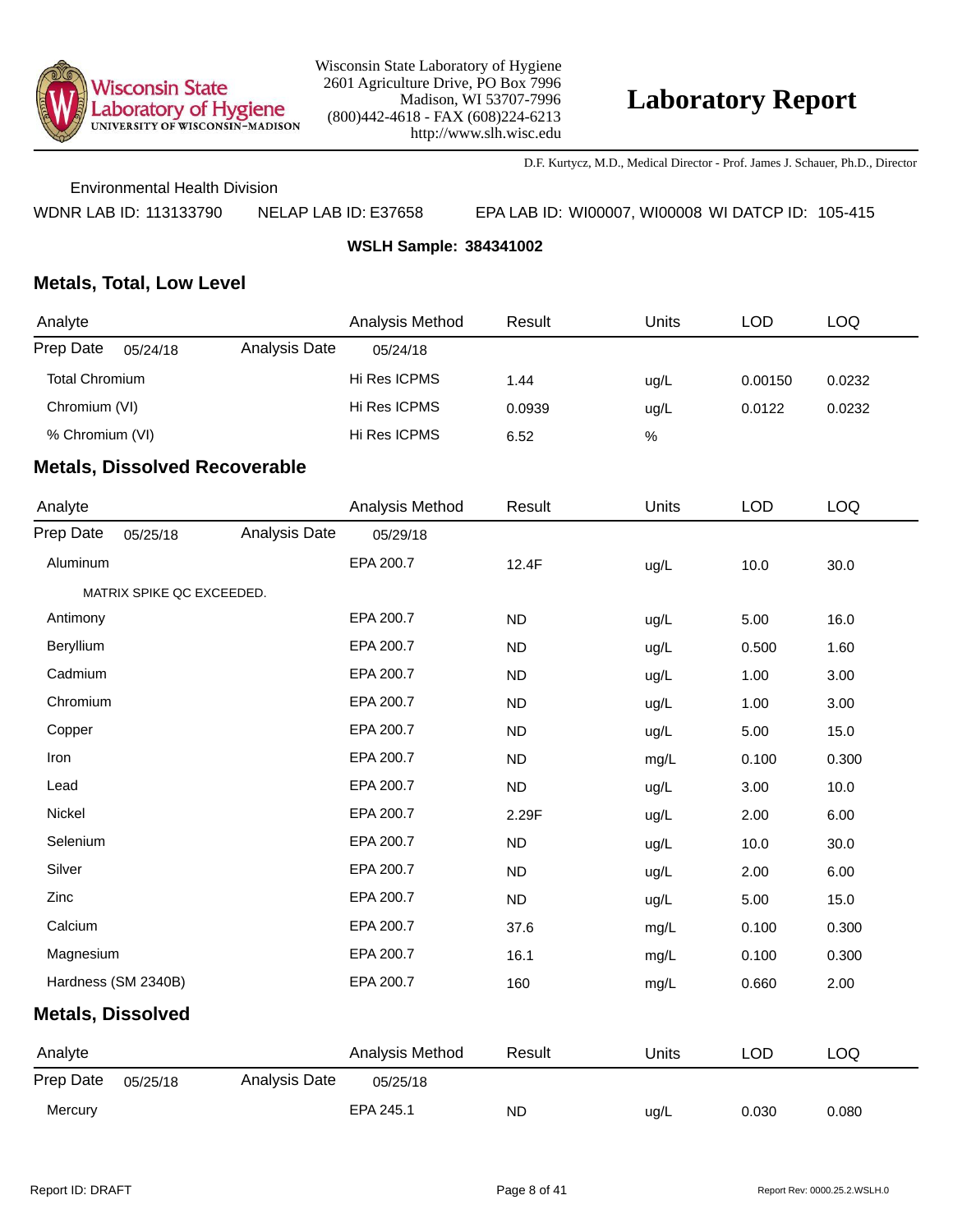

D.F. Kurtycz, M.D., Medical Director - Prof. James J. Schauer, Ph.D., Director

Environmental Health Division

WDNR LAB ID: 113133790 NELAP LAB ID: E37658 EPA LAB ID: WI00007, WI00008 WI DATCP ID: 105-415

**WSLH Sample: 384341002**

### **Field Data**

| Analyte                | Analysis Method   | Result | <b>Units</b> |
|------------------------|-------------------|--------|--------------|
|                        |                   |        |              |
| Sample Temp-field (C)  | <b>Field Data</b> | 15.84  | Centigrade   |
| DO field (mg/L)        | <b>Field Data</b> | 9.21   | mg/L         |
| % Saturation           | <b>Field Data</b> | 94.8   | %            |
| pH (SU) field          | <b>Field Data</b> | 7.70   | SU           |
| Cloud Cover %          | <b>Field Data</b> | 90     | %            |
| Cond-fld(uS/CM@25C)    | <b>Field Data</b> | 327    | UMHOS/CM     |
| Transparency Tube (cm) | <b>Field Data</b> | 16.0   | <b>CM</b>    |

#### **List of Abbreviations:**

LOD = Level of detection  $LOQ =$  Level of quantification ND = None detected. Results are less than the LOD F next to result = Result is between LOD and LOQ  $Z$  next to result = Result is between 0 (zero) and LOD if LOD=LOQ, Limits were not statistically derived

Test results for NELAP accredited tests are certified to meet the requirements of the NELAC standards. For a list of accredited analytes see http://www.slh.wisc.edu/about/compliance/nelac-laboratory-accreditation

Results, LOD and LOQ values have been adjusted for analytical dilutions and percent moisture where applicable.

Results relate only to the items tested.

This Laboratory Report shall not be reproduced except in full, without written approval of the laboratory.

The water microbiology unit analyzes samples as received and not all samples are tested for preservation before analysis is performed.

### **Responsible Party**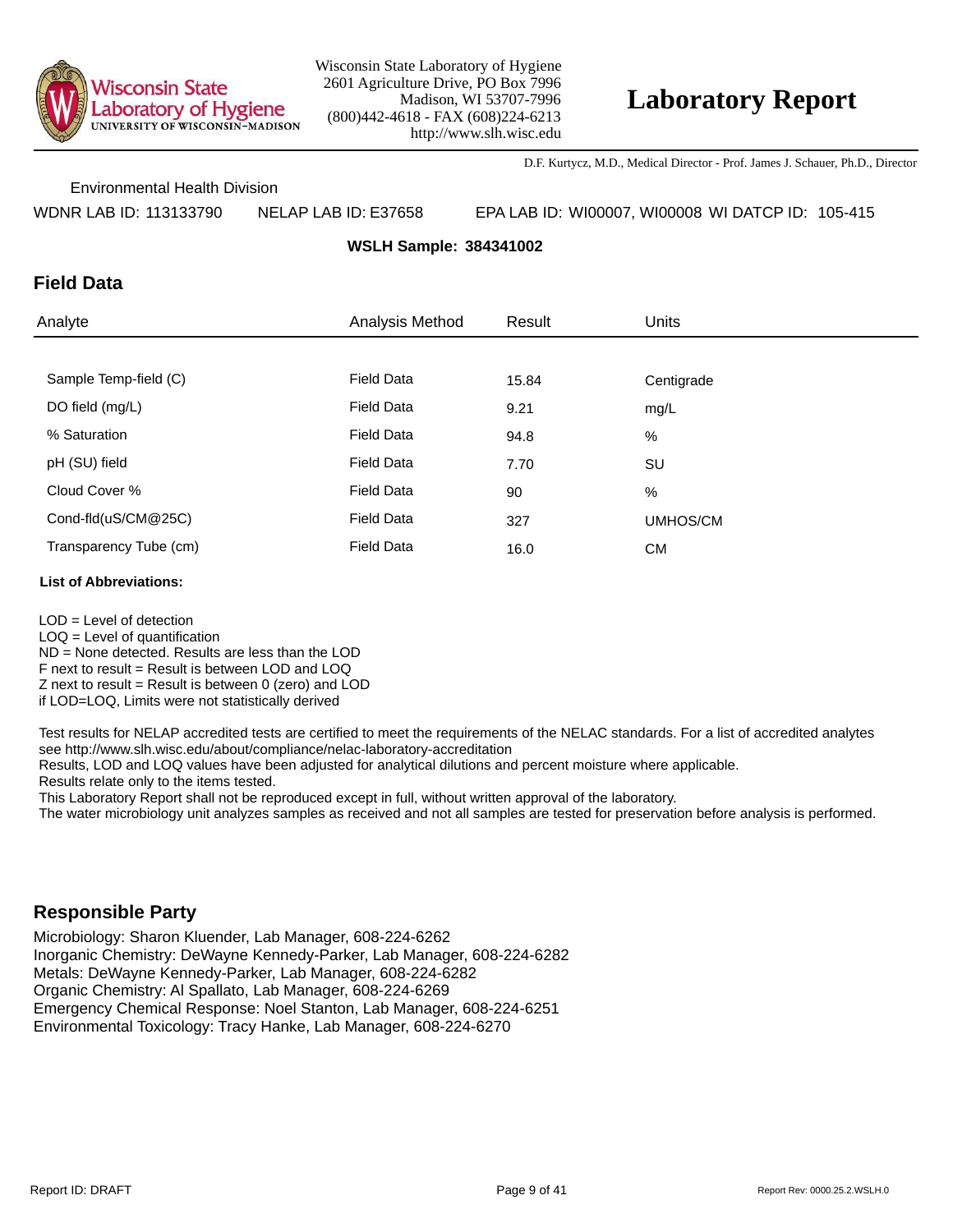

## **Laboratory Report**

D.F. Kurtycz, M.D., Medical Director - Prof. James J. Schauer, Ph.D., Director

Environmental Health Division

WDNR LAB ID: 113133790 NELAP LAB ID: E37658 EPA LAB ID: WI00007, WI00008 WI DATCP ID: 105-415

#### **WSLH Sample: 384341003**

ZANA SJIAN WISCONSIN DNR Report To: **Invoice To:** Invoice To:

ZANA SJIAN WISCONSIN DNR

WT093 Customer ID:

Collection End: 5/23/2018 11:21:00 AM Project No: Date Received: 5/24/2018 Date Reported: 6/8/2018 **Contact State Reported:** 6/8/2018 Field #: LD6 Collection Start: Collected By: CAMILLE BRUHN Sample Reason:

Point or Outfall: County: Sample Type: SU-SURFACE WATER Sample Location: Sample Description: X-625241 Y-4873056 ID#: Waterbody: Program Code: Region Code:

#### **Sample Comments**

NITRIC ACID USED IN FIELD WAS EXPIRED.

For the dissolved metals tests, the sample was filtered and preserved at the lab.

Analyzed past the 15 minutes holding time: Method SM4500-H+B analyzed on 05/24/18 1330

| Analyte          |                                            |                      | Analysis Method | Result        | <b>Units</b> | <b>LOD</b> | <b>LOQ</b>                   |
|------------------|--------------------------------------------|----------------------|-----------------|---------------|--------------|------------|------------------------------|
| Prep Date        | 05/25/18                                   | Analysis Date        | 05/25/18        |               |              |            |                              |
|                  | TOTAL SUSPENDED SOLIDS                     |                      | <b>SM2540D</b>  | 26.0          | mg/L         | 5.0        | 5.0                          |
| Prep Date        | 05/24/18                                   | Analysis Date        | 05/24/18        |               |              |            |                              |
| Chloride         |                                            |                      | SM4500-CL-E     | 19.0          | mg/L         | 1.00       | 3.20                         |
| Prep Date        | 05/24/18                                   | <b>Analysis Date</b> | 05/24/18        |               |              |            |                              |
| Comments:        | Analyzed past the 15 minutes holding time. |                      |                 |               |              |            |                              |
| pH               |                                            |                      | SM4500-H+B      | 8.32          | SU           | 1.00       | 1.00                         |
| Prep Date        | 05/25/18                                   | Analysis Date        | 05/25/18        |               |              |            |                              |
| Turbidity        |                                            |                      | <b>SM2130B</b>  | 21.5          | <b>NTU</b>   | 0.100      | 0.100                        |
| Prep Date        | 05/29/18                                   | Analysis Date        | 05/30/18        |               |              |            |                              |
| Phosphorus       |                                            |                      | EPA 365.1       | 0.141         | mg/L         | 0.00500    | 0.0160                       |
| Report ID: DRAFT |                                            |                      |                 | Page 10 of 41 |              |            | Report Rev: 0000.25.2.WSLH.0 |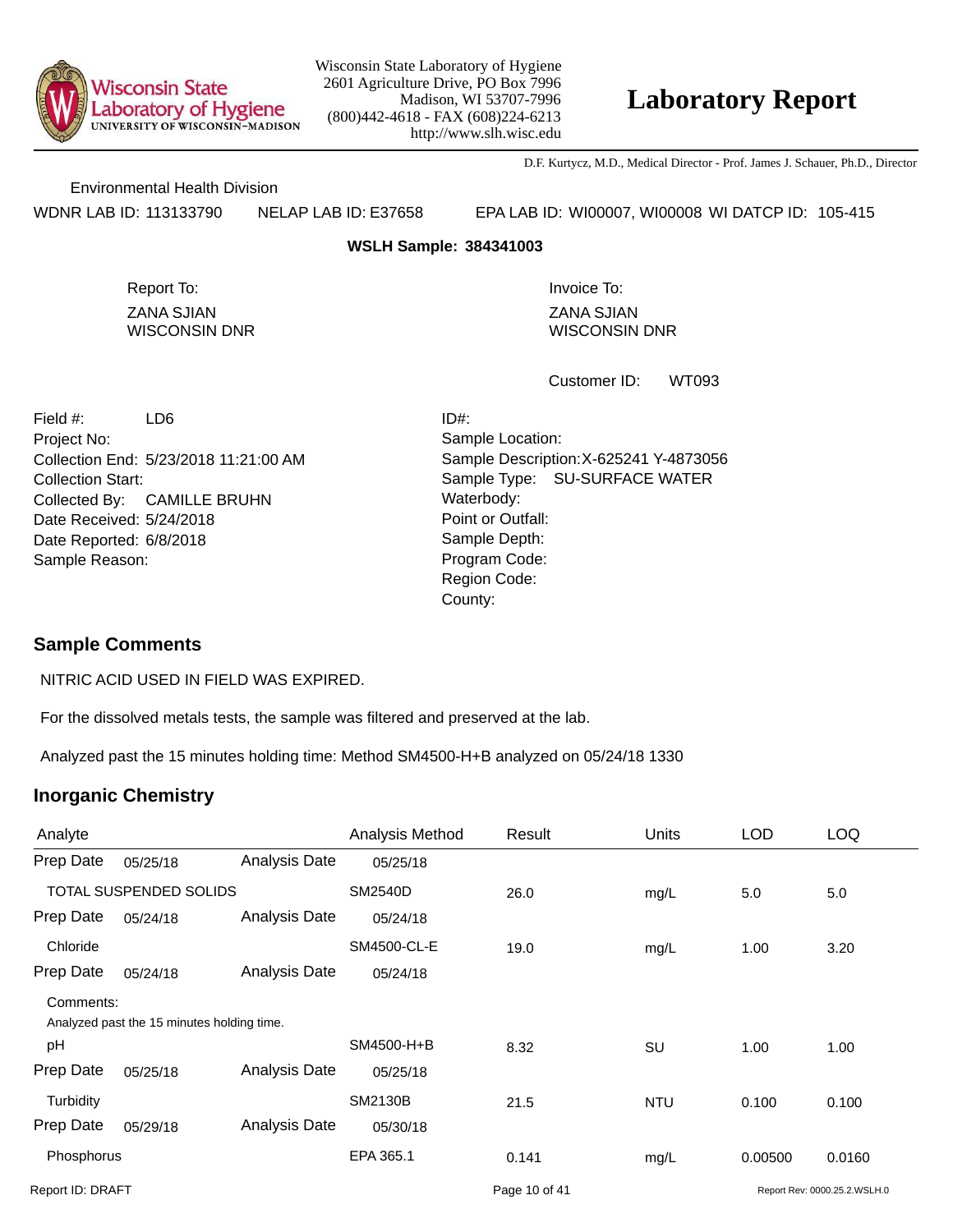

D.F. Kurtycz, M.D., Medical Director - Prof. James J. Schauer, Ph.D., Director

Environmental Health Division

WDNR LAB ID: 113133790 NELAP LAB ID: E37658 EPA LAB ID: WI00007, WI00008 WI DATCP ID: 105-415

**WSLH Sample: 384341003**

## **Inorganic Chemistry, Dissolved**

| Analyte   |                                  |               | Analysis Method | Result  | Units | ∟OD    | LOQ    |  |  |  |
|-----------|----------------------------------|---------------|-----------------|---------|-------|--------|--------|--|--|--|
| Prep Date | 05/24/18                         | Analysis Date | 05/25/18        |         |       |        |        |  |  |  |
| Ammonia   |                                  |               | EPA 350.1       | 0.0163F | mq/L  | 0.0150 | 0.0480 |  |  |  |
|           | <b>Metals, Total Recoverable</b> |               |                 |         |       |        |        |  |  |  |
| Analvte   |                                  |               | Analysis Method | Result  | Units | LOD    | ഥറ     |  |  |  |

| Analyte              |                           |               | Analysis Method | Result    | Units | <b>LOD</b> | <b>LOQ</b> |  |
|----------------------|---------------------------|---------------|-----------------|-----------|-------|------------|------------|--|
| Prep Date            | 05/25/18                  | Analysis Date | 05/29/18        |           |       |            |            |  |
| Aluminum             |                           |               | EPA 200.7       | 339       | ug/L  | 10.0       | 30.0       |  |
|                      | MATRIX SPIKE QC EXCEEDED. |               |                 |           |       |            |            |  |
| Antimony             |                           |               | EPA 200.7       | <b>ND</b> | ug/L  | 5.00       | 16.0       |  |
| Beryllium            |                           |               | EPA 200.7       | <b>ND</b> | ug/L  | 0.500      | 1.60       |  |
| Cadmium              |                           |               | EPA 200.7       | <b>ND</b> | ug/L  | 1.00       | 3.00       |  |
| Chromium             |                           |               | EPA 200.7       | <b>ND</b> | ug/L  | 1.00       | 3.00       |  |
| Copper               |                           |               | EPA 200.7       | <b>ND</b> | ug/L  | 5.00       | 15.0       |  |
| Iron                 |                           |               | EPA 200.7       | 1.20      | mg/L  | 0.100      | 0.300      |  |
| Lead                 |                           |               | EPA 200.7       | <b>ND</b> | ug/L  | 3.00       | 10.0       |  |
| Nickel               |                           |               | EPA 200.7       | 3.01F     | ug/L  | 2.00       | 6.00       |  |
| Selenium             |                           |               | EPA 200.7       | <b>ND</b> | ug/L  | 10.0       | 30.0       |  |
| Silver               |                           |               | EPA 200.7       | <b>ND</b> | ug/L  | 2.00       | 6.00       |  |
| Zinc                 |                           |               | EPA 200.7       | <b>ND</b> | ug/L  | 5.00       | 15.0       |  |
| Calcium              |                           |               | EPA 200.7       | 55.9      | mg/L  | 0.100      | 0.300      |  |
| Magnesium            |                           |               | EPA 200.7       | 22.1      | mg/L  | 0.100      | 0.300      |  |
|                      | Hardness (SM 2340B)       |               | EPA 200.7       | 230       | mg/L  | 0.660      | 2.00       |  |
| <b>Metals, Total</b> |                           |               |                 |           |       |            |            |  |
| Analyte              |                           |               | Analysis Method | Result    | Units | <b>LOD</b> | LOQ        |  |
| Prep Date            | 05/25/18                  | Analysis Date | 05/25/18        |           |       |            |            |  |
| Mercury              |                           |               | EPA 245.1       | <b>ND</b> | ug/L  | 0.030      | 0.080      |  |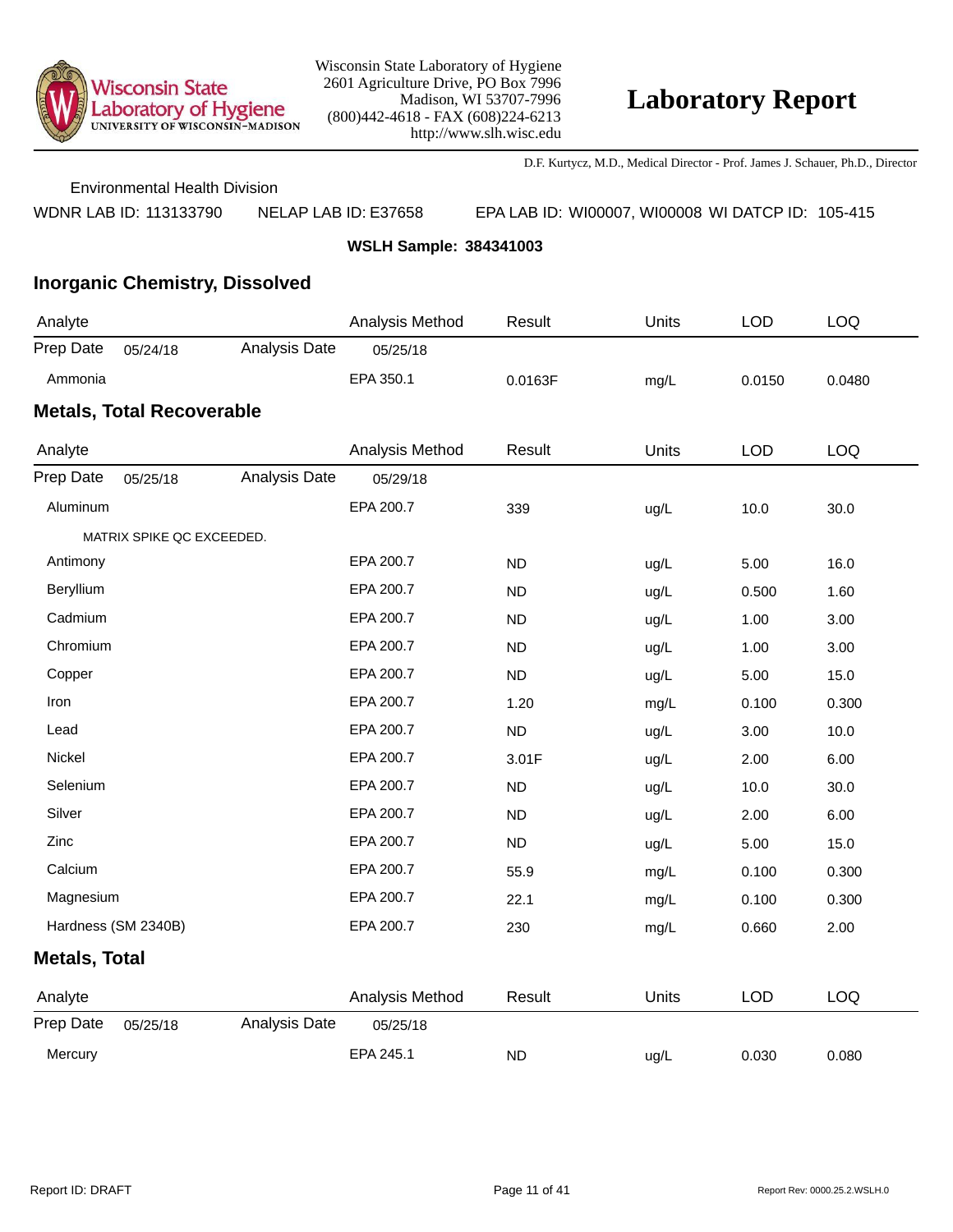

D.F. Kurtycz, M.D., Medical Director - Prof. James J. Schauer, Ph.D., Director

Environmental Health Division

WDNR LAB ID: 113133790 NELAP LAB ID: E37658 EPA LAB ID: WI00007, WI00008 WI DATCP ID: 105-415

**WSLH Sample: 384341003**

### **Metals, Total, Low Level**

| Analyte               |          |               | Analysis Method | Result | <b>Units</b> | LOD     | LOQ    |
|-----------------------|----------|---------------|-----------------|--------|--------------|---------|--------|
| Prep Date             | 05/24/18 | Analysis Date | 05/24/18        |        |              |         |        |
| <b>Total Chromium</b> |          |               | Hi Res ICPMS    | 0.537  | uq/L         | 0.00150 | 0.0232 |
| Chromium (VI)         |          |               | Hi Res ICPMS    | 0.0796 | ug/L         | 0.0122  | 0.0232 |
| % Chromium (VI)       |          |               | Hi Res ICPMS    | 14.8   | %            |         |        |
|                       |          |               |                 |        |              |         |        |

| Analyte                  |                           |               | Analysis Method | Result    | Units | <b>LOD</b> | <b>LOQ</b> |
|--------------------------|---------------------------|---------------|-----------------|-----------|-------|------------|------------|
| Prep Date                | 05/25/18                  | Analysis Date | 05/29/18        |           |       |            |            |
| Aluminum                 |                           |               | EPA 200.7       | 12.7F     | ug/L  | 10.0       | 30.0       |
|                          | MATRIX SPIKE QC EXCEEDED. |               |                 |           |       |            |            |
| Antimony                 |                           |               | EPA 200.7       | <b>ND</b> | ug/L  | 5.00       | 16.0       |
| Beryllium                |                           |               | EPA 200.7       | <b>ND</b> | ug/L  | 0.500      | 1.60       |
| Cadmium                  |                           |               | EPA 200.7       | <b>ND</b> | ug/L  | 1.00       | 3.00       |
| Chromium                 |                           |               | EPA 200.7       | <b>ND</b> | ug/L  | 1.00       | 3.00       |
| Copper                   |                           |               | EPA 200.7       | <b>ND</b> | ug/L  | 5.00       | 15.0       |
| Iron                     |                           |               | EPA 200.7       | <b>ND</b> | mg/L  | 0.100      | 0.300      |
| Lead                     |                           |               | EPA 200.7       | <b>ND</b> | ug/L  | 3.00       | 10.0       |
| Nickel                   |                           |               | EPA 200.7       | 2.36F     | ug/L  | 2.00       | 6.00       |
| Selenium                 |                           |               | EPA 200.7       | <b>ND</b> | ug/L  | 10.0       | 30.0       |
| Silver                   |                           |               | EPA 200.7       | <b>ND</b> | ug/L  | 2.00       | 6.00       |
| Zinc                     |                           |               | EPA 200.7       | <b>ND</b> | ug/L  | 5.00       | 15.0       |
| Calcium                  |                           |               | EPA 200.7       | 57.6      | mg/L  | 0.100      | 0.300      |
| Magnesium                |                           |               | EPA 200.7       | 22.7      | mg/L  | 0.100      | 0.300      |
| Hardness (SM 2340B)      |                           |               | EPA 200.7       | 237       | mg/L  | 0.660      | 2.00       |
| <b>Metals, Dissolved</b> |                           |               |                 |           |       |            |            |
| Analyte                  |                           |               | Analysis Method | Result    | Units | <b>LOD</b> | <b>LOQ</b> |
| Prep Date                | 05/25/18                  | Analysis Date | 05/25/18        |           |       |            |            |
| Mercury                  |                           |               | EPA 245.1       | <b>ND</b> | ug/L  | 0.030      | 0.080      |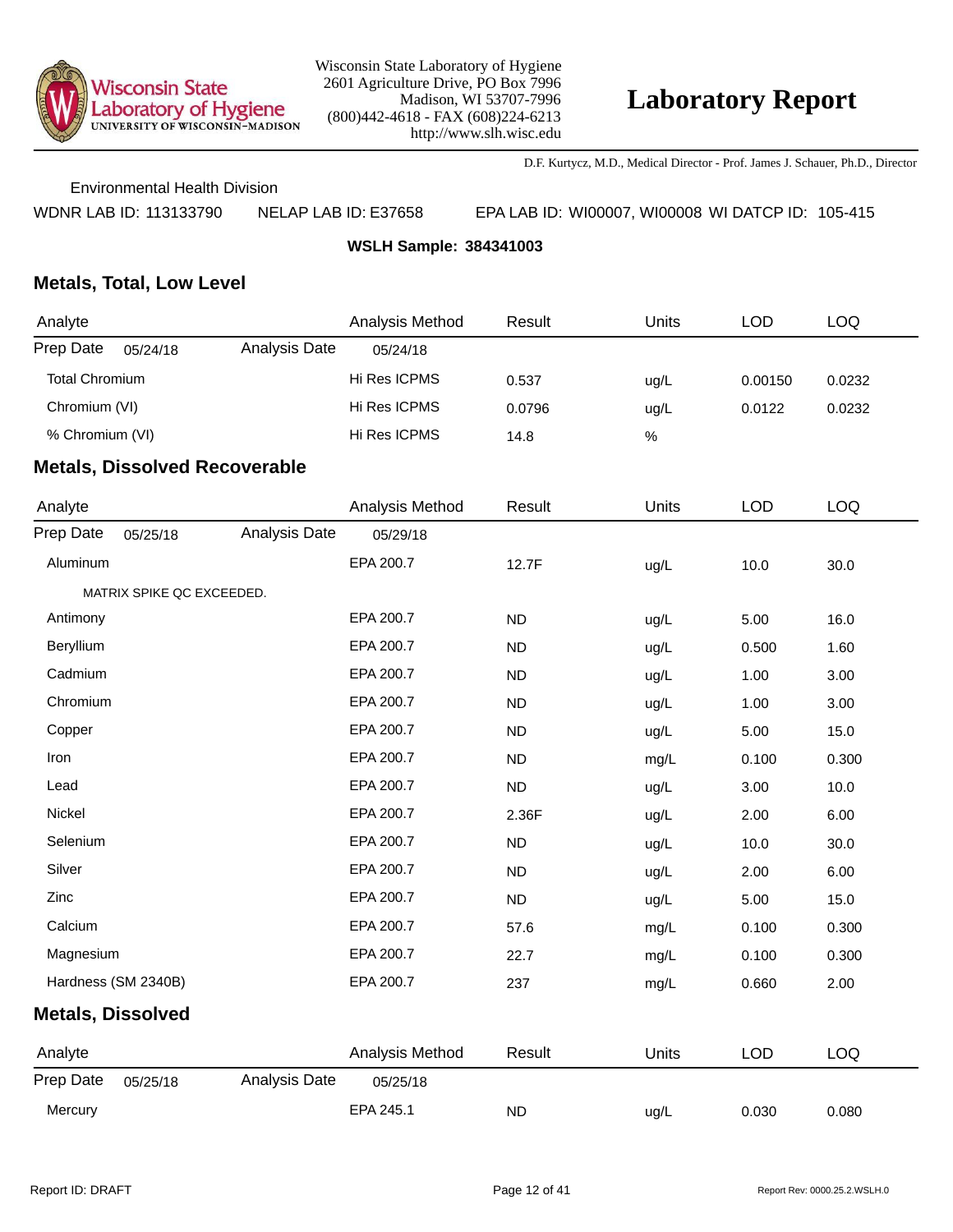

D.F. Kurtycz, M.D., Medical Director - Prof. James J. Schauer, Ph.D., Director

Environmental Health Division

WDNR LAB ID: 113133790 NELAP LAB ID: E37658 EPA LAB ID: WI00007, WI00008 WI DATCP ID: 105-415

**WSLH Sample: 384341003**

### **Field Data**

| Analyte                | Analysis Method   | Result | <b>Units</b> |
|------------------------|-------------------|--------|--------------|
|                        |                   |        |              |
| Sample Temp-field (C)  | <b>Field Data</b> | 17.95  | Centigrade   |
| DO field (mg/L)        | <b>Field Data</b> | 9.19   | mg/L         |
| % Saturation           | <b>Field Data</b> | 98.8   | %            |
| pH (SU) field          | <b>Field Data</b> | 8.21   | SU           |
| Cloud Cover %          | <b>Field Data</b> | 50     | %            |
| Cond-fld(uS/CM@25C)    | <b>Field Data</b> | 469    | UMHOS/CM     |
| Transparency Tube (cm) | <b>Field Data</b> | 29.0   | <b>CM</b>    |

#### **List of Abbreviations:**

LOD = Level of detection  $LOQ =$  Level of quantification ND = None detected. Results are less than the LOD F next to result = Result is between LOD and LOQ  $Z$  next to result = Result is between 0 (zero) and LOD if LOD=LOQ, Limits were not statistically derived

Test results for NELAP accredited tests are certified to meet the requirements of the NELAC standards. For a list of accredited analytes see http://www.slh.wisc.edu/about/compliance/nelac-laboratory-accreditation

Results, LOD and LOQ values have been adjusted for analytical dilutions and percent moisture where applicable.

Results relate only to the items tested.

This Laboratory Report shall not be reproduced except in full, without written approval of the laboratory.

The water microbiology unit analyzes samples as received and not all samples are tested for preservation before analysis is performed.

### **Responsible Party**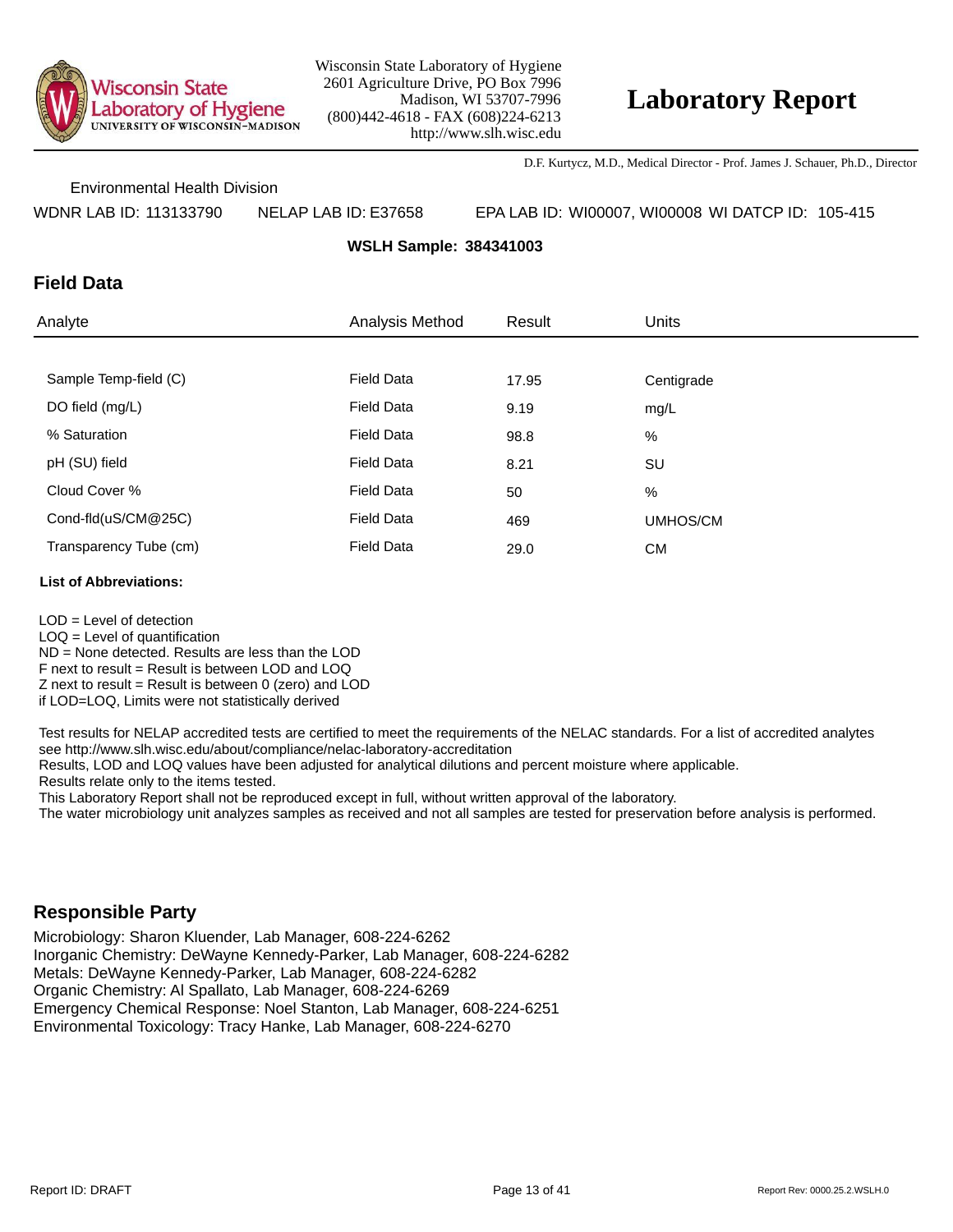

# **Laboratory Report**

D.F. Kurtycz, M.D., Medical Director - Prof. James J. Schauer, Ph.D., Director

Environmental Health Division

WDNR LAB ID: 113133790 NELAP LAB ID: E37658 EPA LAB ID: WI00007, WI00008 WI DATCP ID: 105-415

#### **WSLH Sample: 384341004**

ZANA SJIAN WISCONSIN DNR Report To: **Invoice To:** Invoice To:

ZANA SJIAN WISCONSIN DNR

WT093 Customer ID:

Collection End: 5/23/2018 10:49:00 AM Project No: Field #: PERROT

Date Received: 5/24/2018 Date Reported: 6/8/2018 **Contact Solution** Sample Depth: Collection Start: Collected By: CAMILLE BRUHN Sample Reason:

Point or Outfall: County: Sample Type: SU-SURFACE WATER Sample Location: Sample Description: TREMPEALEAU RIVER X-622126 Y-4875013 ID#: Waterbody: Program Code: Region Code: Sample Depth: 0.5F

### **Sample Comments**

NITRIC ACID USED IN FIELD WAS EXPIRED.

For the dissolved metals tests, the sample was filtered and preserved at the lab.

Analyzed past the 15 minutes holding time: Method SM4500-H+B analyzed on 05/24/18 1330

| Analyte                |                                            |               | Analysis Method | Result | <b>Units</b> | <b>LOD</b> | <b>LOQ</b> |
|------------------------|--------------------------------------------|---------------|-----------------|--------|--------------|------------|------------|
| Prep Date              | 05/25/18                                   | Analysis Date | 05/25/18        |        |              |            |            |
| TOTAL SUSPENDED SOLIDS |                                            |               | <b>SM2540D</b>  | 133    | mg/L         | 5.0        | 5.0        |
| Prep Date              | 05/24/18                                   | Analysis Date | 05/24/18        |        |              |            |            |
| Chloride               |                                            |               | SM4500-CL-E     | 25.0   | mg/L         | 1.00       | 3.20       |
| Prep Date              | 05/24/18                                   | Analysis Date | 05/24/18        |        |              |            |            |
| Comments:              |                                            |               |                 |        |              |            |            |
|                        | Analyzed past the 15 minutes holding time. |               |                 |        |              |            |            |
| pH                     |                                            |               | SM4500-H+B      | 8.04   | SU           | 1.00       | 1.00       |
| Prep Date              | 05/25/18                                   | Analysis Date | 05/25/18        |        |              |            |            |
| Turbidity              |                                            |               | <b>SM2130B</b>  | 147    | <b>NTU</b>   | 0.100      | 0.100      |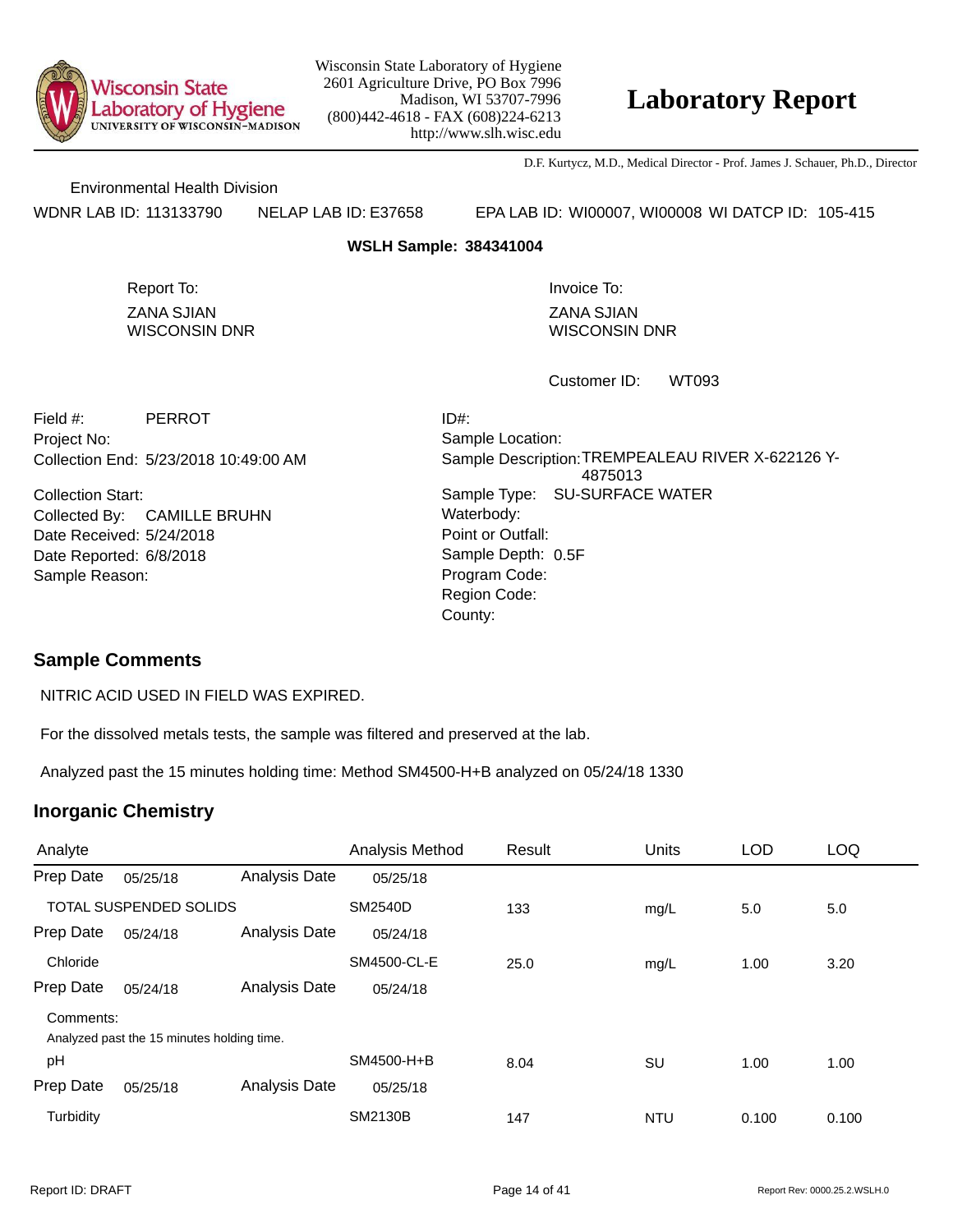

D.F. Kurtycz, M.D., Medical Director - Prof. James J. Schauer, Ph.D., Director

Environmental Health Division

WDNR LAB ID: 113133790 NELAP LAB ID: E37658 EPA LAB ID: WI00007, WI00008 WI DATCP ID: 105-415

**WSLH Sample: 384341004**

| Analyte    |                                  |                                       | Analysis Method | Result    | Units | <b>LOD</b> | LOQ        |
|------------|----------------------------------|---------------------------------------|-----------------|-----------|-------|------------|------------|
| Prep Date  | 05/29/18                         | Analysis Date                         | 05/30/18        |           |       |            |            |
| Phosphorus |                                  |                                       | EPA 365.1       | 0.873     | mg/L  | 0.00500    | 0.0160     |
|            |                                  | <b>Inorganic Chemistry, Dissolved</b> |                 |           |       |            |            |
| Analyte    |                                  |                                       | Analysis Method | Result    | Units | <b>LOD</b> | LOQ        |
| Prep Date  | 05/24/18                         | Analysis Date                         | 05/25/18        |           |       |            |            |
| Ammonia    |                                  |                                       | EPA 350.1       | 0.0396F   | mg/L  | 0.0150     | 0.0480     |
|            | <b>Metals, Total Recoverable</b> |                                       |                 |           |       |            |            |
| Analyte    |                                  |                                       | Analysis Method | Result    | Units | <b>LOD</b> | <b>LOQ</b> |
| Prep Date  | 05/25/18                         | Analysis Date                         | 05/29/18        |           |       |            |            |
| Aluminum   |                                  |                                       | EPA 200.7       | 2420      | ug/L  | 10.0       | 30.0       |
|            | MATRIX SPIKE QC EXCEEDED.        |                                       |                 |           |       |            |            |
| Antimony   |                                  |                                       | EPA 200.7       | <b>ND</b> | ug/L  | 5.00       | 16.0       |
| Beryllium  |                                  |                                       | EPA 200.7       | <b>ND</b> | ug/L  | 0.500      | 1.60       |
| Cadmium    |                                  |                                       | EPA 200.7       | <b>ND</b> | ug/L  | 1.00       | 3.00       |
| Chromium   |                                  |                                       | EPA 200.7       | 4.13      | ug/L  | 1.00       | 3.00       |
| Copper     |                                  |                                       | EPA 200.7       | 14.0F     | ug/L  | 5.00       | 15.0       |
| Iron       |                                  |                                       | EPA 200.7       | 10.4      | mg/L  | 0.100      | 0.300      |
| Lead       |                                  |                                       | EPA 200.7       | 7.98F     | ug/L  | 3.00       | 10.0       |
| Nickel     |                                  |                                       | EPA 200.7       | 7.39      | ug/L  | 2.00       | 6.00       |
| Selenium   |                                  |                                       | EPA 200.7       | <b>ND</b> | ug/L  | 10.0       | 30.0       |
| Silver     |                                  |                                       | EPA 200.7       | <b>ND</b> | ug/L  | 2.00       | 6.00       |
| Zinc       |                                  |                                       | EPA 200.7       | 7.48F     | ug/L  | 5.00       | 15.0       |
| Calcium    |                                  |                                       | EPA 200.7       | 42.1      | mg/L  | 0.100      | 0.300      |
| Magnesium  |                                  |                                       | EPA 200.7       | 17.9      | mg/L  | 0.100      | 0.300      |
|            | Hardness (SM 2340B)              |                                       | EPA 200.7       | 179       | mg/L  | 0.660      | 2.00       |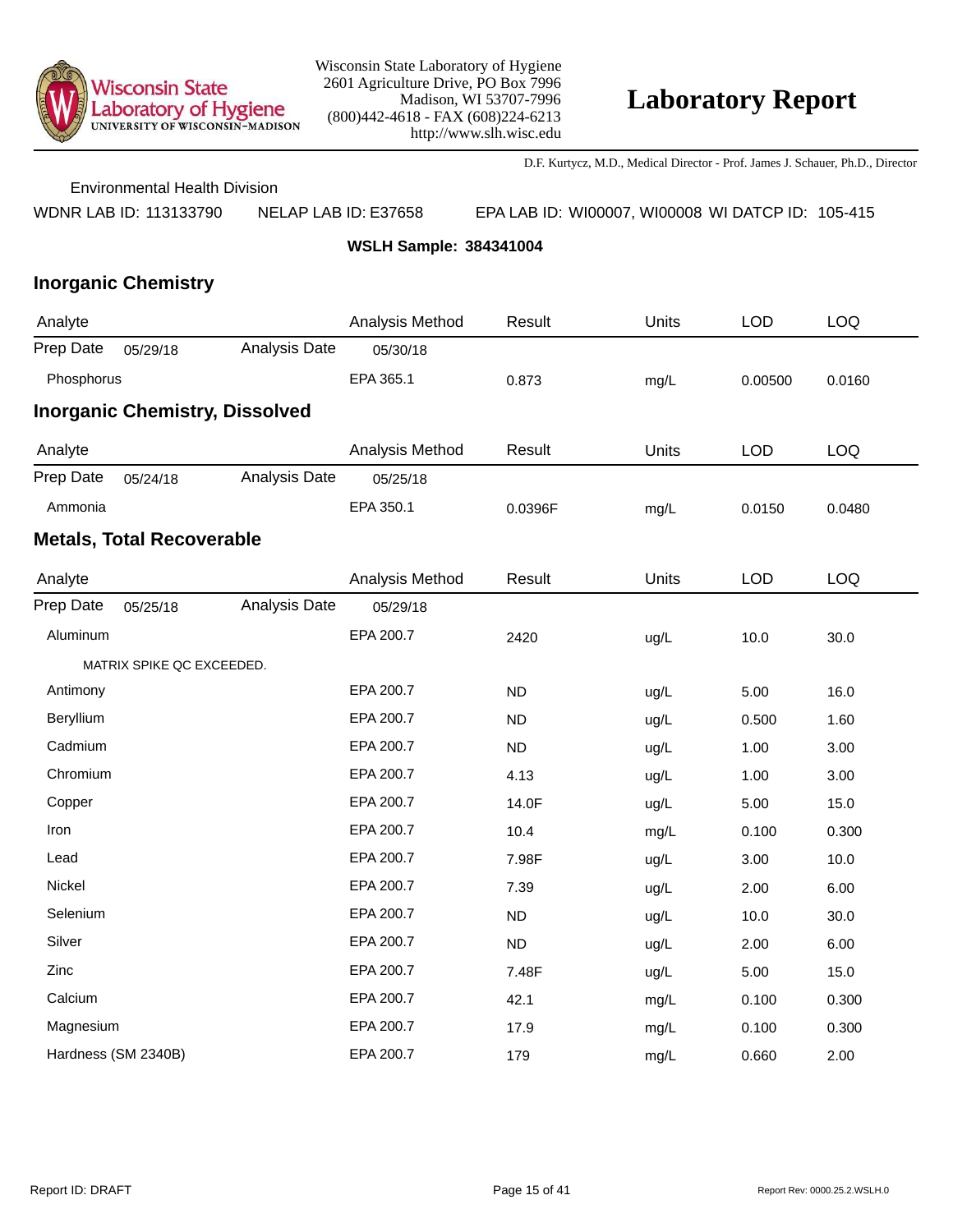

D.F. Kurtycz, M.D., Medical Director - Prof. James J. Schauer, Ph.D., Director

Environmental Health Division

WDNR LAB ID: 113133790 NELAP LAB ID: E37658 EPA LAB ID: WI00007, WI00008 WI DATCP ID: 105-415

**WSLH Sample: 384341004**

## **Metals, Total**

| Analyte                         |          |               | Analysis Method | Result    | Units | LOD   | LOQ   |  |  |  |
|---------------------------------|----------|---------------|-----------------|-----------|-------|-------|-------|--|--|--|
| Prep Date                       | 05/25/18 | Analysis Date | 05/25/18        |           |       |       |       |  |  |  |
| Mercury                         |          |               | EPA 245.1       | <b>ND</b> | ug/L  | 0.030 | 0.080 |  |  |  |
| <b>Metals, Total, Low Level</b> |          |               |                 |           |       |       |       |  |  |  |

| Analyte               |          |               | Analysis Method | Result | Units | <b>LOD</b> | LOQ    |
|-----------------------|----------|---------------|-----------------|--------|-------|------------|--------|
| Prep Date             | 05/24/18 | Analysis Date | 05/24/18        |        |       |            |        |
| <b>Total Chromium</b> |          |               | Hi Res ICPMS    | 4.67   | ug/L  | 0.00150    | 0.0232 |
| Chromium (VI)         |          |               | Hi Res ICPMS    | 0.122  | ug/L  | 0.0122     | 0.0232 |
| % Chromium (VI)       |          |               | Hi Res ICPMS    | 2.61   | %     |            |        |

| Analyte   |                           |               | Analysis Method | Result    | Units | <b>LOD</b> | <b>LOQ</b> |
|-----------|---------------------------|---------------|-----------------|-----------|-------|------------|------------|
| Prep Date | 05/25/18                  | Analysis Date | 05/29/18        |           |       |            |            |
| Aluminum  |                           |               | EPA 200.7       | ND        | ug/L  | 10.0       | 30.0       |
|           | MATRIX SPIKE QC EXCEEDED. |               |                 |           |       |            |            |
| Antimony  |                           |               | EPA 200.7       | <b>ND</b> | ug/L  | 5.00       | 16.0       |
| Beryllium |                           |               | EPA 200.7       | <b>ND</b> | ug/L  | 0.500      | 1.60       |
| Cadmium   |                           |               | EPA 200.7       | <b>ND</b> | ug/L  | 1.00       | 3.00       |
| Chromium  |                           |               | EPA 200.7       | <b>ND</b> | ug/L  | 1.00       | 3.00       |
| Copper    |                           |               | EPA 200.7       | <b>ND</b> | ug/L  | 5.00       | 15.0       |
| Iron      |                           |               | EPA 200.7       | <b>ND</b> | mg/L  | 0.100      | 0.300      |
| Lead      |                           |               | EPA 200.7       | <b>ND</b> | ug/L  | 3.00       | 10.0       |
| Nickel    |                           |               | EPA 200.7       | 2.63F     | ug/L  | 2.00       | 6.00       |
| Selenium  |                           |               | EPA 200.7       | <b>ND</b> | ug/L  | 10.0       | 30.0       |
| Silver    |                           |               | EPA 200.7       | <b>ND</b> | ug/L  | 2.00       | 6.00       |
| Zinc      |                           |               | EPA 200.7       | <b>ND</b> | ug/L  | 5.00       | 15.0       |
| Calcium   |                           |               | EPA 200.7       | 41.0      | mg/L  | 0.100      | 0.300      |
| Magnesium |                           |               | EPA 200.7       | 17.8      | mg/L  | 0.100      | 0.300      |
|           | Hardness (SM 2340B)       |               | EPA 200.7       | 175       | mg/L  | 0.660      | 2.00       |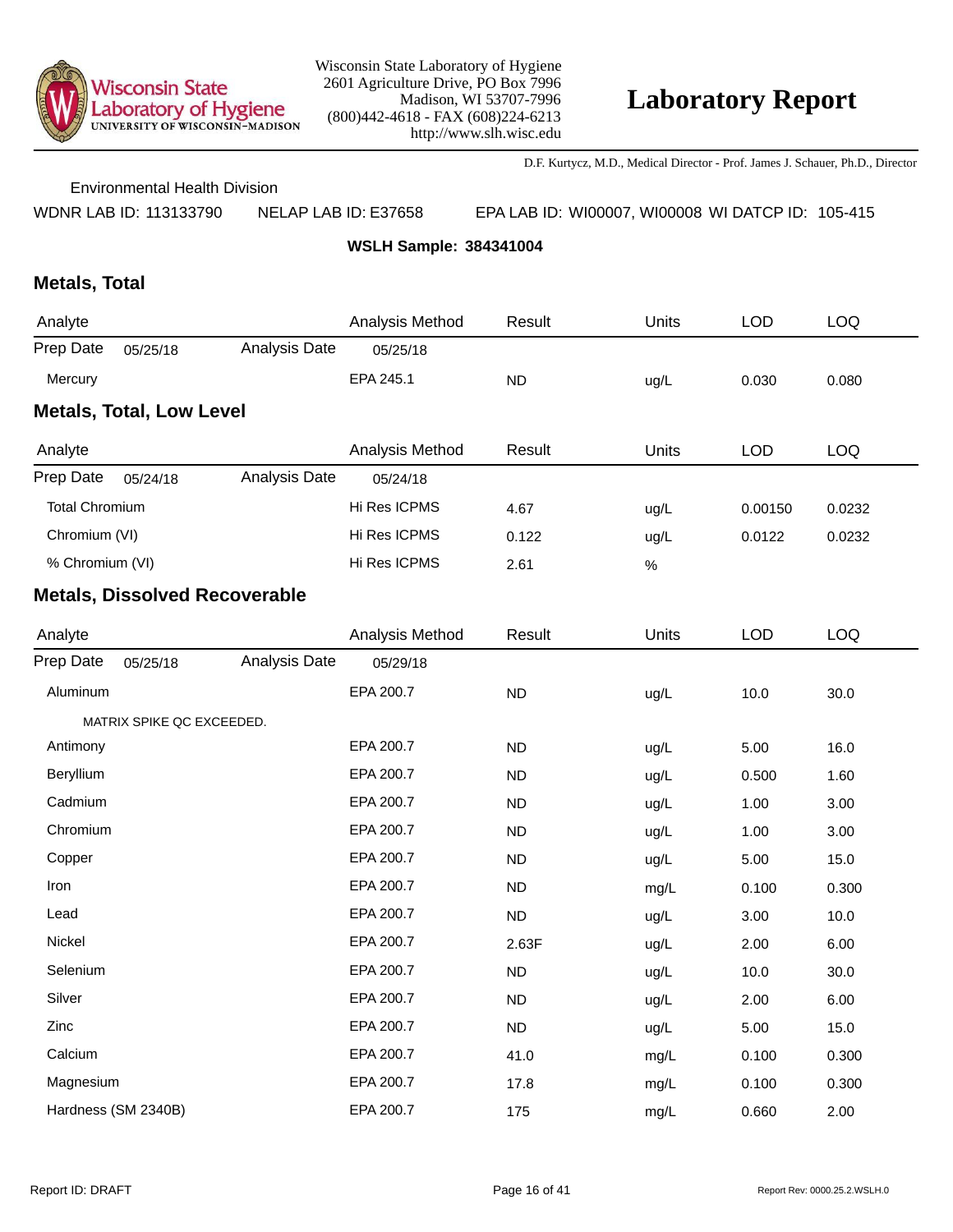

D.F. Kurtycz, M.D., Medical Director - Prof. James J. Schauer, Ph.D., Director

Environmental Health Division

WDNR LAB ID: 113133790 NELAP LAB ID: E37658 EPA LAB ID: WI00007, WI00008 WI DATCP ID: 105-415

**WSLH Sample: 384341004**

### **Metals, Dissolved**

| Analyte           |                        |               | Analysis Method   | Result    | <b>Units</b> | <b>LOD</b> | <b>LOQ</b> |
|-------------------|------------------------|---------------|-------------------|-----------|--------------|------------|------------|
| Prep Date         | 05/25/18               | Analysis Date | 05/25/18          |           |              |            |            |
| Mercury           |                        |               | EPA 245.1         | <b>ND</b> | ug/L         | 0.030      | 0.080      |
| <b>Field Data</b> |                        |               |                   |           |              |            |            |
| Analyte           |                        |               | Analysis Method   | Result    | <b>Units</b> |            |            |
|                   |                        |               |                   |           |              |            |            |
|                   | Sample Temp-field (C)  |               | <b>Field Data</b> | 15.74     | Centigrade   |            |            |
| DO field (mg/L)   |                        |               | <b>Field Data</b> | 8.92      | mg/L         |            |            |
| % Saturation      |                        |               | <b>Field Data</b> | 91.4      | $\%$         |            |            |
| pH (SU) field     |                        |               | <b>Field Data</b> | 7.82      | SU           |            |            |
| Cloud Cover %     |                        |               | <b>Field Data</b> | 40        | $\%$         |            |            |
|                   | Cond-fld(uS/CM@25C)    |               | <b>Field Data</b> | 356       | UMHOS/CM     |            |            |
|                   | Transparency Tube (cm) |               | <b>Field Data</b> | 5.0       | <b>CM</b>    |            |            |

#### **List of Abbreviations:**

LOD = Level of detection

LOQ = Level of quantification

ND = None detected. Results are less than the LOD

F next to result = Result is between LOD and LOQ

 $Z$  next to result = Result is between 0 (zero) and LOD

if LOD=LOQ, Limits were not statistically derived

Test results for NELAP accredited tests are certified to meet the requirements of the NELAC standards. For a list of accredited analytes see http://www.slh.wisc.edu/about/compliance/nelac-laboratory-accreditation

Results, LOD and LOQ values have been adjusted for analytical dilutions and percent moisture where applicable.

Results relate only to the items tested.

This Laboratory Report shall not be reproduced except in full, without written approval of the laboratory.

The water microbiology unit analyzes samples as received and not all samples are tested for preservation before analysis is performed.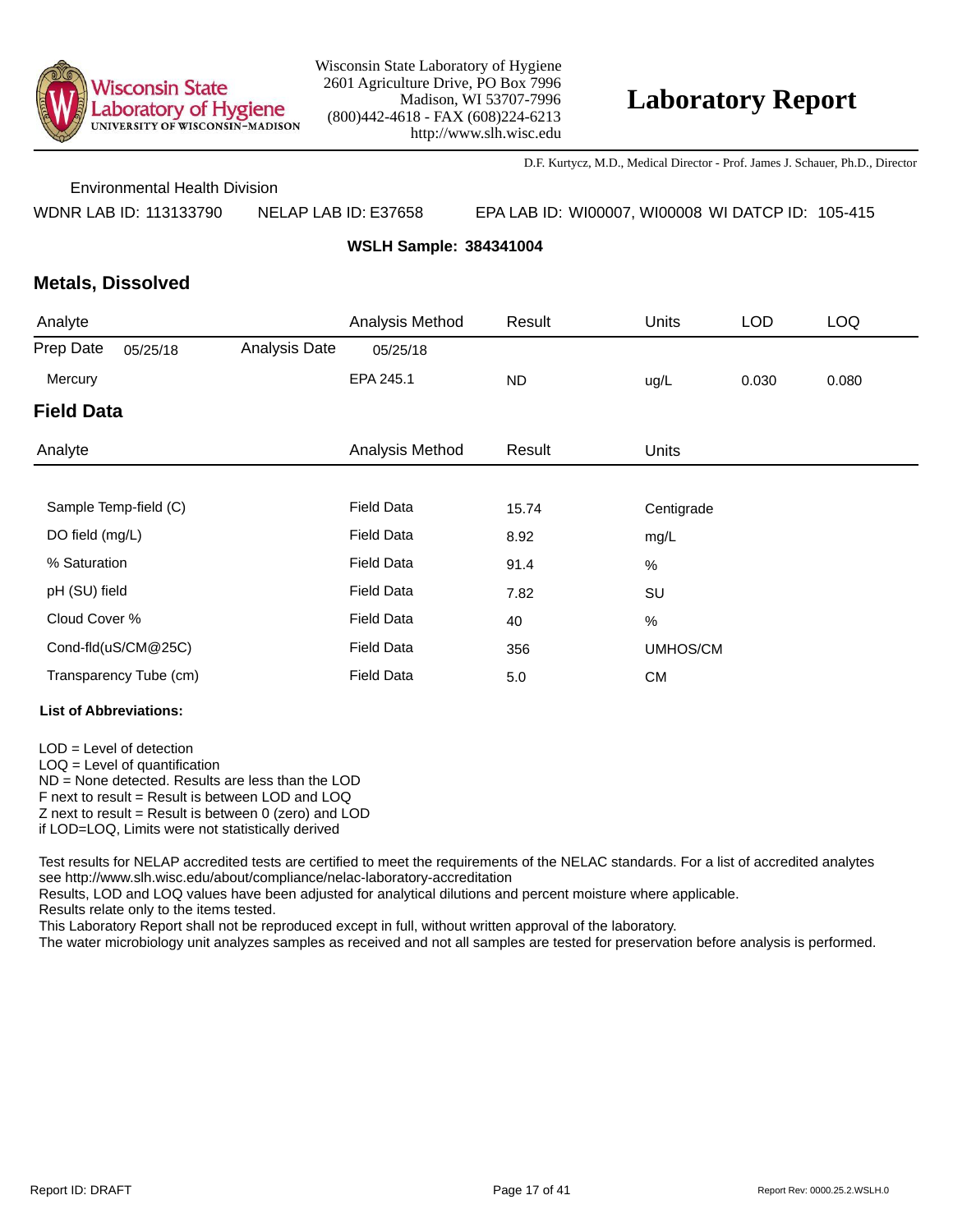

## **Laboratory Report**

D.F. Kurtycz, M.D., Medical Director - Prof. James J. Schauer, Ph.D., Director

Environmental Health Division

WDNR LAB ID: 113133790 NELAP LAB ID: E37658 EPA LAB ID: WI00007, WI00008 WI DATCP ID: 105-415

#### **WSLH Sample: 384341004**

### **Responsible Party**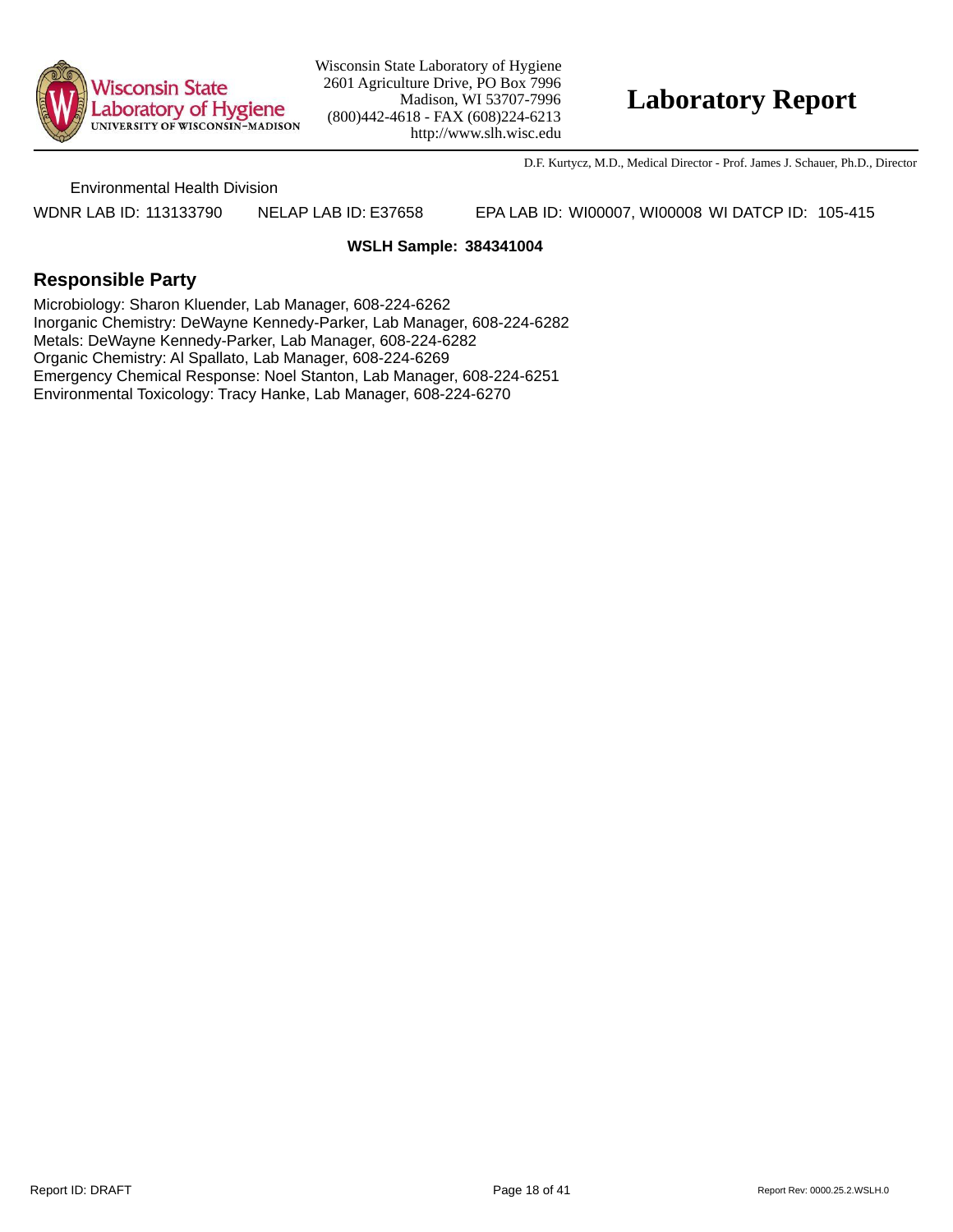

# **Laboratory Report**

D.F. Kurtycz, M.D., Medical Director - Prof. James J. Schauer, Ph.D., Director

Environmental Health Division

WDNR LAB ID: 113133790 NELAP LAB ID: E37658 EPA LAB ID: WI00007, WI00008 WI DATCP ID: 105-415

#### **WSLH Sample: 384341005**

ZANA SJIAN WISCONSIN DNR Report To: **Invoice To:** Invoice To:

ZANA SJIAN WISCONSIN DNR

WT093 Customer ID:

Collection End: 5/23/2018 11:55:00 AM Project No: Date Received: 5/24/2018 Date Reported: 6/8/2018 **Sample Depth:** Field #: T35 Collection Start: Collected By: CAMILLE BRUHN Sample Reason:

Point or Outfall: County: Sample Type: SU-SURFACE WATER Sample Location: <del>JEWPEAU L</del>ALVER NEAR Sample Description: X-616720 Y-4880708 ID#: 623002 Waterbody: Program Code: Region Code: Sample Depth: 0.5F

### **Sample Comments**

NITRIC ACID USED IN FIELD WAS EXPIRED.

For the dissolved metals tests, the sample was filtered and preserved at the lab.

Analyzed past the 15 minutes holding time: Method SM4500-H+B analyzed on 05/24/18 1330

| Analyte                       |                                            |                      | Analysis Method | Result        | Units | <b>LOD</b> | <b>LOQ</b>                   |
|-------------------------------|--------------------------------------------|----------------------|-----------------|---------------|-------|------------|------------------------------|
| Prep Date                     | 05/25/18                                   | Analysis Date        | 05/25/18        |               |       |            |                              |
| <b>TOTAL SUSPENDED SOLIDS</b> |                                            |                      | <b>SM2540D</b>  | 86.0          | mg/L  | 10.0       | 10.0                         |
| Prep Date                     | 05/24/18                                   | Analysis Date        | 05/24/18        |               |       |            |                              |
| Chloride                      |                                            |                      | SM4500-CL-E     | 21.0          | mg/L  | 1.00       | 3.20                         |
| Prep Date                     | 05/24/18                                   | <b>Analysis Date</b> | 05/24/18        |               |       |            |                              |
| Comments:                     |                                            |                      |                 |               |       |            |                              |
|                               | Analyzed past the 15 minutes holding time. |                      |                 |               |       |            |                              |
| pH                            |                                            |                      | SM4500-H+B      | 8.09          | SU    | 1.00       | 1.00                         |
| Prep Date                     | 05/25/18                                   | <b>Analysis Date</b> | 05/25/18        |               |       |            |                              |
| Turbidity                     |                                            |                      | <b>SM2130B</b>  | 87.0          | NTU   | 0.100      | 0.100                        |
| Prep Date                     | 05/29/18                                   | Analysis Date        | 05/30/18        |               |       |            |                              |
| Phosphorus                    |                                            |                      | EPA 365.1       | 0.581         | mg/L  | 0.00500    | 0.0160                       |
| Report ID: DRAFT              |                                            |                      |                 | Page 19 of 41 |       |            | Report Rev: 0000.25.2.WSLH.0 |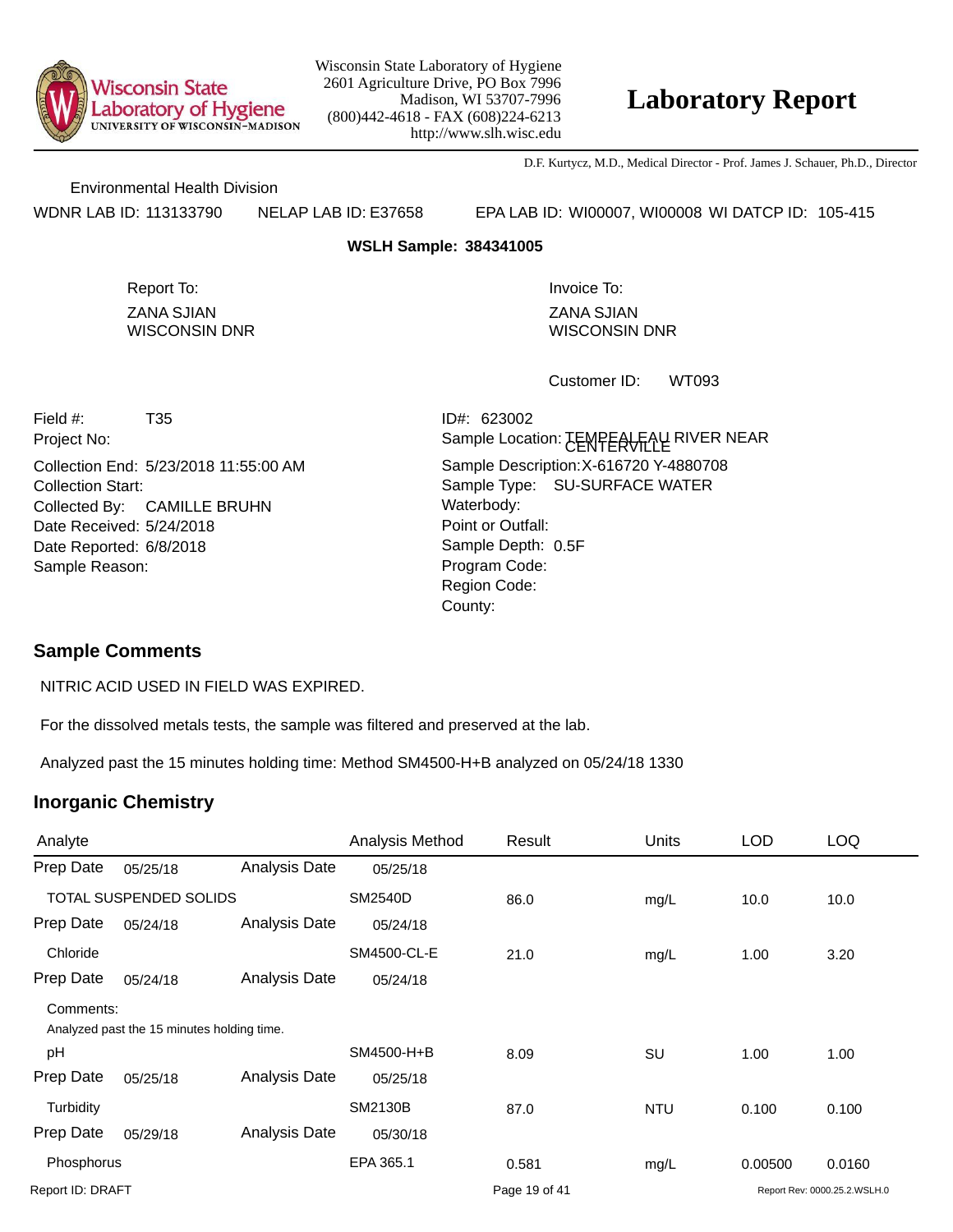

D.F. Kurtycz, M.D., Medical Director - Prof. James J. Schauer, Ph.D., Director

Environmental Health Division

WDNR LAB ID: 113133790 NELAP LAB ID: E37658 EPA LAB ID: WI00007, WI00008 WI DATCP ID: 105-415

**WSLH Sample: 384341005**

## **Inorganic Chemistry, Dissolved**

| Analyte                          |          |               | Analysis Method | Result  | Units | LOD    | LOQ    |  |  |
|----------------------------------|----------|---------------|-----------------|---------|-------|--------|--------|--|--|
| Prep Date                        | 05/24/18 | Analysis Date | 05/25/18        |         |       |        |        |  |  |
| Ammonia                          |          |               | EPA 350.1       | 0.0264F | mg/L  | 0.0150 | 0.0480 |  |  |
| <b>Metals, Total Recoverable</b> |          |               |                 |         |       |        |        |  |  |

| Analyte              |                                         | Analysis Method | Result    | Units | <b>LOD</b> | LOQ   |
|----------------------|-----------------------------------------|-----------------|-----------|-------|------------|-------|
| Prep Date            | Analysis Date<br>05/25/18               | 05/29/18        |           |       |            |       |
| Aluminum             |                                         | EPA 200.7       | 1670      | ug/L  | 10.0       | 30.0  |
|                      | SPIKE QC EXCEEDED. SPIKE RECOVERY: 196% |                 |           |       |            |       |
| Antimony             |                                         | EPA 200.7       | <b>ND</b> | ug/L  | 5.00       | 16.0  |
| Beryllium            |                                         | EPA 200.7       | <b>ND</b> | ug/L  | 0.500      | 1.60  |
| Cadmium              |                                         | EPA 200.7       | <b>ND</b> | ug/L  | 1.00       | 3.00  |
| Chromium             |                                         | EPA 200.7       | 2.54F     | ug/L  | 1.00       | 3.00  |
| Copper               |                                         | EPA 200.7       | 8.49F     | ug/L  | 5.00       | 15.0  |
| Iron                 |                                         | EPA 200.7       | 6.65      | mg/L  | 0.100      | 0.300 |
| Lead                 |                                         | EPA 200.7       | 4.63F     | ug/L  | 3.00       | 10.0  |
| Nickel               |                                         | EPA 200.7       | 6.00      | ug/L  | 2.00       | 6.00  |
| Selenium             |                                         | EPA 200.7       | <b>ND</b> | ug/L  | 10.0       | 30.0  |
| Silver               |                                         | EPA 200.7       | ND        | ug/L  | 2.00       | 6.00  |
| Zinc                 |                                         | EPA 200.7       | 7.48F     | ug/L  | 5.00       | 15.0  |
| Calcium              |                                         | EPA 200.7       | 40.3      | mg/L  | 0.100      | 0.300 |
| Magnesium            |                                         | EPA 200.7       | 17.8      | mg/L  | 0.100      | 0.300 |
|                      | Hardness (SM 2340B)                     | EPA 200.7       | 174       | mg/L  | 0.660      | 2.00  |
| <b>Metals, Total</b> |                                         |                 |           |       |            |       |
| Analyte              |                                         | Analysis Method | Result    | Units | <b>LOD</b> | LOQ   |
| Prep Date            | Analysis Date<br>05/25/18               | 05/25/18        |           |       |            |       |
| Mercury              |                                         | EPA 245.1       | <b>ND</b> | ug/L  | 0.030      | 0.080 |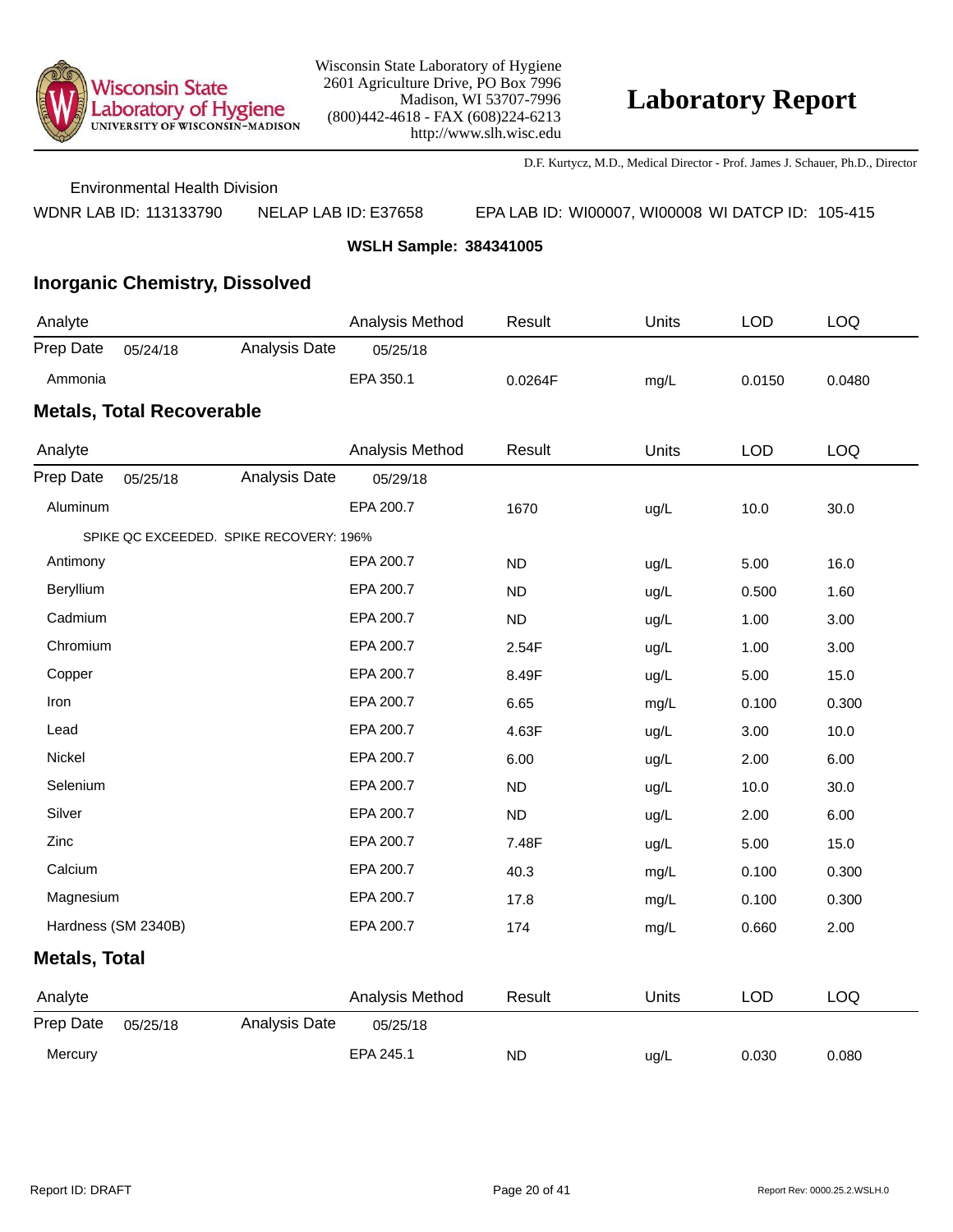

D.F. Kurtycz, M.D., Medical Director - Prof. James J. Schauer, Ph.D., Director

Environmental Health Division

WDNR LAB ID: 113133790 NELAP LAB ID: E37658 EPA LAB ID: WI00007, WI00008 WI DATCP ID: 105-415

**WSLH Sample: 384341005**

### **Metals, Total, Low Level**

| Analyte         |          |               | Analysis Method | Result | Units | LOD     | LOQ    |
|-----------------|----------|---------------|-----------------|--------|-------|---------|--------|
| Prep Date       | 05/24/18 | Analysis Date | 05/24/18        |        |       |         |        |
| Total Chromium  |          |               | Hi Res ICPMS    | 1.84   | ug/L  | 0.00150 | 0.0232 |
| Chromium (VI)   |          |               | Hi Res ICPMS    | 0.0935 | ug/L  | 0.0122  | 0.0232 |
| % Chromium (VI) |          |               | Hi Res ICPMS    | 5.08   | %     |         |        |
| -- - -<br>--    |          | . .           |                 |        |       |         |        |

| Analyte                  |                                         | Analysis Method | Result    | <b>Units</b> | <b>LOD</b> | <b>LOQ</b> |
|--------------------------|-----------------------------------------|-----------------|-----------|--------------|------------|------------|
| Prep Date                | Analysis Date<br>05/25/18               | 05/29/18        |           |              |            |            |
| Aluminum                 |                                         | EPA 200.7       | 19.5F     | ug/L         | 10.0       | 30.0       |
|                          | SPIKE QC EXCEEDED. SPIKE RECOVERY: 196% |                 |           |              |            |            |
| Antimony                 |                                         | EPA 200.7       | <b>ND</b> | ug/L         | 5.00       | 16.0       |
| Beryllium                |                                         | EPA 200.7       | <b>ND</b> | ug/L         | 0.500      | 1.60       |
| Cadmium                  |                                         | EPA 200.7       | <b>ND</b> | ug/L         | 1.00       | 3.00       |
| Chromium                 |                                         | EPA 200.7       | <b>ND</b> | ug/L         | 1.00       | 3.00       |
| Copper                   |                                         | EPA 200.7       | <b>ND</b> | ug/L         | 5.00       | 15.0       |
| Iron                     |                                         | EPA 200.7       | <b>ND</b> | mg/L         | 0.100      | 0.300      |
| Lead                     |                                         | EPA 200.7       | <b>ND</b> | ug/L         | 3.00       | 10.0       |
| Nickel                   |                                         | EPA 200.7       | 2.25F     | ug/L         | 2.00       | 6.00       |
| Selenium                 |                                         | EPA 200.7       | <b>ND</b> | ug/L         | 10.0       | 30.0       |
| Silver                   |                                         | EPA 200.7       | <b>ND</b> | ug/L         | 2.00       | 6.00       |
| Zinc                     |                                         | EPA 200.7       | <b>ND</b> | ug/L         | 5.00       | 15.0       |
| Calcium                  |                                         | EPA 200.7       | 39.6      | mg/L         | 0.100      | 0.300      |
| Magnesium                |                                         | EPA 200.7       | 17.6      | mg/L         | 0.100      | 0.300      |
| Hardness (SM 2340B)      |                                         | EPA 200.7       | 171       | mg/L         | 0.660      | 2.00       |
| <b>Metals, Dissolved</b> |                                         |                 |           |              |            |            |
| Analyte                  |                                         | Analysis Method | Result    | Units        | <b>LOD</b> | <b>LOQ</b> |
| Prep Date                | Analysis Date<br>05/25/18               | 05/25/18        |           |              |            |            |
| Mercury                  |                                         | EPA 245.1       | <b>ND</b> | ug/L         | 0.030      | 0.080      |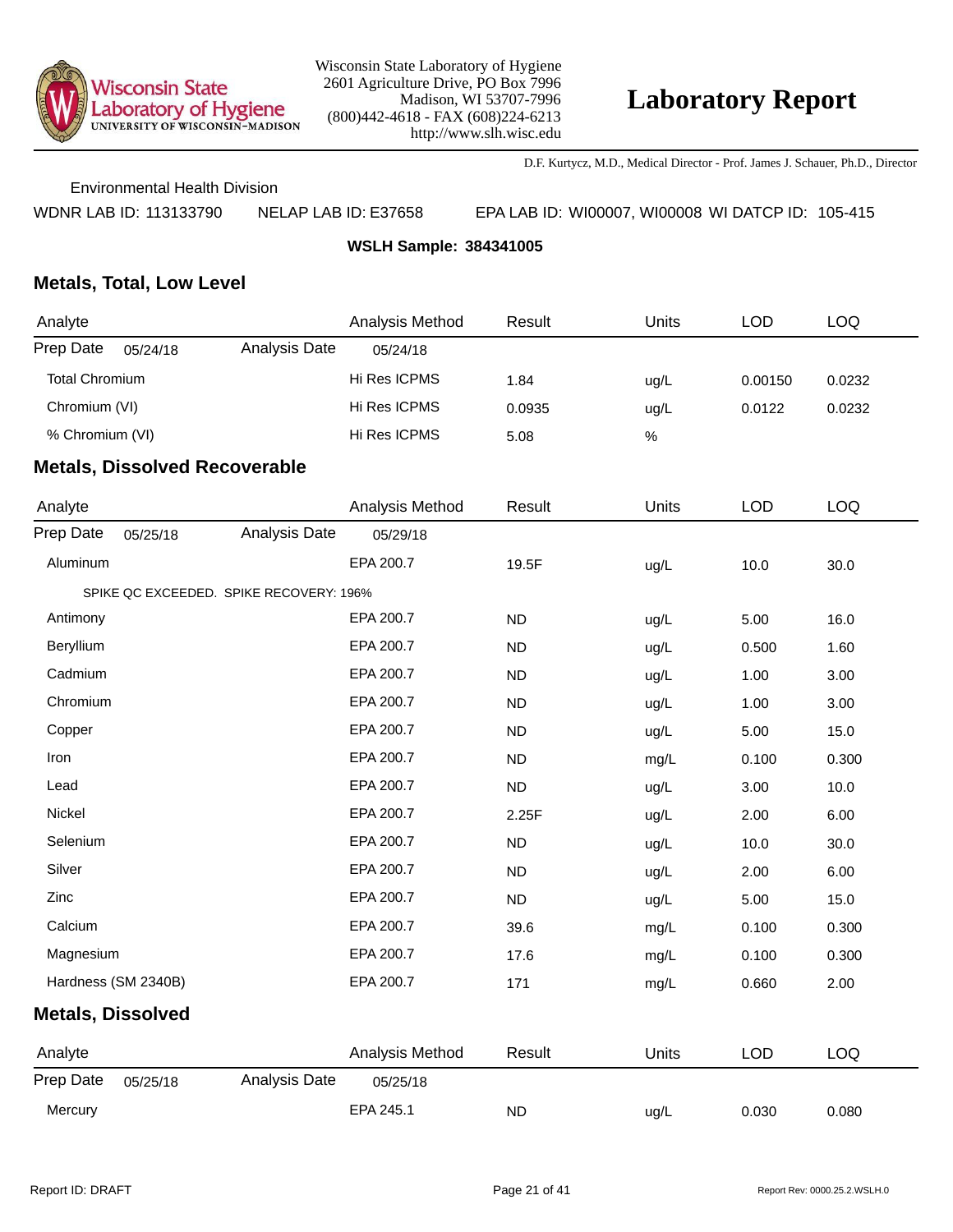

D.F. Kurtycz, M.D., Medical Director - Prof. James J. Schauer, Ph.D., Director

Environmental Health Division

WDNR LAB ID: 113133790 NELAP LAB ID: E37658 EPA LAB ID: WI00007, WI00008 WI DATCP ID: 105-415

**WSLH Sample: 384341005**

### **Field Data**

| Analyte                | Analysis Method   | Result | <b>Units</b> |
|------------------------|-------------------|--------|--------------|
|                        |                   |        |              |
| Sample Temp-field (C)  | <b>Field Data</b> | 16.62  | Centigrade   |
| DO field (mg/L)        | <b>Field Data</b> | 9.73   | mg/L         |
| % Saturation           | <b>Field Data</b> | 101.8  | %            |
| pH (SU) field          | <b>Field Data</b> | 7.89   | SU           |
| Cloud Cover %          | <b>Field Data</b> | 80     | %            |
| Cond-fld(uS/CM@25C)    | <b>Field Data</b> | 342    | UMHOS/CM     |
| Transparency Tube (cm) | <b>Field Data</b> | 14.0   | <b>CM</b>    |

#### **List of Abbreviations:**

LOD = Level of detection  $LOQ =$  Level of quantification ND = None detected. Results are less than the LOD F next to result = Result is between LOD and LOQ  $Z$  next to result = Result is between 0 (zero) and LOD if LOD=LOQ, Limits were not statistically derived

Test results for NELAP accredited tests are certified to meet the requirements of the NELAC standards. For a list of accredited analytes see http://www.slh.wisc.edu/about/compliance/nelac-laboratory-accreditation

Results, LOD and LOQ values have been adjusted for analytical dilutions and percent moisture where applicable.

Results relate only to the items tested.

This Laboratory Report shall not be reproduced except in full, without written approval of the laboratory.

The water microbiology unit analyzes samples as received and not all samples are tested for preservation before analysis is performed.

### **Responsible Party**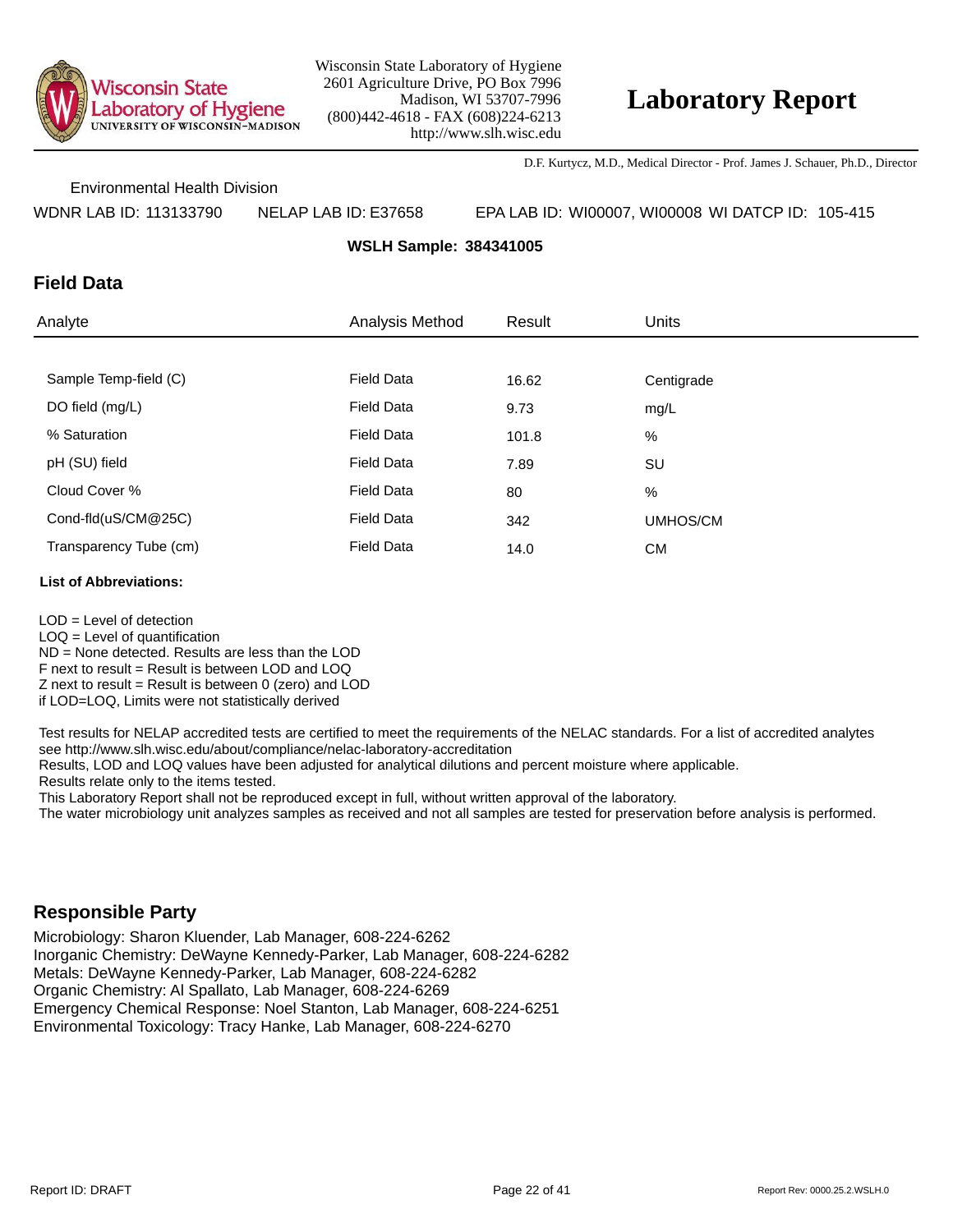

## **Laboratory Report**

D.F. Kurtycz, M.D., Medical Director - Prof. James J. Schauer, Ph.D., Director

Environmental Health Division

WDNR LAB ID: 113133790 NELAP LAB ID: E37658 EPA LAB ID: WI00007, WI00008 WI DATCP ID: 105-415

#### **WSLH Sample: 384341006**

ZANA SJIAN WISCONSIN DNR Report To: **Invoice To:** Invoice To:

ZANA SJIAN WISCONSIN DNR

WT093 Customer ID:

Collection End: 5/23/2018 2:26:00 PM Project No: Field #: POKER REFERENCE

Date Received: 5/24/2018 Date Reported: 6/8/2018 **Contact Solution** Sample Depth: Collection Start: Collected By: CAMILLE BRUHN Sample Reason:

Point or Outfall: County: Sample Type: SU-SURFACE WATER Sample Location: Sample Description: POKER COULEE CREEK X 629892 Y-4910534 ID#: Waterbody: Program Code: Region Code: Sample Depth: 0.5F

### **Sample Comments**

NITRIC ACID USED IN FIELD WAS EXPIRED.

For the dissolved metals tests, the sample was filtered and preserved at the lab.

Analyzed past the 15 minutes holding time: Method SM4500-H+B analyzed on 05/24/18 1330

| Analyte                       |                                            |               | Analysis Method | Result | <b>Units</b> | <b>LOD</b> | <b>LOQ</b> |
|-------------------------------|--------------------------------------------|---------------|-----------------|--------|--------------|------------|------------|
| Prep Date                     | 05/25/18                                   | Analysis Date | 05/25/18        |        |              |            |            |
| <b>TOTAL SUSPENDED SOLIDS</b> |                                            |               | SM2540D         | 16.0   | mg/L         | 2.5        | 2.5        |
| Prep Date                     | 05/24/18                                   | Analysis Date | 05/24/18        |        |              |            |            |
| Chloride                      |                                            |               | SM4500-CL-E     | 9.04   | mg/L         | 1.00       | 3.20       |
| Prep Date                     | 05/24/18                                   | Analysis Date | 05/24/18        |        |              |            |            |
| Comments:                     |                                            |               |                 |        |              |            |            |
|                               | Analyzed past the 15 minutes holding time. |               |                 |        |              |            |            |
| pH                            |                                            |               | SM4500-H+B      | 8.03   | SU           | 1.00       | 1.00       |
| Prep Date                     | 05/25/18                                   | Analysis Date | 05/25/18        |        |              |            |            |
| Turbidity                     |                                            |               | <b>SM2130B</b>  | 9.74   | <b>NTU</b>   | 0.100      | 0.100      |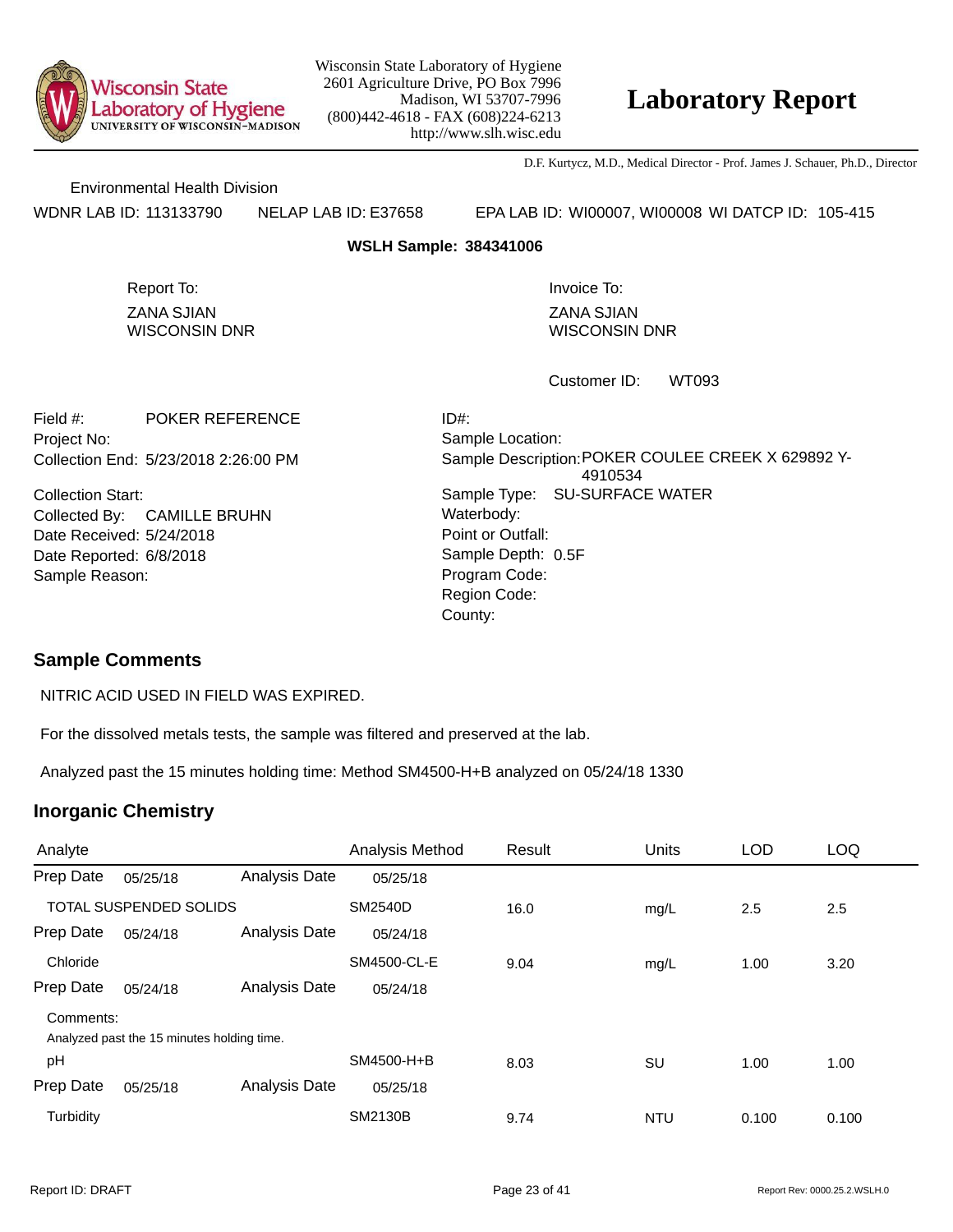

D.F. Kurtycz, M.D., Medical Director - Prof. James J. Schauer, Ph.D., Director

Environmental Health Division

WDNR LAB ID: 113133790 NELAP LAB ID: E37658 EPA LAB ID: WI00007, WI00008 WI DATCP ID: 105-415

**WSLH Sample: 384341006**

| Analyte    |                                  |                                       | Analysis Method | Result    | Units | <b>LOD</b> | <b>LOQ</b> |
|------------|----------------------------------|---------------------------------------|-----------------|-----------|-------|------------|------------|
| Prep Date  | 05/29/18                         | Analysis Date                         | 05/30/18        |           |       |            |            |
| Phosphorus |                                  |                                       | EPA 365.1       | 0.259     | mg/L  | 0.00500    | 0.0160     |
|            |                                  | <b>Inorganic Chemistry, Dissolved</b> |                 |           |       |            |            |
| Analyte    |                                  |                                       | Analysis Method | Result    | Units | <b>LOD</b> | <b>LOQ</b> |
| Prep Date  | 05/24/18                         | Analysis Date                         | 05/25/18        |           |       |            |            |
| Ammonia    |                                  |                                       | EPA 350.1       | 0.0197F   | mg/L  | 0.0150     | 0.0480     |
|            | <b>Metals, Total Recoverable</b> |                                       |                 |           |       |            |            |
| Analyte    |                                  |                                       | Analysis Method | Result    | Units | <b>LOD</b> | <b>LOQ</b> |
| Prep Date  | 05/25/18                         | Analysis Date                         | 05/29/18        |           |       |            |            |
| Aluminum   |                                  |                                       | EPA 200.7       | 215       | ug/L  | 10.0       | 30.0       |
|            | MATRIX SPIKE QC EXCEEDED.        |                                       |                 |           |       |            |            |
| Antimony   |                                  |                                       | EPA 200.7       | <b>ND</b> | ug/L  | 5.00       | 16.0       |
| Beryllium  |                                  |                                       | EPA 200.7       | <b>ND</b> | ug/L  | 0.500      | 1.60       |
| Cadmium    |                                  |                                       | EPA 200.7       | <b>ND</b> | ug/L  | 1.00       | 3.00       |
| Chromium   |                                  |                                       | EPA 200.7       | <b>ND</b> | ug/L  | 1.00       | 3.00       |
| Copper     |                                  |                                       | EPA 200.7       | <b>ND</b> | ug/L  | 5.00       | 15.0       |
| Iron       |                                  |                                       | EPA 200.7       | 0.443     | mg/L  | 0.100      | 0.300      |
| Lead       |                                  |                                       | EPA 200.7       | <b>ND</b> | ug/L  | 3.00       | 10.0       |
| Nickel     |                                  |                                       | EPA 200.7       | <b>ND</b> | ug/L  | 2.00       | 6.00       |
| Selenium   |                                  |                                       | EPA 200.7       | <b>ND</b> | ug/L  | 10.0       | 30.0       |
| Silver     |                                  |                                       | EPA 200.7       | <b>ND</b> | ug/L  | 2.00       | 6.00       |
| Zinc       |                                  |                                       | EPA 200.7       | ND        | ug/L  | 5.00       | 15.0       |
| Calcium    |                                  |                                       | EPA 200.7       | 27.0      | mg/L  | 0.100      | 0.300      |
| Magnesium  |                                  |                                       | EPA 200.7       | 11.4      | mg/L  | 0.100      | 0.300      |
|            | Hardness (SM 2340B)              |                                       | EPA 200.7       | 114       | mg/L  | 0.660      | 2.00       |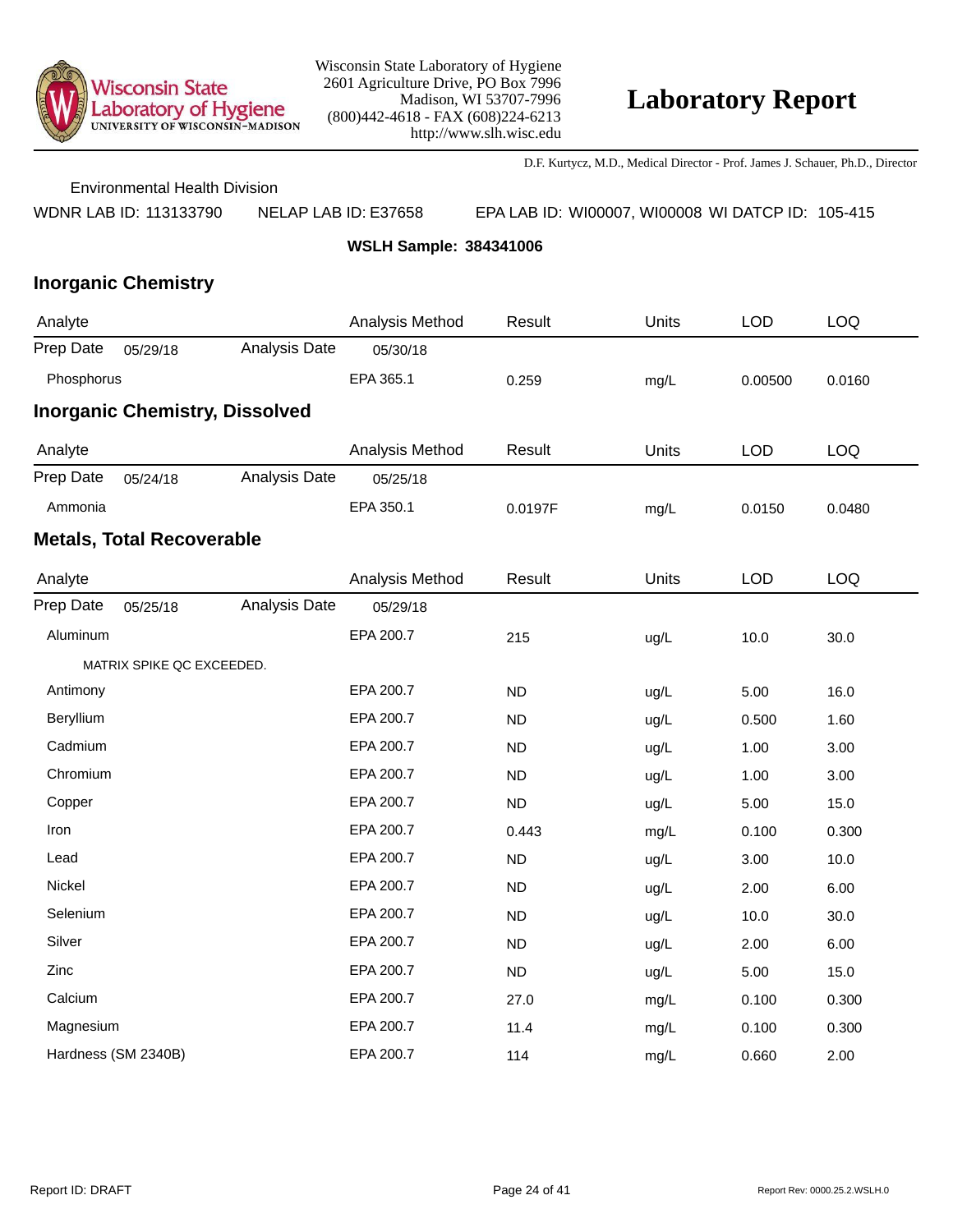

D.F. Kurtycz, M.D., Medical Director - Prof. James J. Schauer, Ph.D., Director

Environmental Health Division

WDNR LAB ID: 113133790 NELAP LAB ID: E37658 EPA LAB ID: WI00007, WI00008 WI DATCP ID: 105-415

**WSLH Sample: 384341006**

## **Metals, Total**

| Analyte                         |          |               | Analysis Method | Result    | Units | LOD   | LOQ   |  |  |
|---------------------------------|----------|---------------|-----------------|-----------|-------|-------|-------|--|--|
| Prep Date                       | 05/25/18 | Analysis Date | 05/25/18        |           |       |       |       |  |  |
| Mercury                         |          |               | EPA 245.1       | <b>ND</b> | ug/L  | 0.030 | 0.080 |  |  |
| <b>Metals, Total, Low Level</b> |          |               |                 |           |       |       |       |  |  |

| Analyte               |          |               | Analysis Method | Result | Units | <b>LOD</b> | LOQ    |
|-----------------------|----------|---------------|-----------------|--------|-------|------------|--------|
| Prep Date             | 05/24/18 | Analysis Date | 05/24/18        |        |       |            |        |
| <b>Total Chromium</b> |          |               | Hi Res ICPMS    | 0.208  | ug/L  | 0.00150    | 0.0232 |
| Chromium (VI)         |          |               | Hi Res ICPMS    | 0.147  | ug/L  | 0.0122     | 0.0232 |
| % Chromium (VI)       |          |               | Hi Res ICPMS    | 70.7   | %     |            |        |

| Analyte   |                           |               | Analysis Method | Result    | Units | <b>LOD</b> | <b>LOQ</b> |
|-----------|---------------------------|---------------|-----------------|-----------|-------|------------|------------|
| Prep Date | 05/25/18                  | Analysis Date | 05/29/18        |           |       |            |            |
| Aluminum  |                           |               | EPA 200.7       | 11.8F     | ug/L  | 10.0       | 30.0       |
|           | MATRIX SPIKE QC EXCEEDED. |               |                 |           |       |            |            |
| Antimony  |                           |               | EPA 200.7       | <b>ND</b> | ug/L  | 5.00       | 16.0       |
| Beryllium |                           |               | EPA 200.7       | <b>ND</b> | ug/L  | 0.500      | 1.60       |
| Cadmium   |                           |               | EPA 200.7       | <b>ND</b> | ug/L  | 1.00       | 3.00       |
| Chromium  |                           |               | EPA 200.7       | <b>ND</b> | ug/L  | 1.00       | 3.00       |
| Copper    |                           |               | EPA 200.7       | <b>ND</b> | ug/L  | 5.00       | 15.0       |
| Iron      |                           |               | EPA 200.7       | <b>ND</b> | mg/L  | 0.100      | 0.300      |
| Lead      |                           |               | EPA 200.7       | <b>ND</b> | ug/L  | 3.00       | 10.0       |
| Nickel    |                           |               | EPA 200.7       | <b>ND</b> | ug/L  | 2.00       | 6.00       |
| Selenium  |                           |               | EPA 200.7       | <b>ND</b> | ug/L  | 10.0       | 30.0       |
| Silver    |                           |               | EPA 200.7       | <b>ND</b> | ug/L  | 2.00       | 6.00       |
| Zinc      |                           |               | EPA 200.7       | <b>ND</b> | ug/L  | 5.00       | 15.0       |
| Calcium   |                           |               | EPA 200.7       | 25.5      | mg/L  | 0.100      | 0.300      |
| Magnesium |                           |               | EPA 200.7       | 10.8      | mg/L  | 0.100      | 0.300      |
|           | Hardness (SM 2340B)       |               | EPA 200.7       | 108       | mg/L  | 0.660      | 2.00       |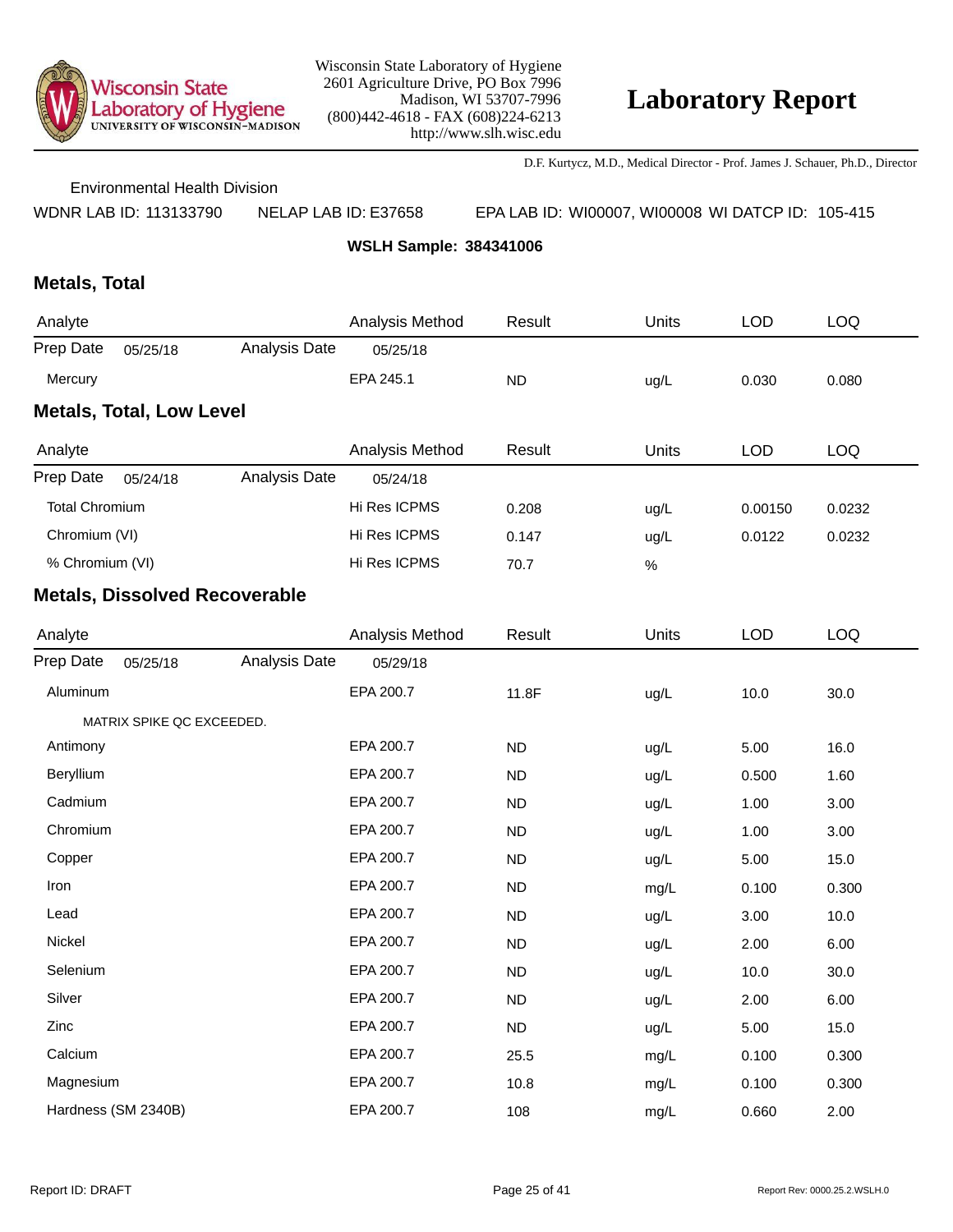

D.F. Kurtycz, M.D., Medical Director - Prof. James J. Schauer, Ph.D., Director

Environmental Health Division

WDNR LAB ID: 113133790 NELAP LAB ID: E37658 EPA LAB ID: WI00007, WI00008 WI DATCP ID: 105-415

**WSLH Sample: 384341006**

### **Metals, Dissolved**

| Analyte           |                        |               | Analysis Method   | Result    | Units        | <b>LOD</b> | <b>LOQ</b> |
|-------------------|------------------------|---------------|-------------------|-----------|--------------|------------|------------|
| Prep Date         | 05/25/18               | Analysis Date | 05/25/18          |           |              |            |            |
| Mercury           |                        |               | EPA 245.1         | <b>ND</b> | ug/L         | 0.030      | 0.080      |
| <b>Field Data</b> |                        |               |                   |           |              |            |            |
| Analyte           |                        |               | Analysis Method   | Result    | <b>Units</b> |            |            |
|                   |                        |               |                   |           |              |            |            |
|                   | Sample Temp-field (C)  |               | <b>Field Data</b> | 15.92     | Centigrade   |            |            |
| DO field (mg/L)   |                        |               | <b>Field Data</b> | 10.04     | mg/L         |            |            |
| % Saturation      |                        |               | <b>Field Data</b> | 103.3     | %            |            |            |
| pH (SU) field     |                        |               | <b>Field Data</b> | 7.7       | SU           |            |            |
| Cloud Cover %     |                        |               | <b>Field Data</b> | 100       | $\%$         |            |            |
|                   | Cond-fld(uS/CM@25C)    |               | <b>Field Data</b> | 216       | UMHOS/CM     |            |            |
|                   | Transparency Tube (cm) |               | <b>Field Data</b> | 86.0      | <b>CM</b>    |            |            |

#### **List of Abbreviations:**

LOD = Level of detection LOQ = Level of quantification ND = None detected. Results are less than the LOD F next to result = Result is between LOD and LOQ  $Z$  next to result = Result is between 0 (zero) and LOD if LOD=LOQ, Limits were not statistically derived

Test results for NELAP accredited tests are certified to meet the requirements of the NELAC standards. For a list of accredited analytes see http://www.slh.wisc.edu/about/compliance/nelac-laboratory-accreditation

Results, LOD and LOQ values have been adjusted for analytical dilutions and percent moisture where applicable.

Results relate only to the items tested.

This Laboratory Report shall not be reproduced except in full, without written approval of the laboratory.

The water microbiology unit analyzes samples as received and not all samples are tested for preservation before analysis is performed.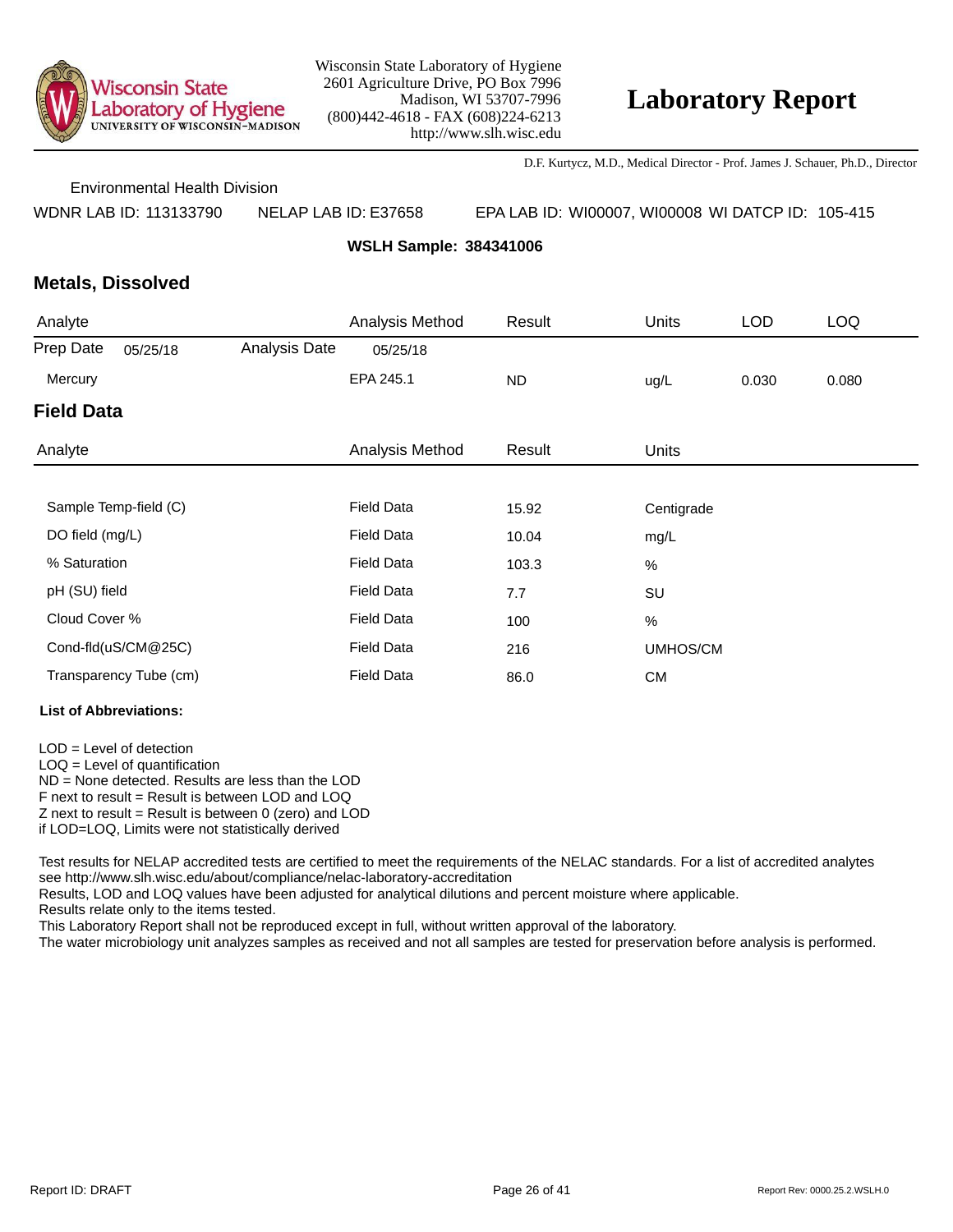

## **Laboratory Report**

D.F. Kurtycz, M.D., Medical Director - Prof. James J. Schauer, Ph.D., Director

Environmental Health Division

WDNR LAB ID: 113133790 NELAP LAB ID: E37658 EPA LAB ID: WI00007, WI00008 WI DATCP ID: 105-415

#### **WSLH Sample: 384341006**

### **Responsible Party**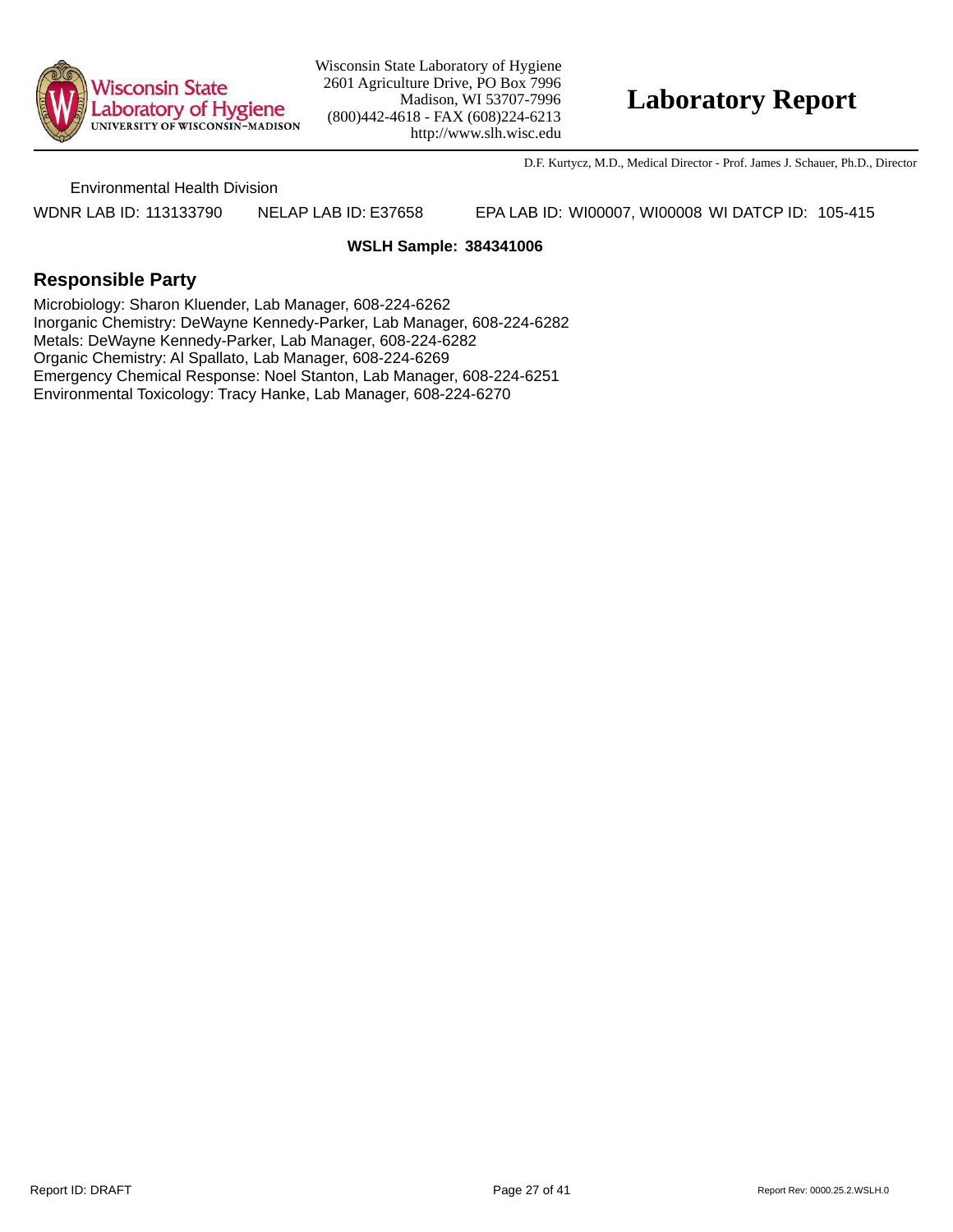

## **Laboratory Report**

D.F. Kurtycz, M.D., Medical Director - Prof. James J. Schauer, Ph.D., Director

Environmental Health Division

WDNR LAB ID: 113133790 NELAP LAB ID: E37658 EPA LAB ID: WI00007, WI00008 WI DATCP ID: 105-415

#### **WSLH Sample: 384341007**

ZANA SJIAN WISCONSIN DNR Report To: **Invoice To:** Invoice To:

ZANA SJIAN WISCONSIN DNR

WT093 Customer ID:

Collection End: 5/23/2018 2:53:00 PM Project No: Date Received: 5/24/2018 Date Reported: 6/8/2018 **Contact State Reported:** 6/8/2018 Field #: TREMP@Q Collection Start: Collected By: CAMILLE BRUHN Sample Reason:

Point or Outfall: County: Sample Type: SU-SURFACE WATER Sample Location: Sample Description: X-625991 Y-4911901 ID#: Waterbody: Program Code: Region Code: Sample Depth: 0.5F

#### **Sample Comments**

For the dissolved metals tests, the sample was filtered and preserved at the lab.

Analyzed past the 15 minutes holding time: Method SM4500-H+B analyzed on 05/24/18 1330

NITRIC ACID USED IN FIELD WAS EXPIRED.

| Analyte                |                                            |               | Analysis Method | Result        | Units      | <b>LOD</b> | <b>LOQ</b>                   |
|------------------------|--------------------------------------------|---------------|-----------------|---------------|------------|------------|------------------------------|
| Prep Date              | 05/25/18                                   | Analysis Date | 05/25/18        |               |            |            |                              |
| TOTAL SUSPENDED SOLIDS |                                            |               | <b>SM2540D</b>  | 26.7          | mg/L       | 4.8        | 4.8                          |
| Prep Date              | 05/24/18                                   | Analysis Date | 05/24/18        |               |            |            |                              |
| Chloride               |                                            |               | SM4500-CL-E     | 16.1          | mg/L       | 1.00       | 3.20                         |
| Prep Date              | 05/24/18                                   | Analysis Date | 05/24/18        |               |            |            |                              |
| Comments:              | Analyzed past the 15 minutes holding time. |               |                 |               |            |            |                              |
| рH                     |                                            |               | SM4500-H+B      | 7.72          | SU         | 1.00       | 1.00                         |
| Prep Date              | 05/25/18                                   | Analysis Date | 05/25/18        |               |            |            |                              |
| Turbidity              |                                            |               | <b>SM2130B</b>  | 20.1          | <b>NTU</b> | 0.100      | 0.100                        |
| Prep Date              | 05/29/18                                   | Analysis Date | 05/30/18        |               |            |            |                              |
| Phosphorus             |                                            |               | EPA 365.1       | 0.349         | mg/L       | 0.00500    | 0.0160                       |
| Report ID: DRAFT       |                                            |               |                 | Page 28 of 41 |            |            | Report Rev: 0000.25.2.WSLH.0 |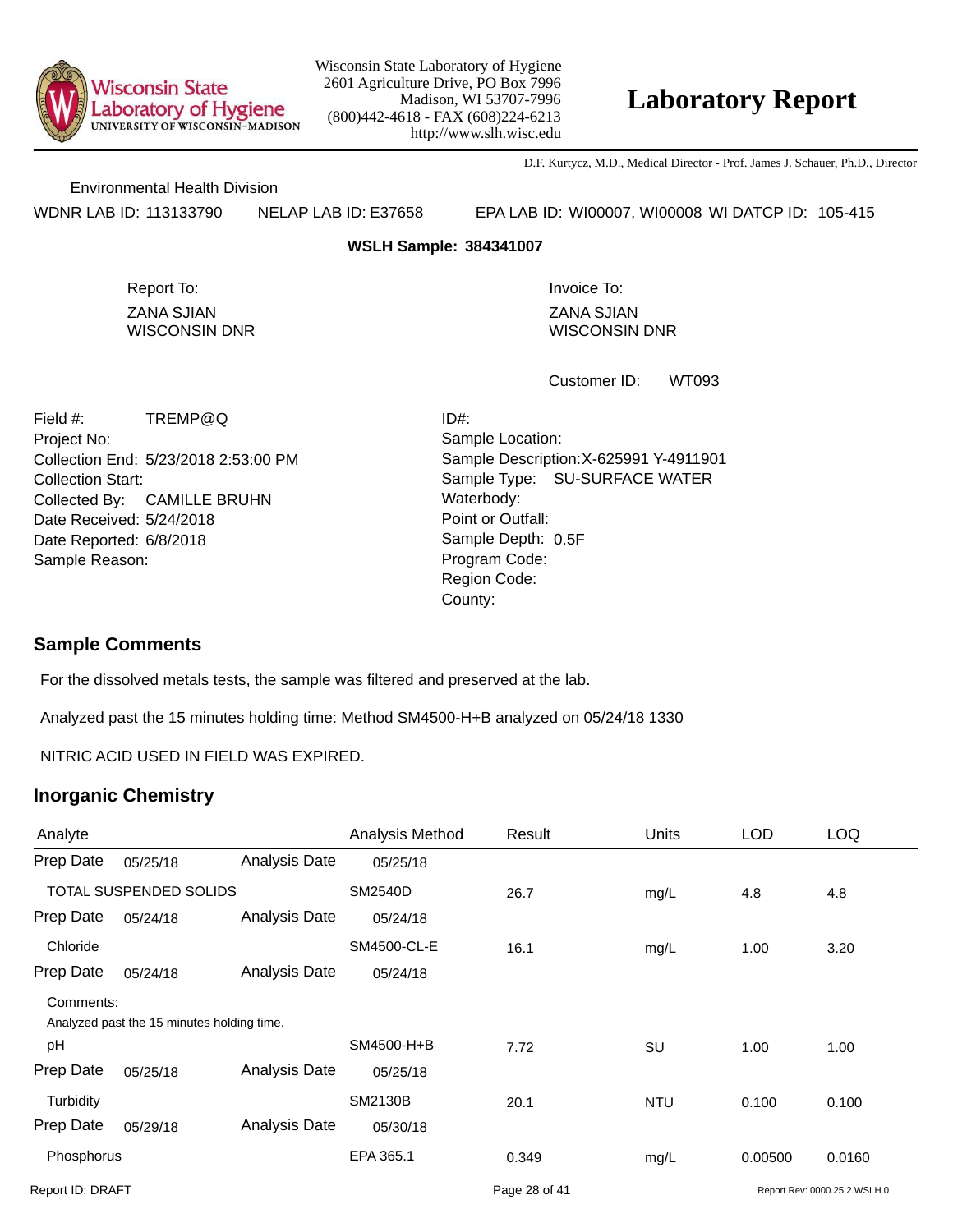

D.F. Kurtycz, M.D., Medical Director - Prof. James J. Schauer, Ph.D., Director

Environmental Health Division

WDNR LAB ID: 113133790 NELAP LAB ID: E37658 EPA LAB ID: WI00007, WI00008 WI DATCP ID: 105-415

**WSLH Sample: 384341007**

## **Inorganic Chemistry, Dissolved**

| Analyte                          |          |               | Analysis Method | Result | Units | LOD    | LOQ    |  |  |  |
|----------------------------------|----------|---------------|-----------------|--------|-------|--------|--------|--|--|--|
| Prep Date                        | 05/24/18 | Analysis Date | 05/25/18        |        |       |        |        |  |  |  |
| Ammonia                          |          |               | EPA 350.1       | 0.112  | mq/L  | 0.0150 | 0.0480 |  |  |  |
| <b>Metals, Total Recoverable</b> |          |               |                 |        |       |        |        |  |  |  |

| Analyte              |                           |               | Analysis Method | Result    | Units | <b>LOD</b> | <b>LOQ</b> |
|----------------------|---------------------------|---------------|-----------------|-----------|-------|------------|------------|
| Prep Date            | 05/25/18                  | Analysis Date | 05/29/18        |           |       |            |            |
| Aluminum             |                           |               | EPA 200.7       | 365       | ug/L  | 10.0       | 30.0       |
|                      | MATRIX SPIKE QC EXCEEDED. |               |                 |           |       |            |            |
| Antimony             |                           |               | EPA 200.7       | <b>ND</b> | ug/L  | 5.00       | 16.0       |
| Beryllium            |                           |               | EPA 200.7       | <b>ND</b> | ug/L  | 0.500      | 1.60       |
| Cadmium              |                           |               | EPA 200.7       | <b>ND</b> | ug/L  | 1.00       | 3.00       |
| Chromium             |                           |               | EPA 200.7       | <b>ND</b> | ug/L  | 1.00       | 3.00       |
| Copper               |                           |               | EPA 200.7       | ND        | ug/L  | 5.00       | 15.0       |
| Iron                 |                           |               | EPA 200.7       | 2.24      | mg/L  | 0.100      | 0.300      |
| Lead                 |                           |               | EPA 200.7       | ND        | ug/L  | 3.00       | 10.0       |
| Nickel               |                           |               | EPA 200.7       | 5.28F     | ug/L  | 2.00       | 6.00       |
| Selenium             |                           |               | EPA 200.7       | <b>ND</b> | ug/L  | 10.0       | 30.0       |
| Silver               |                           |               | EPA 200.7       | ND        | ug/L  | 2.00       | 6.00       |
| Zinc                 |                           |               | EPA 200.7       | 13.4F     | ug/L  | 5.00       | 15.0       |
| Calcium              |                           |               | EPA 200.7       | 24.3      | mg/L  | 0.100      | 0.300      |
| Magnesium            |                           |               | EPA 200.7       | 9.79      | mg/L  | 0.100      | 0.300      |
|                      | Hardness (SM 2340B)       |               | EPA 200.7       | 101       | mg/L  | 0.660      | 2.00       |
| <b>Metals, Total</b> |                           |               |                 |           |       |            |            |
| Analyte              |                           |               | Analysis Method | Result    | Units | <b>LOD</b> | LOQ        |
| Prep Date            | 05/25/18                  | Analysis Date | 05/25/18        |           |       |            |            |
| Mercury              |                           |               | EPA 245.1       | <b>ND</b> | ug/L  | 0.030      | 0.080      |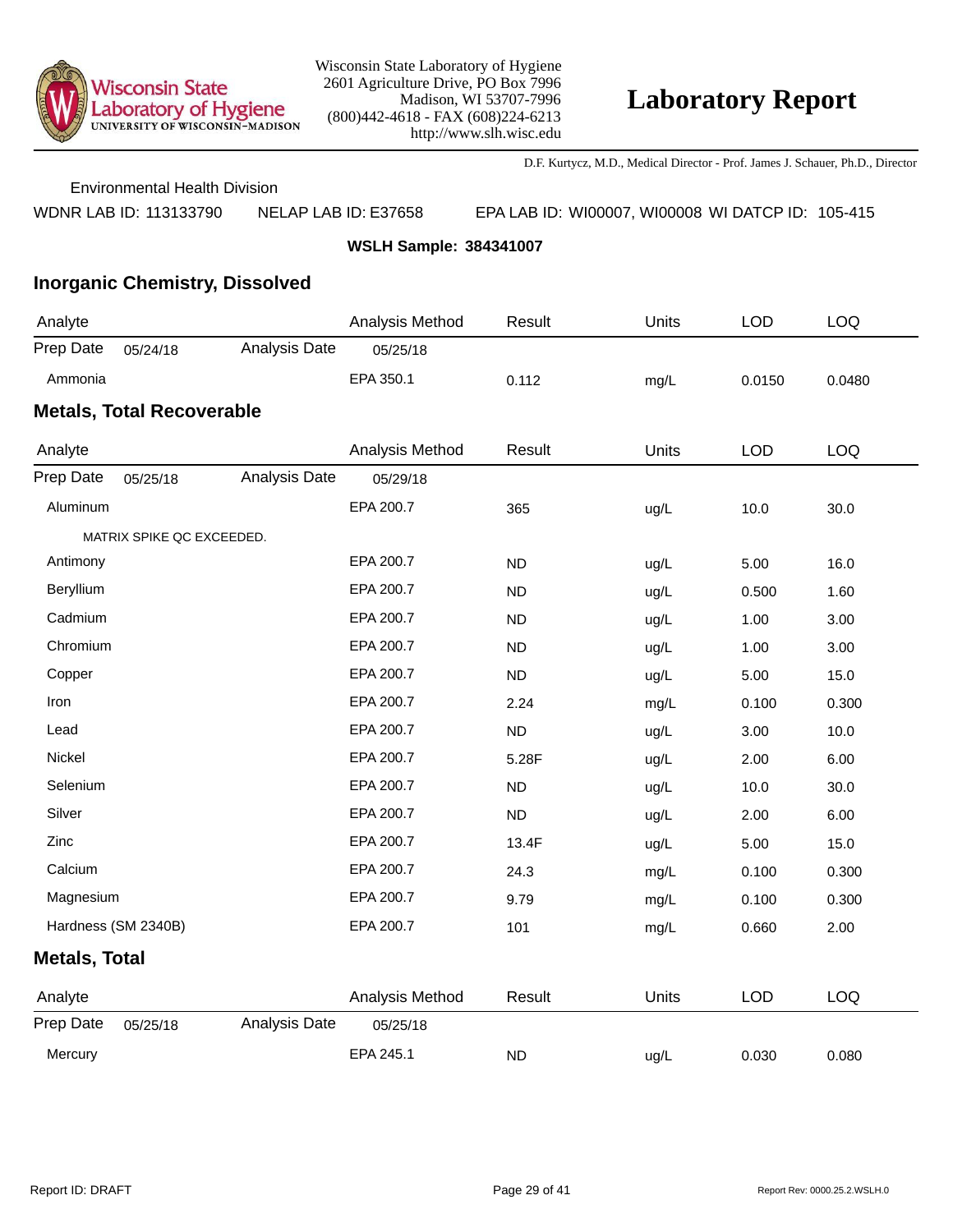

D.F. Kurtycz, M.D., Medical Director - Prof. James J. Schauer, Ph.D., Director

Environmental Health Division

WDNR LAB ID: 113133790 NELAP LAB ID: E37658 EPA LAB ID: WI00007, WI00008 WI DATCP ID: 105-415

**WSLH Sample: 384341007**

### **Metals, Total, Low Level**

| Analyte         |          |               | Analysis Method | Result | Units | LOD     | LOQ    |
|-----------------|----------|---------------|-----------------|--------|-------|---------|--------|
| Prep Date       | 05/24/18 | Analysis Date | 05/24/18        |        |       |         |        |
| Total Chromium  |          |               | Hi Res ICPMS    | 0.420  | uq/L  | 0.00150 | 0.0232 |
| Chromium (VI)   |          |               | Hi Res ICPMS    | 0.0956 | uq/L  | 0.0122  | 0.0232 |
| % Chromium (VI) |          |               | Hi Res ICPMS    | 22.8   | $\%$  |         |        |
|                 |          |               |                 |        |       |         |        |

| Analyte                  |                           |               | Analysis Method | Result    | Units | <b>LOD</b> | <b>LOQ</b> |
|--------------------------|---------------------------|---------------|-----------------|-----------|-------|------------|------------|
| Prep Date                | 05/25/18                  | Analysis Date | 05/29/18        |           |       |            |            |
| Aluminum                 |                           |               | EPA 200.7       | 10.9F     | ug/L  | 10.0       | 30.0       |
|                          | MATRIX SPIKE QC EXCEEDED. |               |                 |           |       |            |            |
| Antimony                 |                           |               | EPA 200.7       | ND        | ug/L  | 5.00       | 16.0       |
| Beryllium                |                           |               | EPA 200.7       | <b>ND</b> | ug/L  | 0.500      | 1.60       |
| Cadmium                  |                           |               | EPA 200.7       | <b>ND</b> | ug/L  | 1.00       | 3.00       |
| Chromium                 |                           |               | EPA 200.7       | <b>ND</b> | ug/L  | 1.00       | 3.00       |
| Copper                   |                           |               | EPA 200.7       | <b>ND</b> | ug/L  | 5.00       | 15.0       |
| Iron                     |                           |               | EPA 200.7       | <b>ND</b> | mg/L  | 0.100      | 0.300      |
| Lead                     |                           |               | EPA 200.7       | <b>ND</b> | ug/L  | 3.00       | 10.0       |
| Nickel                   |                           |               | EPA 200.7       | 4.32F     | ug/L  | 2.00       | 6.00       |
| Selenium                 |                           |               | EPA 200.7       | <b>ND</b> | ug/L  | 10.0       | 30.0       |
| Silver                   |                           |               | EPA 200.7       | <b>ND</b> | ug/L  | 2.00       | 6.00       |
| Zinc                     |                           |               | EPA 200.7       | <b>ND</b> | ug/L  | 5.00       | 15.0       |
| Calcium                  |                           |               | EPA 200.7       | 23.5      | mg/L  | 0.100      | 0.300      |
| Magnesium                |                           |               | EPA 200.7       | 9.31      | mg/L  | 0.100      | 0.300      |
| Hardness (SM 2340B)      |                           |               | EPA 200.7       | 97.0      | mg/L  | 0.660      | 2.00       |
| <b>Metals, Dissolved</b> |                           |               |                 |           |       |            |            |
| Analyte                  |                           |               | Analysis Method | Result    | Units | <b>LOD</b> | <b>LOQ</b> |
| Prep Date                | 05/25/18                  | Analysis Date | 05/25/18        |           |       |            |            |
| Mercury                  |                           |               | EPA 245.1       | <b>ND</b> | ug/L  | 0.030      | 0.080      |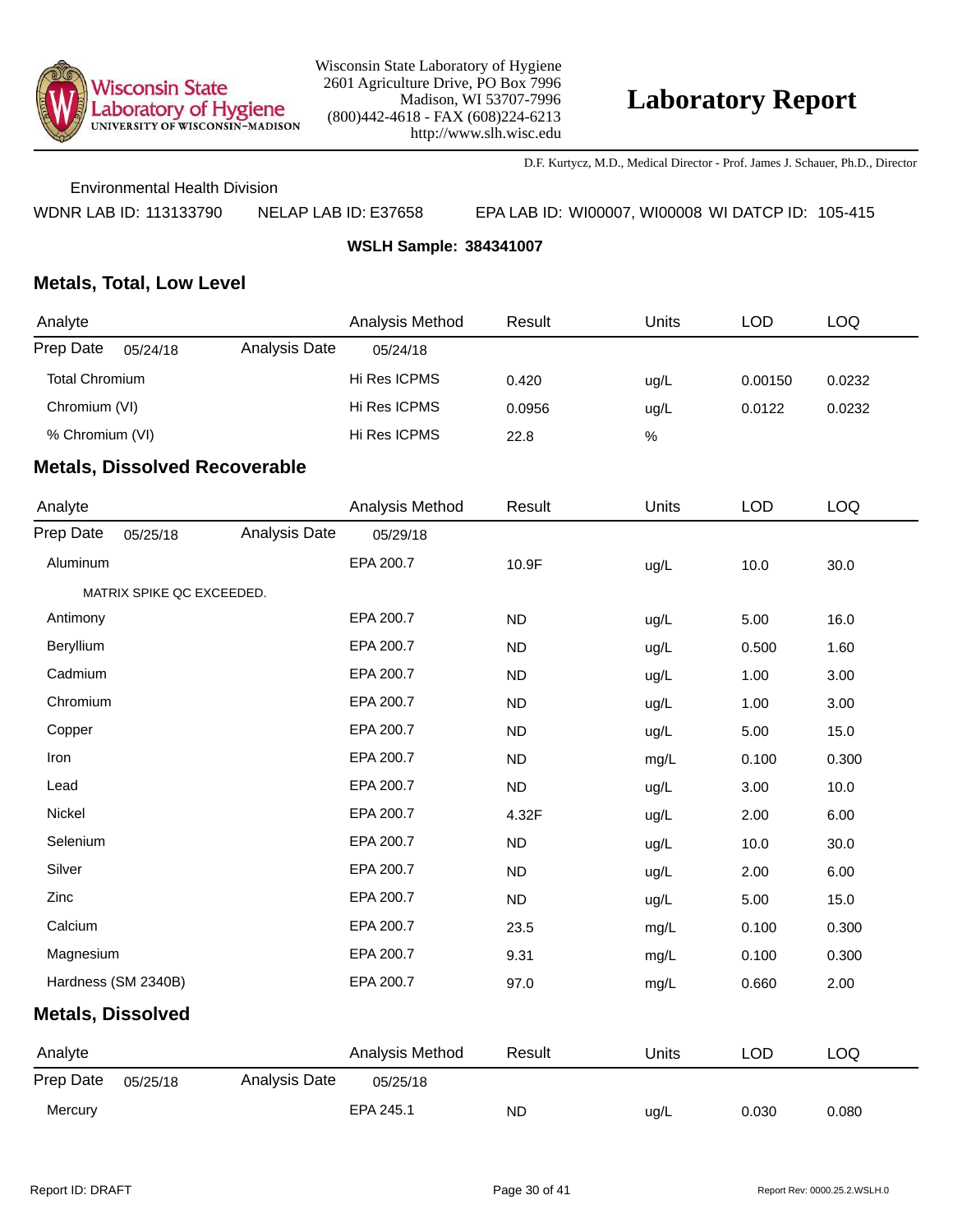

D.F. Kurtycz, M.D., Medical Director - Prof. James J. Schauer, Ph.D., Director

Environmental Health Division

WDNR LAB ID: 113133790 NELAP LAB ID: E37658 EPA LAB ID: WI00007, WI00008 WI DATCP ID: 105-415

**WSLH Sample: 384341007**

### **Field Data**

| Analyte                | Analysis Method   | Result | <b>Units</b> |
|------------------------|-------------------|--------|--------------|
|                        |                   |        |              |
| Sample Temp-field (C)  | <b>Field Data</b> | 15.11  | Centigrade   |
| DO field (mg/L)        | <b>Field Data</b> | 9.12   | mg/L         |
| % Saturation           | <b>Field Data</b> | 92.4   | %            |
| pH (SU) field          | <b>Field Data</b> | 7.36   | SU           |
| Cloud Cover %          | <b>Field Data</b> | 80     | %            |
| Cond-fld(uS/CM@25C)    | <b>Field Data</b> | 230    | UMHOS/CM     |
| Transparency Tube (cm) | <b>Field Data</b> | 50.0   | <b>CM</b>    |

#### **List of Abbreviations:**

LOD = Level of detection  $LOQ =$  Level of quantification ND = None detected. Results are less than the LOD F next to result = Result is between LOD and LOQ  $Z$  next to result = Result is between 0 (zero) and LOD if LOD=LOQ, Limits were not statistically derived

Test results for NELAP accredited tests are certified to meet the requirements of the NELAC standards. For a list of accredited analytes see http://www.slh.wisc.edu/about/compliance/nelac-laboratory-accreditation

Results, LOD and LOQ values have been adjusted for analytical dilutions and percent moisture where applicable.

Results relate only to the items tested.

This Laboratory Report shall not be reproduced except in full, without written approval of the laboratory.

The water microbiology unit analyzes samples as received and not all samples are tested for preservation before analysis is performed.

### **Responsible Party**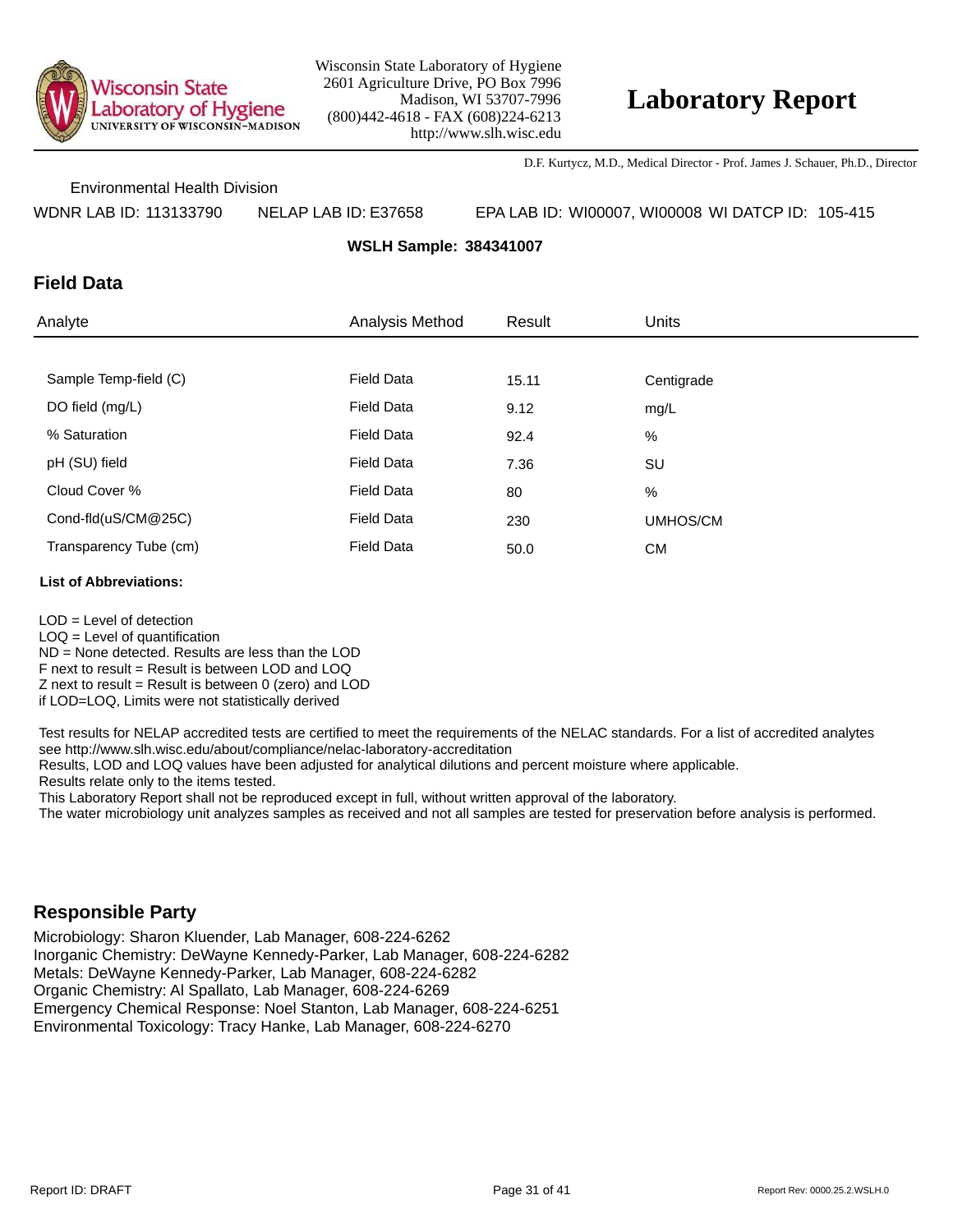

## **Laboratory Report**

D.F. Kurtycz, M.D., Medical Director - Prof. James J. Schauer, Ph.D., Director

Environmental Health Division

WDNR LAB ID: 113133790 NELAP LAB ID: E37658 EPA LAB ID: WI00007, WI00008 WI DATCP ID: 105-415

#### **WSLH Sample: 384341008**

ZANA SJIAN WISCONSIN DNR Report To: **Invoice To:** Invoice To:

ZANA SJIAN WISCONSIN DNR

WT093 Customer ID:

Collection End: 5/23/2018 1:43:00 PM Project No: Field #: TREMP@121

Date Received: 5/24/2018 Date Reported: 6/8/2018 **Contact Solution** Sample Depth: Collection Start: Collected By: CAMILLE BRUHN Sample Reason:

Point or Outfall: County: Sample Type: SU-SURFACE WATER Sample Location: Sample Description: TREAMPEALEAU RIVER X-629994 Y-4914148 ID#: Waterbody: Program Code: Region Code: Sample Depth: 0.5F

### **Sample Comments**

NITRIC ACID USED IN FIELD WAS EXPIRED.

For the dissolved metals tests, the sample was filtered and preserved at the lab.

Analyzed past the 15 minutes holding time: Method SM4500-H+B analyzed on 05/24/18 1330

| Analyte                       |                                            |               | Analysis Method | Result | <b>Units</b> | <b>LOD</b> | <b>LOQ</b> |
|-------------------------------|--------------------------------------------|---------------|-----------------|--------|--------------|------------|------------|
| Prep Date                     | 05/25/18                                   | Analysis Date | 05/25/18        |        |              |            |            |
| <b>TOTAL SUSPENDED SOLIDS</b> |                                            |               | <b>SM2540D</b>  | 20.0   | mg/L         | 3.3        | 3.3        |
| Prep Date                     | 05/24/18                                   | Analysis Date | 05/24/18        |        |              |            |            |
| Chloride                      |                                            |               | SM4500-CL-E     | 16.7   | mg/L         | 1.00       | 3.20       |
| Prep Date                     | 05/24/18                                   | Analysis Date | 05/24/18        |        |              |            |            |
| Comments:                     |                                            |               |                 |        |              |            |            |
|                               | Analyzed past the 15 minutes holding time. |               |                 |        |              |            |            |
| pH                            |                                            |               | SM4500-H+B      | 7.66   | SU           | 1.00       | 1.00       |
| Prep Date                     | 05/25/18                                   | Analysis Date | 05/25/18        |        |              |            |            |
| Turbidity                     |                                            |               | <b>SM2130B</b>  | 15.6   | <b>NTU</b>   | 0.100      | 0.100      |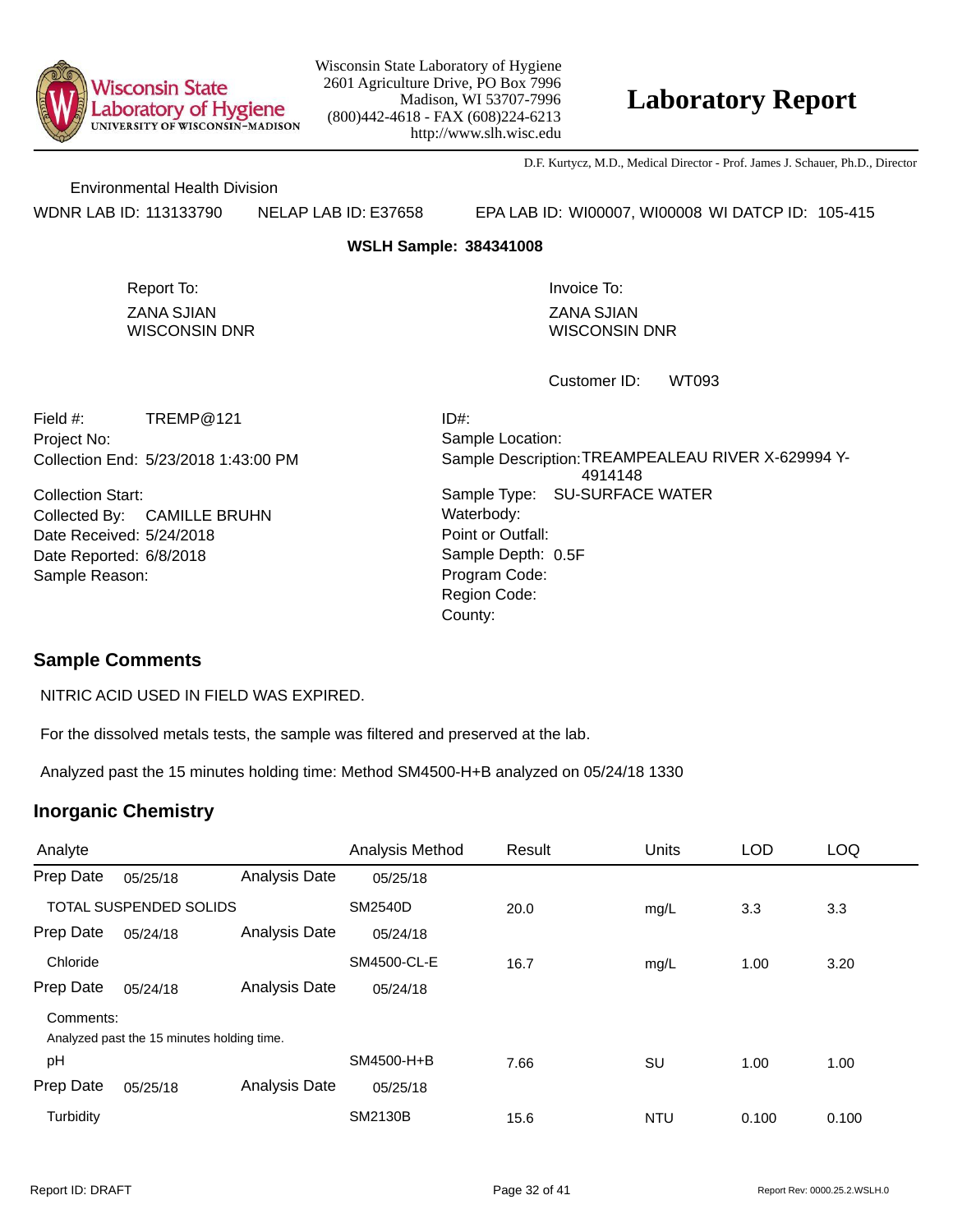

D.F. Kurtycz, M.D., Medical Director - Prof. James J. Schauer, Ph.D., Director

Environmental Health Division

WDNR LAB ID: 113133790 NELAP LAB ID: E37658 EPA LAB ID: WI00007, WI00008 WI DATCP ID: 105-415

**WSLH Sample: 384341008**

| Analyte    |                                  |                                       | Analysis Method | Result    | Units | <b>LOD</b> | LOQ        |
|------------|----------------------------------|---------------------------------------|-----------------|-----------|-------|------------|------------|
| Prep Date  | 05/29/18                         | Analysis Date                         | 05/30/18        |           |       |            |            |
| Phosphorus |                                  |                                       | EPA 365.1       | 0.326     | mg/L  | 0.00500    | 0.0160     |
|            |                                  | <b>Inorganic Chemistry, Dissolved</b> |                 |           |       |            |            |
| Analyte    |                                  |                                       | Analysis Method | Result    | Units | <b>LOD</b> | <b>LOQ</b> |
| Prep Date  | 05/24/18                         | Analysis Date                         | 05/25/18        |           |       |            |            |
| Ammonia    |                                  |                                       | EPA 350.1       | 0.112     | mg/L  | 0.0150     | 0.0480     |
|            | <b>Metals, Total Recoverable</b> |                                       |                 |           |       |            |            |
| Analyte    |                                  |                                       | Analysis Method | Result    | Units | <b>LOD</b> | <b>LOQ</b> |
| Prep Date  | 05/25/18                         | Analysis Date                         | 05/29/18        |           |       |            |            |
| Aluminum   |                                  |                                       | EPA 200.7       | 237       | ug/L  | 10.0       | 30.0       |
|            | MATRIX SPIKE QC EXCEEDED.        |                                       |                 |           |       |            |            |
| Antimony   |                                  |                                       | EPA 200.7       | <b>ND</b> | ug/L  | 5.00       | 16.0       |
| Beryllium  |                                  |                                       | EPA 200.7       | <b>ND</b> | ug/L  | 0.500      | 1.60       |
| Cadmium    |                                  |                                       | EPA 200.7       | <b>ND</b> | ug/L  | 1.00       | 3.00       |
| Chromium   |                                  |                                       | EPA 200.7       | <b>ND</b> | ug/L  | 1.00       | 3.00       |
| Copper     |                                  |                                       | EPA 200.7       | <b>ND</b> | ug/L  | 5.00       | 15.0       |
| Iron       |                                  |                                       | EPA 200.7       | 1.80      | mg/L  | 0.100      | 0.300      |
| Lead       |                                  |                                       | EPA 200.7       | <b>ND</b> | ug/L  | 3.00       | 10.0       |
| Nickel     |                                  |                                       | EPA 200.7       | 5.06F     | ug/L  | 2.00       | 6.00       |
| Selenium   |                                  |                                       | EPA 200.7       | <b>ND</b> | ug/L  | 10.0       | 30.0       |
| Silver     |                                  |                                       | EPA 200.7       | <b>ND</b> | ug/L  | 2.00       | 6.00       |
| Zinc       |                                  |                                       | EPA 200.7       | 8.83F     | ug/L  | 5.00       | 15.0       |
| Calcium    |                                  |                                       | EPA 200.7       | 20.7      | mg/L  | 0.100      | 0.300      |
| Magnesium  |                                  |                                       | EPA 200.7       | 7.80      | mg/L  | 0.100      | 0.300      |
|            | Hardness (SM 2340B)              |                                       | EPA 200.7       | 83.8      | mg/L  | 0.660      | 2.00       |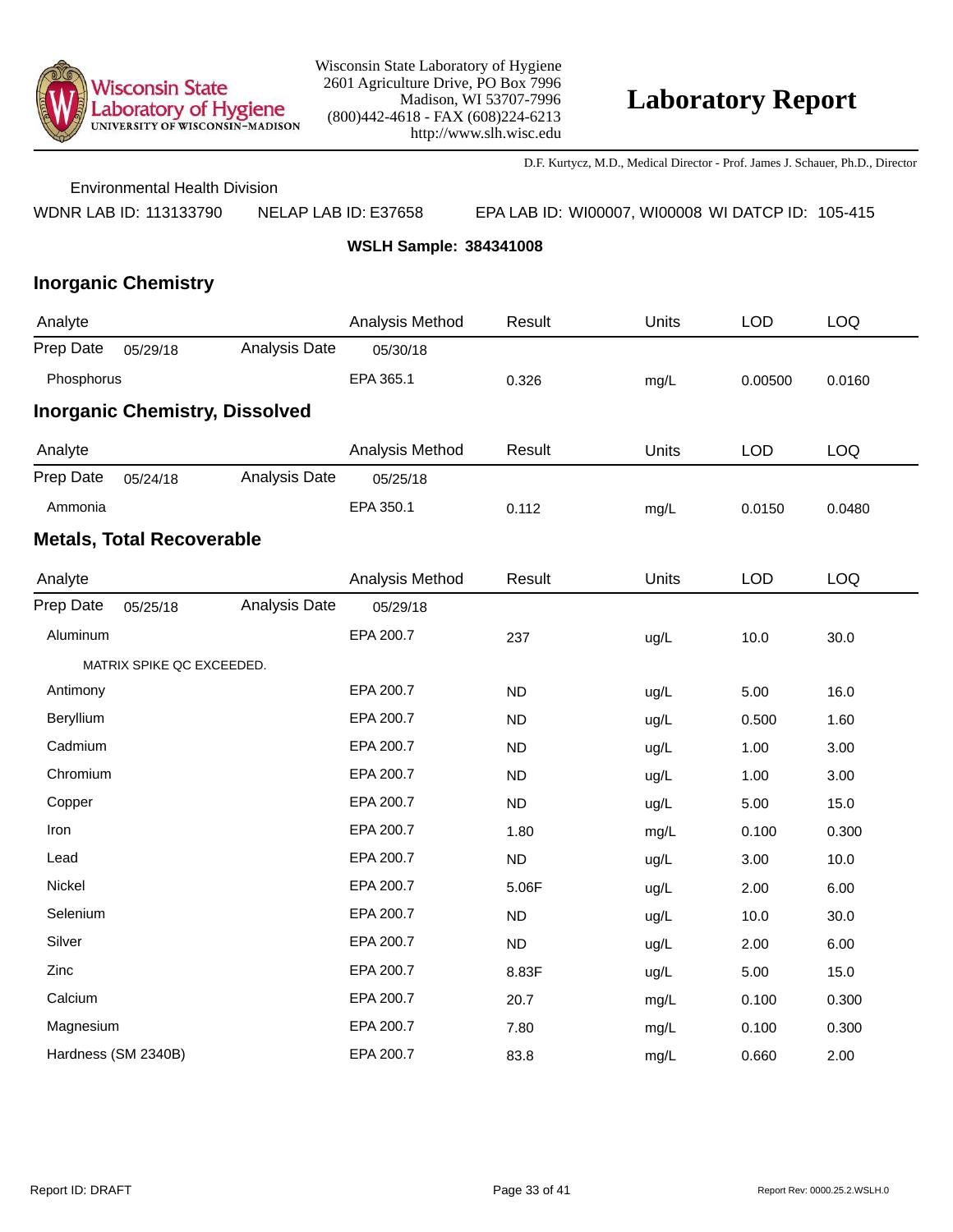

D.F. Kurtycz, M.D., Medical Director - Prof. James J. Schauer, Ph.D., Director

Environmental Health Division

WDNR LAB ID: 113133790 NELAP LAB ID: E37658 EPA LAB ID: WI00007, WI00008 WI DATCP ID: 105-415

**WSLH Sample: 384341008**

## **Metals, Total**

| Analyte                         |          |               | Analysis Method | Result    | Units | LOD   | LOQ   |  |  |  |  |
|---------------------------------|----------|---------------|-----------------|-----------|-------|-------|-------|--|--|--|--|
| Prep Date                       | 05/25/18 | Analysis Date | 05/25/18        |           |       |       |       |  |  |  |  |
| Mercury                         |          |               | EPA 245.1       | <b>ND</b> | ug/L  | 0.030 | 0.080 |  |  |  |  |
| <b>Metals, Total, Low Level</b> |          |               |                 |           |       |       |       |  |  |  |  |

| Analyte               |          |               | Analysis Method | Result | Units  | <b>LOD</b> | LOQ    |
|-----------------------|----------|---------------|-----------------|--------|--------|------------|--------|
| Prep Date             | 05/24/18 | Analysis Date | 05/24/18        |        |        |            |        |
| <b>Total Chromium</b> |          |               | Hi Res ICPMS    | 0.367  | ug/L   | 0.00150    | 0.0232 |
| Chromium (VI)         |          | Hi Res ICPMS  | 0.114           | ug/L   | 0.0122 | 0.0232     |        |
| % Chromium (VI)       |          |               | Hi Res ICPMS    | 31.1   | %      |            |        |

| Analyte   |                           |               | Analysis Method | Result    | <b>Units</b> | <b>LOD</b> | LOQ   |
|-----------|---------------------------|---------------|-----------------|-----------|--------------|------------|-------|
| Prep Date | 05/25/18                  | Analysis Date | 05/29/18        |           |              |            |       |
| Aluminum  |                           |               | EPA 200.7       | ND        | ug/L         | 10.0       | 30.0  |
|           | MATRIX SPIKE QC EXCEEDED. |               |                 |           |              |            |       |
| Antimony  |                           |               | EPA 200.7       | <b>ND</b> | ug/L         | 5.00       | 16.0  |
| Beryllium |                           |               | EPA 200.7       | ND        | ug/L         | 0.500      | 1.60  |
| Cadmium   |                           |               | EPA 200.7       | <b>ND</b> | ug/L         | 1.00       | 3.00  |
| Chromium  |                           |               | EPA 200.7       | <b>ND</b> | ug/L         | 1.00       | 3.00  |
| Copper    |                           |               | EPA 200.7       | <b>ND</b> | ug/L         | 5.00       | 15.0  |
| Iron      |                           |               | EPA 200.7       | <b>ND</b> | mg/L         | 0.100      | 0.300 |
| Lead      |                           |               | EPA 200.7       | ND        | ug/L         | 3.00       | 10.0  |
| Nickel    |                           |               | EPA 200.7       | 5.09F     | ug/L         | 2.00       | 6.00  |
| Selenium  |                           |               | EPA 200.7       | ND        | ug/L         | 10.0       | 30.0  |
| Silver    |                           |               | EPA 200.7       | <b>ND</b> | ug/L         | 2.00       | 6.00  |
| Zinc      |                           |               | EPA 200.7       | <b>ND</b> | ug/L         | 5.00       | 15.0  |
| Calcium   |                           |               | EPA 200.7       | 22.0      | mg/L         | 0.100      | 0.300 |
| Magnesium |                           |               | EPA 200.7       | 8.49      | mg/L         | 0.100      | 0.300 |
|           | Hardness (SM 2340B)       |               | EPA 200.7       | 89.8      | mg/L         | 0.660      | 2.00  |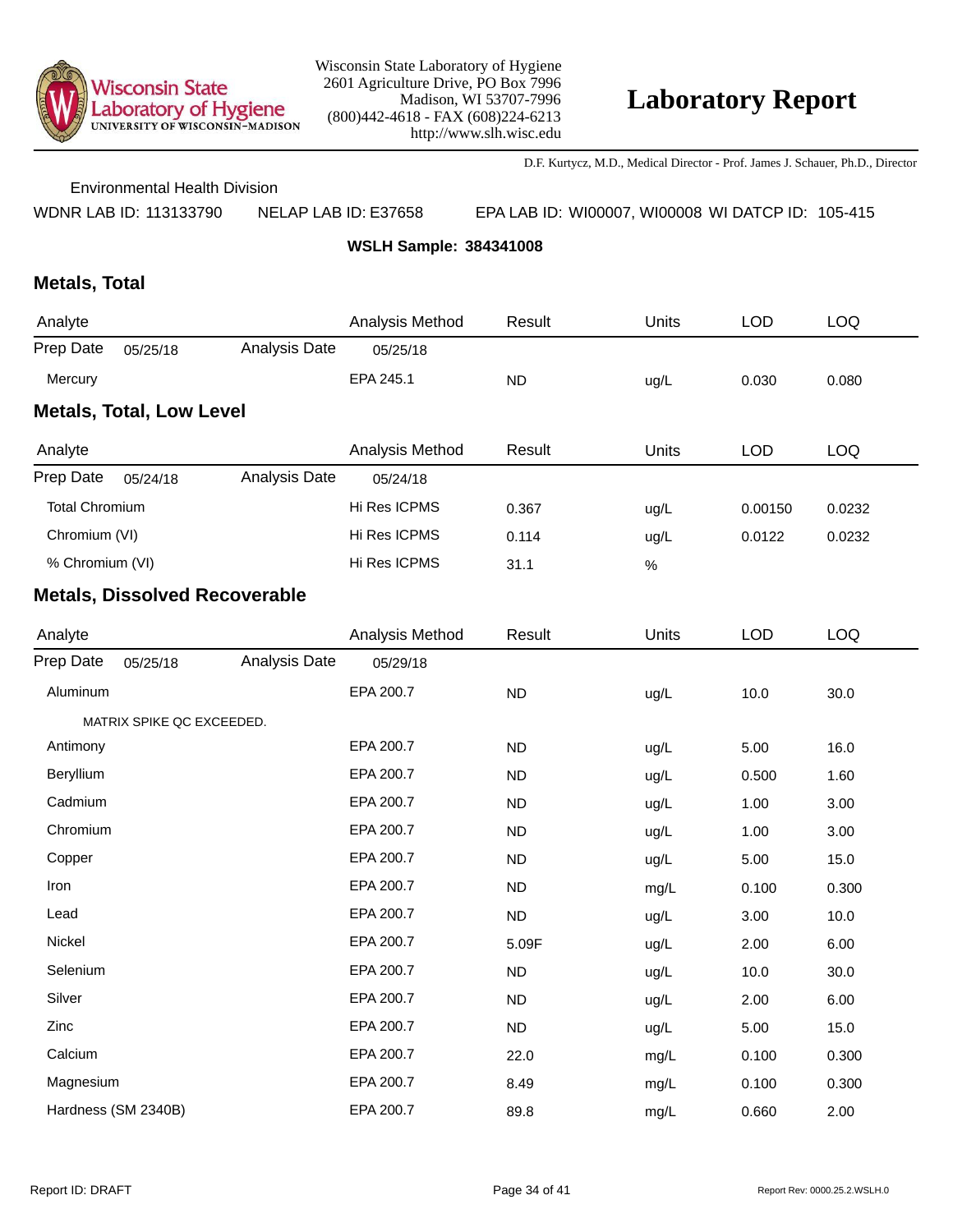

D.F. Kurtycz, M.D., Medical Director - Prof. James J. Schauer, Ph.D., Director

Environmental Health Division

WDNR LAB ID: 113133790 NELAP LAB ID: E37658 EPA LAB ID: WI00007, WI00008 WI DATCP ID: 105-415

**WSLH Sample: 384341008**

### **Metals, Dissolved**

| Analyte           |                        |               | Analysis Method   | Result    | <b>Units</b> | <b>LOD</b> | <b>LOQ</b> |
|-------------------|------------------------|---------------|-------------------|-----------|--------------|------------|------------|
| Prep Date         | 05/25/18               | Analysis Date | 05/25/18          |           |              |            |            |
| Mercury           |                        |               | EPA 245.1         | <b>ND</b> | ug/L         | 0.030      | 0.080      |
| <b>Field Data</b> |                        |               |                   |           |              |            |            |
| Analyte           |                        |               | Analysis Method   | Result    | <b>Units</b> |            |            |
|                   |                        |               |                   |           |              |            |            |
|                   | Sample Temp-field (C)  |               | <b>Field Data</b> | 14.98     | Centigrade   |            |            |
| DO field (mg/L)   |                        |               | <b>Field Data</b> | 8.91      | mg/L         |            |            |
| % Saturation      |                        |               | <b>Field Data</b> | 90.0      | $\%$         |            |            |
| pH (SU) field     |                        |               | <b>Field Data</b> | 7.25      | SU           |            |            |
| Cloud Cover %     |                        |               | <b>Field Data</b> | 100       | $\%$         |            |            |
|                   | Cond-fld(uS/CM@25C)    |               | <b>Field Data</b> | 212       | UMHOS/CM     |            |            |
|                   | Transparency Tube (cm) |               | <b>Field Data</b> | 69.0      | <b>CM</b>    |            |            |

#### **List of Abbreviations:**

LOD = Level of detection LOQ = Level of quantification ND = None detected. Results are less than the LOD F next to result = Result is between LOD and LOQ  $Z$  next to result = Result is between 0 (zero) and LOD if LOD=LOQ, Limits were not statistically derived

Test results for NELAP accredited tests are certified to meet the requirements of the NELAC standards. For a list of accredited analytes see http://www.slh.wisc.edu/about/compliance/nelac-laboratory-accreditation

Results, LOD and LOQ values have been adjusted for analytical dilutions and percent moisture where applicable.

Results relate only to the items tested.

This Laboratory Report shall not be reproduced except in full, without written approval of the laboratory.

The water microbiology unit analyzes samples as received and not all samples are tested for preservation before analysis is performed.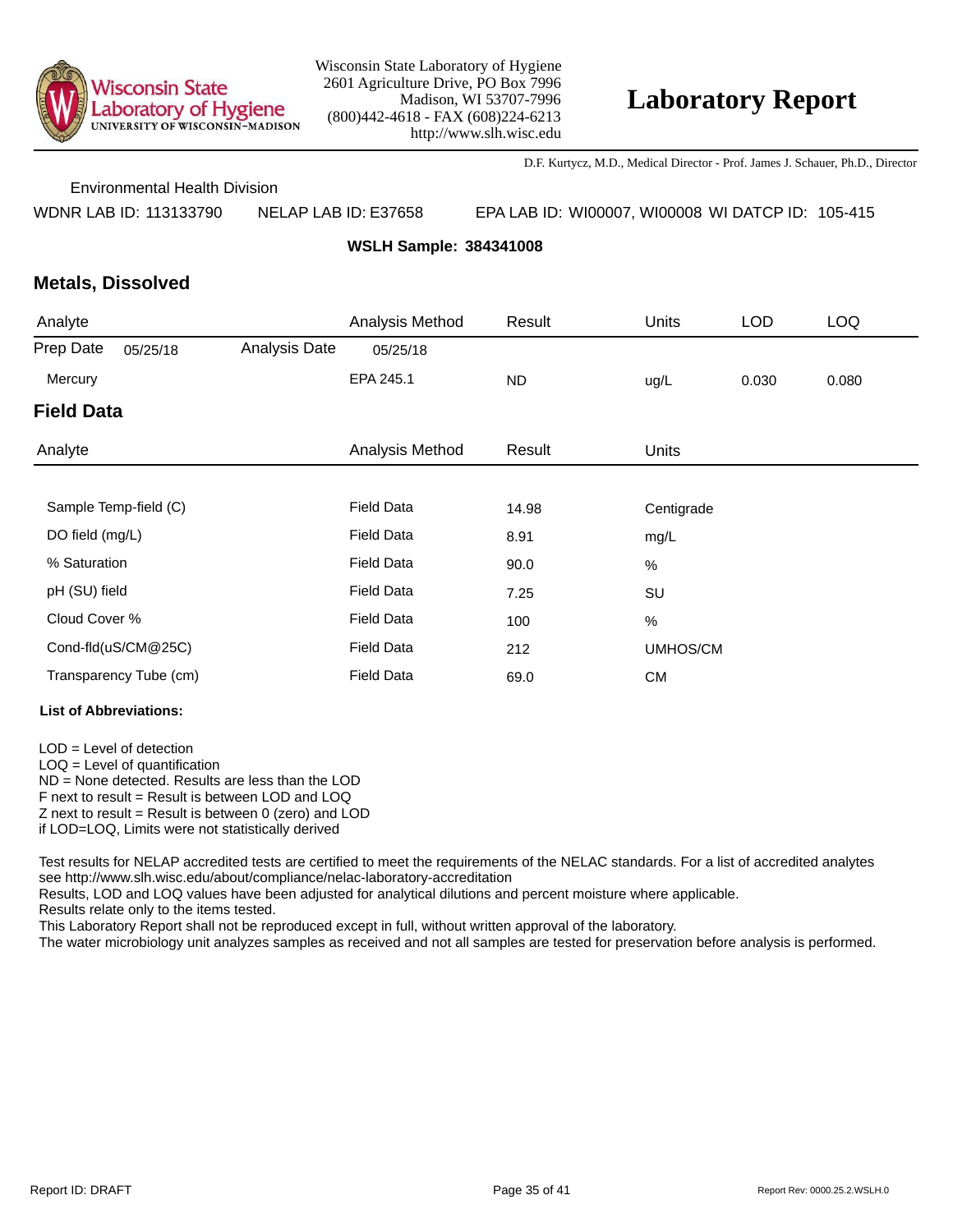

## **Laboratory Report**

D.F. Kurtycz, M.D., Medical Director - Prof. James J. Schauer, Ph.D., Director

Environmental Health Division

WDNR LAB ID: 113133790 NELAP LAB ID: E37658 EPA LAB ID: WI00007, WI00008 WI DATCP ID: 105-415

#### **WSLH Sample: 384341008**

### **Responsible Party**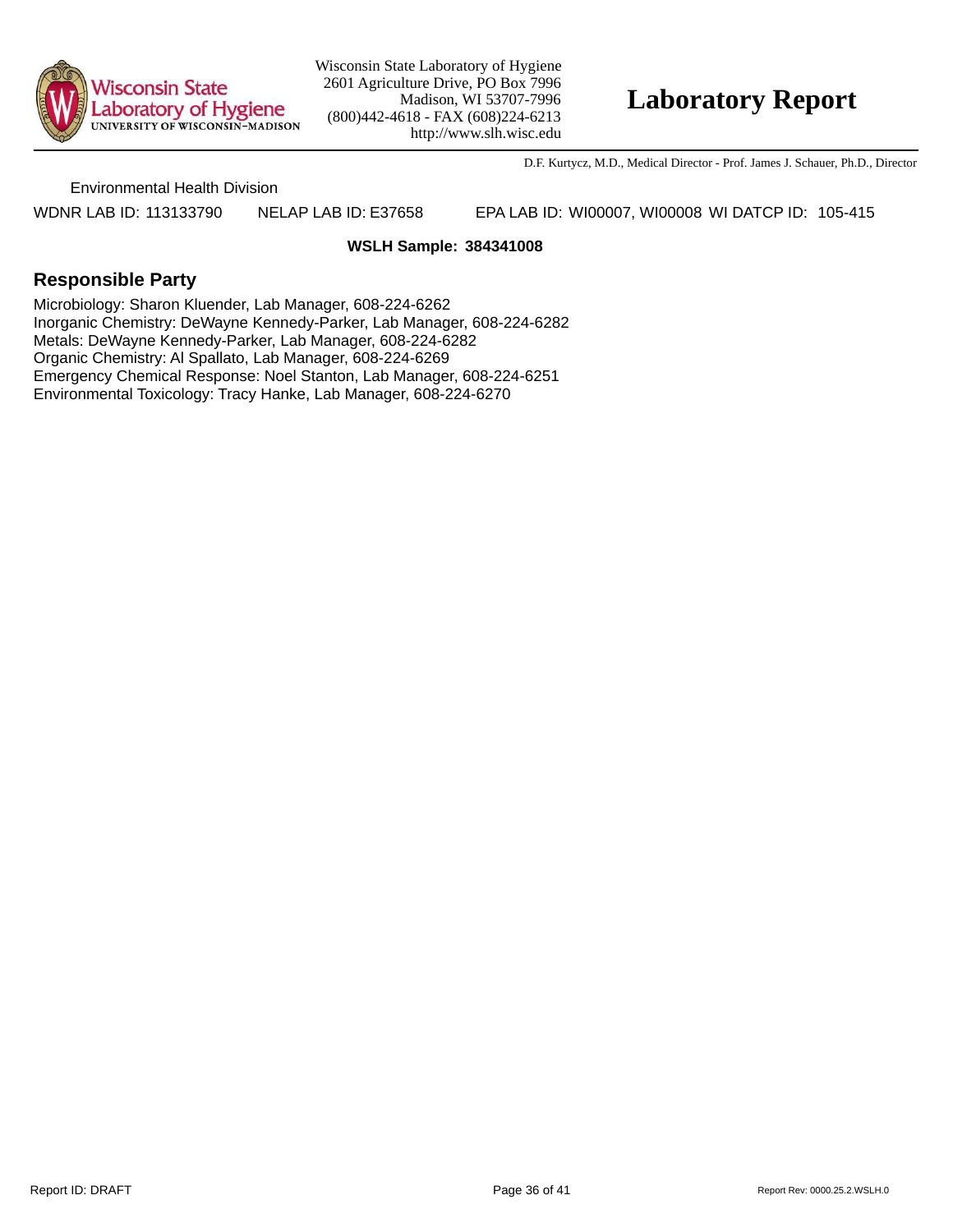

## **Laboratory Report**

D.F. Kurtycz, M.D., Medical Director - Prof. James J. Schauer, Ph.D., Director

Environmental Health Division

WDNR LAB ID: 113133790 NELAP LAB ID: E37658 EPA LAB ID: WI00007, WI00008 WI DATCP ID: 105-415

#### **WSLH Sample: 384341009**

ZANA SJIAN WISCONSIN DNR Report To: **Invoice To:** Invoice To:

ZANA SJIAN WISCONSIN DNR

WT093 Customer ID:

Collection End: 5/23/2018 2:12:00 PM Project No: Field #: POKER BELOW SPILL

Date Received: 5/24/2018 Date Reported: 6/8/2018 **Contact Solution** Sample Depth: Collection Start: Collected By: CAMILLE BRUHN Sample Reason:

Point or Outfall: County: Sample Type: SU-SURFACE WATER Sample Location: Sample Description: POKER COULEE CREEK X 629383 Y-4911304 ID#: Waterbody: Program Code: Region Code: Sample Depth: 0.5F

### **Sample Comments**

NITRIC ACID USED IN FIELD WAS EXPIRED.

For the dissolved metals tests, the sample was filtered and preserved at the lab.

Analyzed past the 15 minutes holding time: Method SM4500-H+B analyzed on 05/24/18 1330

| Analyte                       |                                            |                      | Analysis Method | Result        | Units      | <b>LOD</b> | <b>LOQ</b>                   |
|-------------------------------|--------------------------------------------|----------------------|-----------------|---------------|------------|------------|------------------------------|
| Prep Date                     | 05/25/18                                   | Analysis Date        | 05/25/18        |               |            |            |                              |
| <b>TOTAL SUSPENDED SOLIDS</b> |                                            |                      | <b>SM2540D</b>  | 204           | mg/L       | 10.0       | 10.0                         |
| Prep Date                     | 05/24/18                                   | Analysis Date        | 05/24/18        |               |            |            |                              |
| Chloride                      |                                            |                      | SM4500-CL-E     | 18.7          | mg/L       | 1.00       | 3.20                         |
| Prep Date                     | 05/24/18                                   | <b>Analysis Date</b> | 05/24/18        |               |            |            |                              |
| Comments:                     | Analyzed past the 15 minutes holding time. |                      |                 |               |            |            |                              |
| рH                            |                                            |                      | SM4500-H+B      | 7.74          | SU         | 1.00       | 1.00                         |
| Prep Date                     | 05/25/18                                   | Analysis Date        | 05/25/18        |               |            |            |                              |
| Turbidity                     |                                            |                      | SM2130B         | 209           | <b>NTU</b> | 0.100      | 0.100                        |
| Report ID: DRAFT              |                                            |                      |                 | Page 37 of 41 |            |            | Report Rev: 0000.25.2.WSLH.0 |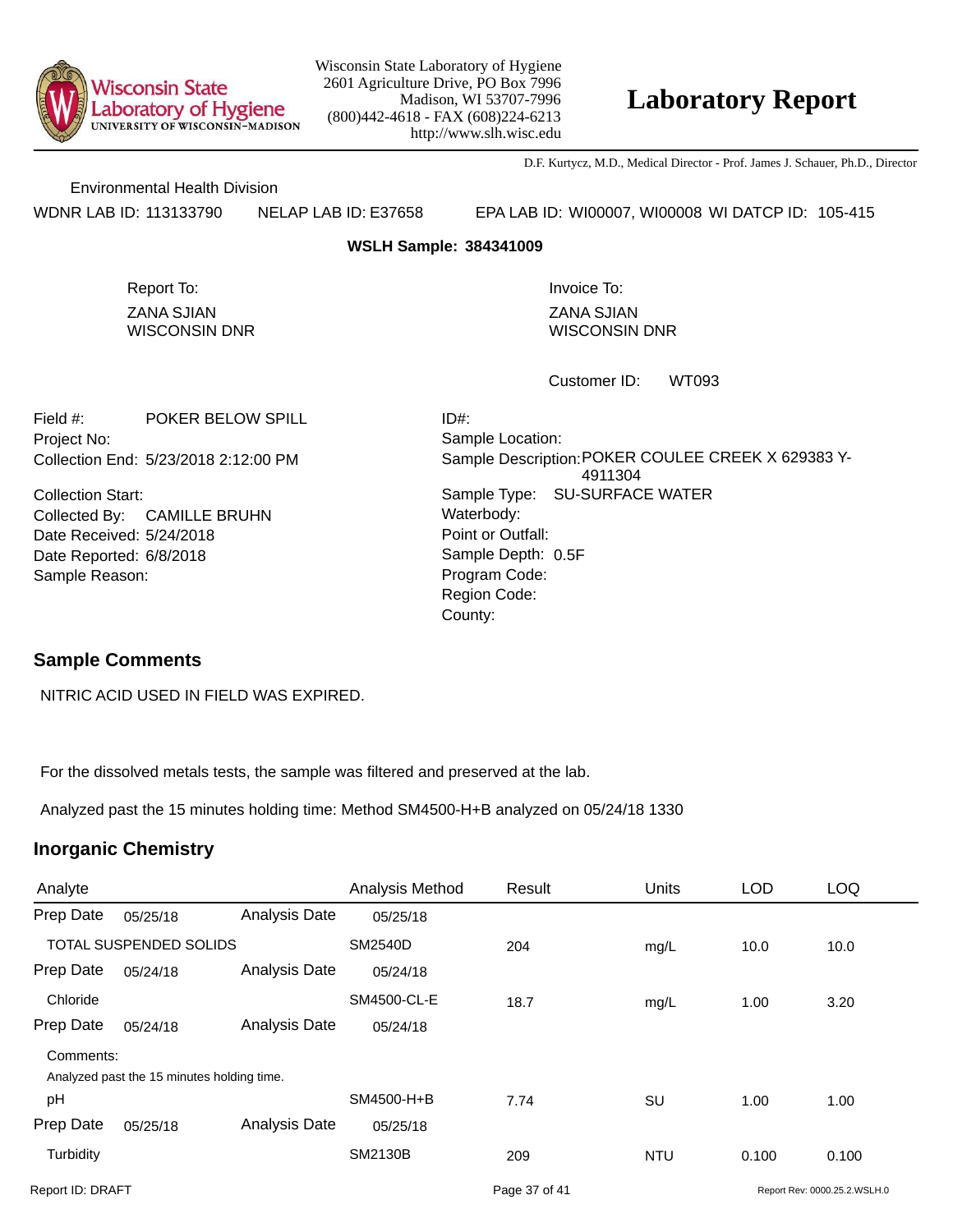

D.F. Kurtycz, M.D., Medical Director - Prof. James J. Schauer, Ph.D., Director

Environmental Health Division

WDNR LAB ID: 113133790 NELAP LAB ID: E37658 EPA LAB ID: WI00007, WI00008 WI DATCP ID: 105-415

**WSLH Sample: 384341009**

## **Inorganic Chemistry**

| Analyte    |                                  |                                       | Analysis Method | Result    | Units | <b>LOD</b> | LOQ        |
|------------|----------------------------------|---------------------------------------|-----------------|-----------|-------|------------|------------|
| Prep Date  | 05/29/18                         | Analysis Date                         | 05/30/18        |           |       |            |            |
| Phosphorus |                                  |                                       | EPA 365.1       | 1.27      | mg/L  | 0.0100     | 0.0320     |
|            |                                  | <b>Inorganic Chemistry, Dissolved</b> |                 |           |       |            |            |
| Analyte    |                                  |                                       | Analysis Method | Result    | Units | <b>LOD</b> | <b>LOQ</b> |
| Prep Date  | 05/24/18                         | Analysis Date                         | 05/25/18        |           |       |            |            |
| Ammonia    |                                  |                                       | EPA 350.1       | 0.0635    | mg/L  | 0.0150     | 0.0480     |
|            | <b>Metals, Total Recoverable</b> |                                       |                 |           |       |            |            |
| Analyte    |                                  |                                       | Analysis Method | Result    | Units | <b>LOD</b> | LOQ        |
| Prep Date  | 05/25/18                         | Analysis Date                         | 05/29/18        |           |       |            |            |
| Antimony   |                                  |                                       | EPA 200.7       | <b>ND</b> | ug/L  | 5.00       | 16.0       |
| Beryllium  |                                  |                                       | EPA 200.7       | <b>ND</b> | ug/L  | 0.500      | 1.60       |
| Cadmium    |                                  |                                       | EPA 200.7       | 1.29F     | ug/L  | 1.00       | 3.00       |
| Chromium   |                                  |                                       | EPA 200.7       | 6.40      | ug/L  | 1.00       | 3.00       |
| Copper     |                                  |                                       | EPA 200.7       | 18.5      | ug/L  | 5.00       | 15.0       |
| Iron       |                                  |                                       | EPA 200.7       | 13.7      | mg/L  | 0.100      | 0.300      |
| Lead       |                                  |                                       | EPA 200.7       | 11.1      | ug/L  | 3.00       | 10.0       |
| Nickel     |                                  |                                       | EPA 200.7       | 10.2      | ug/L  | 2.00       | 6.00       |
| Selenium   |                                  |                                       | EPA 200.7       | <b>ND</b> | ug/L  | 10.0       | 30.0       |
| Silver     |                                  |                                       | EPA 200.7       | <b>ND</b> | ug/L  | 2.00       | 6.00       |
| Zinc       |                                  |                                       | EPA 200.7       | 9.19F     | ug/L  | 5.00       | 15.0       |
| Calcium    |                                  |                                       | EPA 200.7       | 30.4      | mg/L  | 0.100      | 0.300      |
| Magnesium  |                                  |                                       | EPA 200.7       | 12.9      | mg/L  | 0.100      | 0.300      |
|            | Hardness (SM 2340B)              |                                       | EPA 200.7       | 129       | mg/L  | 0.660      | 2.00       |
| Aluminum   |                                  |                                       | EPA 200.7       | 3770      | ug/L  | 10.0       | 30.0       |
|            |                                  |                                       |                 |           |       |            |            |

MATRIX SPIKE QC EXCEEDED.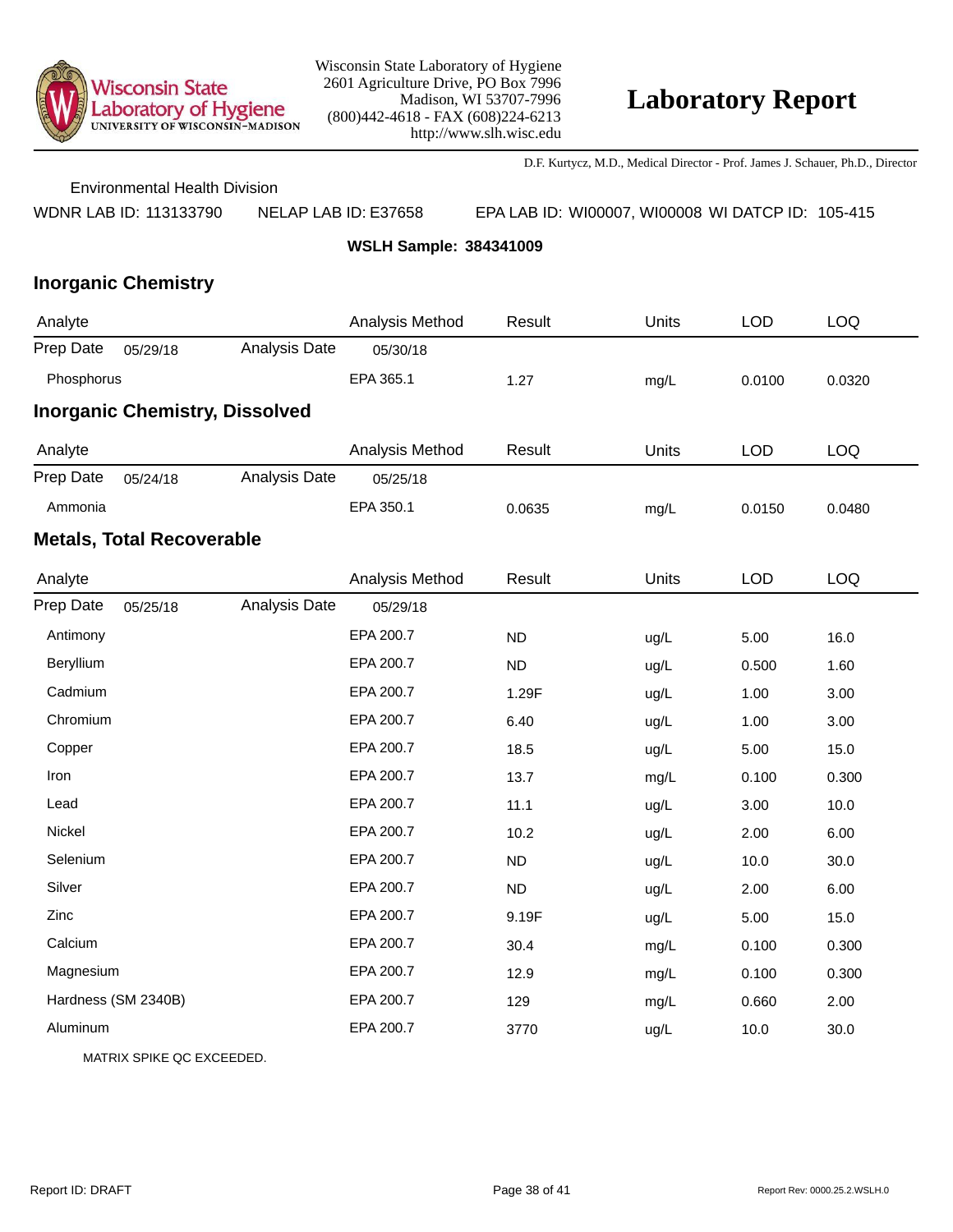

D.F. Kurtycz, M.D., Medical Director - Prof. James J. Schauer, Ph.D., Director

Environmental Health Division

WDNR LAB ID: 113133790 NELAP LAB ID: E37658 EPA LAB ID: WI00007, WI00008 WI DATCP ID: 105-415

**WSLH Sample: 384341009**

## **Metals, Total**

| Analyte                         |          |               | Analysis Method | Result    | Units | LOD   | LOQ   |  |
|---------------------------------|----------|---------------|-----------------|-----------|-------|-------|-------|--|
| Prep Date                       | 05/25/18 | Analysis Date | 05/25/18        |           |       |       |       |  |
| Mercury                         |          |               | EPA 245.1       | <b>ND</b> | ug/L  | 0.030 | 0.080 |  |
| <b>Metals, Total, Low Level</b> |          |               |                 |           |       |       |       |  |

| Analyte               |          |               | Analysis Method | Result | Units   | LOD    | LOQ |
|-----------------------|----------|---------------|-----------------|--------|---------|--------|-----|
| Prep Date             | 05/24/18 | Analysis Date | 05/24/18        |        |         |        |     |
| <b>Total Chromium</b> |          | Hi Res ICPMS  | 3.90            | ug/L   | 0.00150 | 0.0232 |     |
| Chromium (VI)         |          | Hi Res ICPMS  | 0.289           | ug/L   | 0.0122  | 0.0232 |     |
| % Chromium (VI)       |          | Hi Res ICPMS  | 7.41            | %      |         |        |     |

| Analyte   |                           |               | Analysis Method | Result    | Units | <b>LOD</b> | <b>LOQ</b> |
|-----------|---------------------------|---------------|-----------------|-----------|-------|------------|------------|
| Prep Date | 05/25/18                  | Analysis Date | 05/29/18        |           |       |            |            |
| Aluminum  |                           |               | EPA 200.7       | ND        | ug/L  | 10.0       | 30.0       |
|           | MATRIX SPIKE QC EXCEEDED. |               |                 |           |       |            |            |
| Antimony  |                           |               | EPA 200.7       | <b>ND</b> | ug/L  | 5.00       | 16.0       |
| Beryllium |                           |               | EPA 200.7       | <b>ND</b> | ug/L  | 0.500      | 1.60       |
| Cadmium   |                           |               | EPA 200.7       | <b>ND</b> | ug/L  | 1.00       | 3.00       |
| Chromium  |                           |               | EPA 200.7       | <b>ND</b> | ug/L  | 1.00       | 3.00       |
| Copper    |                           |               | EPA 200.7       | <b>ND</b> | ug/L  | 5.00       | 15.0       |
| Iron      |                           |               | EPA 200.7       | <b>ND</b> | mg/L  | 0.100      | 0.300      |
| Lead      |                           |               | EPA 200.7       | <b>ND</b> | ug/L  | 3.00       | 10.0       |
| Nickel    |                           |               | EPA 200.7       | <b>ND</b> | ug/L  | 2.00       | 6.00       |
| Selenium  |                           |               | EPA 200.7       | <b>ND</b> | ug/L  | 10.0       | 30.0       |
| Silver    |                           |               | EPA 200.7       | <b>ND</b> | ug/L  | 2.00       | 6.00       |
| Zinc      |                           |               | EPA 200.7       | <b>ND</b> | ug/L  | 5.00       | 15.0       |
| Calcium   |                           |               | EPA 200.7       | 28.6      | mg/L  | 0.100      | 0.300      |
| Magnesium |                           |               | EPA 200.7       | 12.2      | mg/L  | 0.100      | 0.300      |
|           | Hardness (SM 2340B)       |               | EPA 200.7       | 122       | mg/L  | 0.660      | 2.00       |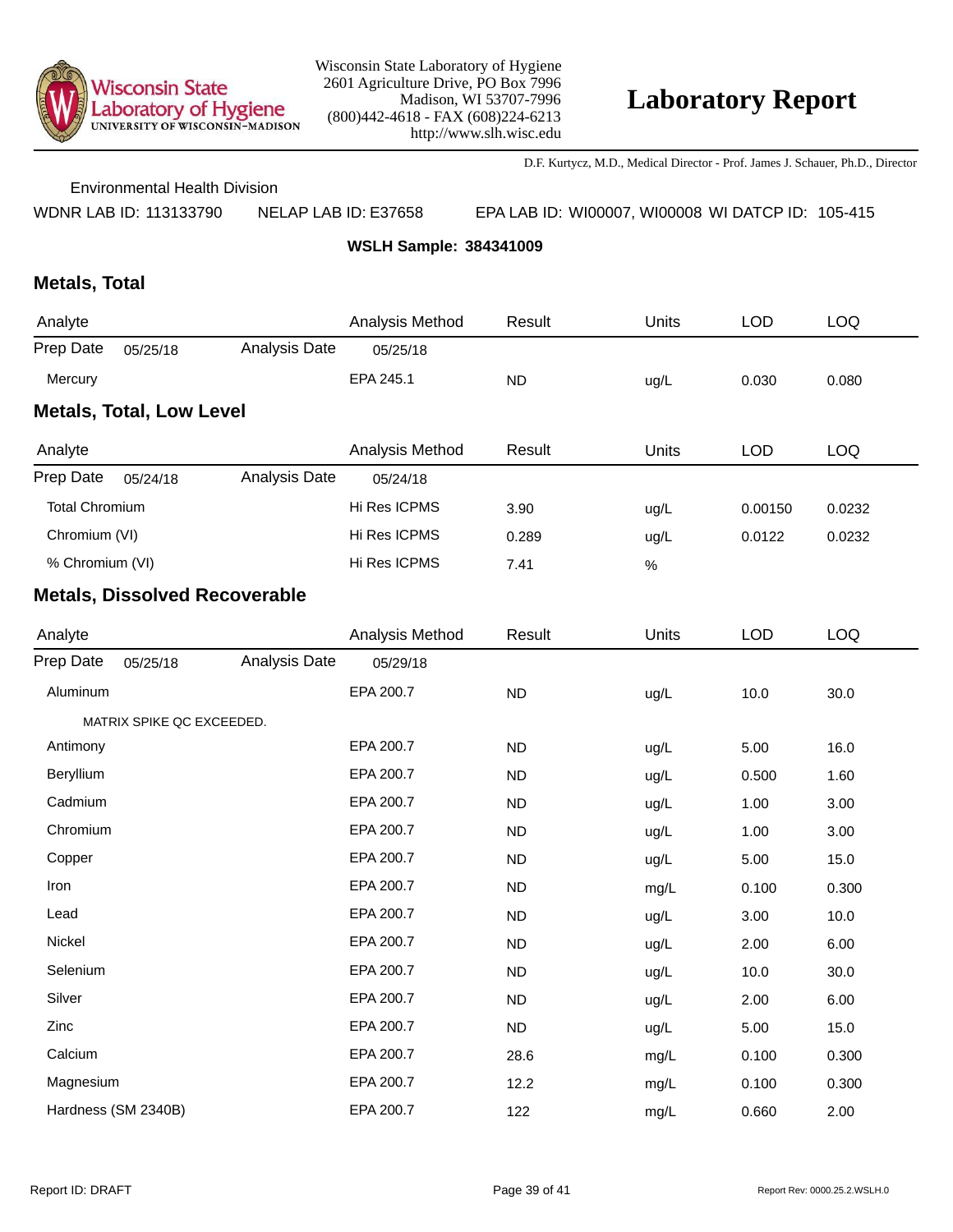

D.F. Kurtycz, M.D., Medical Director - Prof. James J. Schauer, Ph.D., Director

Environmental Health Division

WDNR LAB ID: 113133790 NELAP LAB ID: E37658 EPA LAB ID: WI00007, WI00008 WI DATCP ID: 105-415

**WSLH Sample: 384341009**

### **Metals, Dissolved**

| Analyte                |          |                   | Analysis Method   | Result     | <b>Units</b> | <b>LOD</b> | <b>LOQ</b> |  |
|------------------------|----------|-------------------|-------------------|------------|--------------|------------|------------|--|
| Prep Date              | 05/25/18 | Analysis Date     | 05/25/18          |            |              |            |            |  |
| Mercury                |          |                   | EPA 245.1         | <b>ND</b>  | ug/L         | 0.030      | 0.080      |  |
| <b>Field Data</b>      |          |                   |                   |            |              |            |            |  |
| Analyte                |          |                   | Analysis Method   | Result     | <b>Units</b> |            |            |  |
|                        |          |                   |                   |            |              |            |            |  |
| Sample Temp-field (C)  |          | <b>Field Data</b> | 15.40             | Centigrade |              |            |            |  |
| DO field (mg/L)        |          |                   | <b>Field Data</b> | 8.88       | mg/L         |            |            |  |
| % Saturation           |          |                   | <b>Field Data</b> | 90.4       | $\%$         |            |            |  |
| pH (SU) field          |          |                   | <b>Field Data</b> | 7.15       | SU           |            |            |  |
| Cloud Cover %          |          |                   | <b>Field Data</b> | 100        | $\%$         |            |            |  |
| Cond-fld(uS/CM@25C)    |          |                   | <b>Field Data</b> | 242        | UMHOS/CM     |            |            |  |
| Transparency Tube (cm) |          |                   | <b>Field Data</b> | $5.0$      | <b>CM</b>    |            |            |  |

#### **List of Abbreviations:**

LOD = Level of detection LOQ = Level of quantification ND = None detected. Results are less than the LOD F next to result = Result is between LOD and LOQ  $Z$  next to result = Result is between 0 (zero) and LOD

if LOD=LOQ, Limits were not statistically derived

Test results for NELAP accredited tests are certified to meet the requirements of the NELAC standards. For a list of accredited analytes see http://www.slh.wisc.edu/about/compliance/nelac-laboratory-accreditation

Results, LOD and LOQ values have been adjusted for analytical dilutions and percent moisture where applicable.

Results relate only to the items tested.

This Laboratory Report shall not be reproduced except in full, without written approval of the laboratory.

The water microbiology unit analyzes samples as received and not all samples are tested for preservation before analysis is performed.